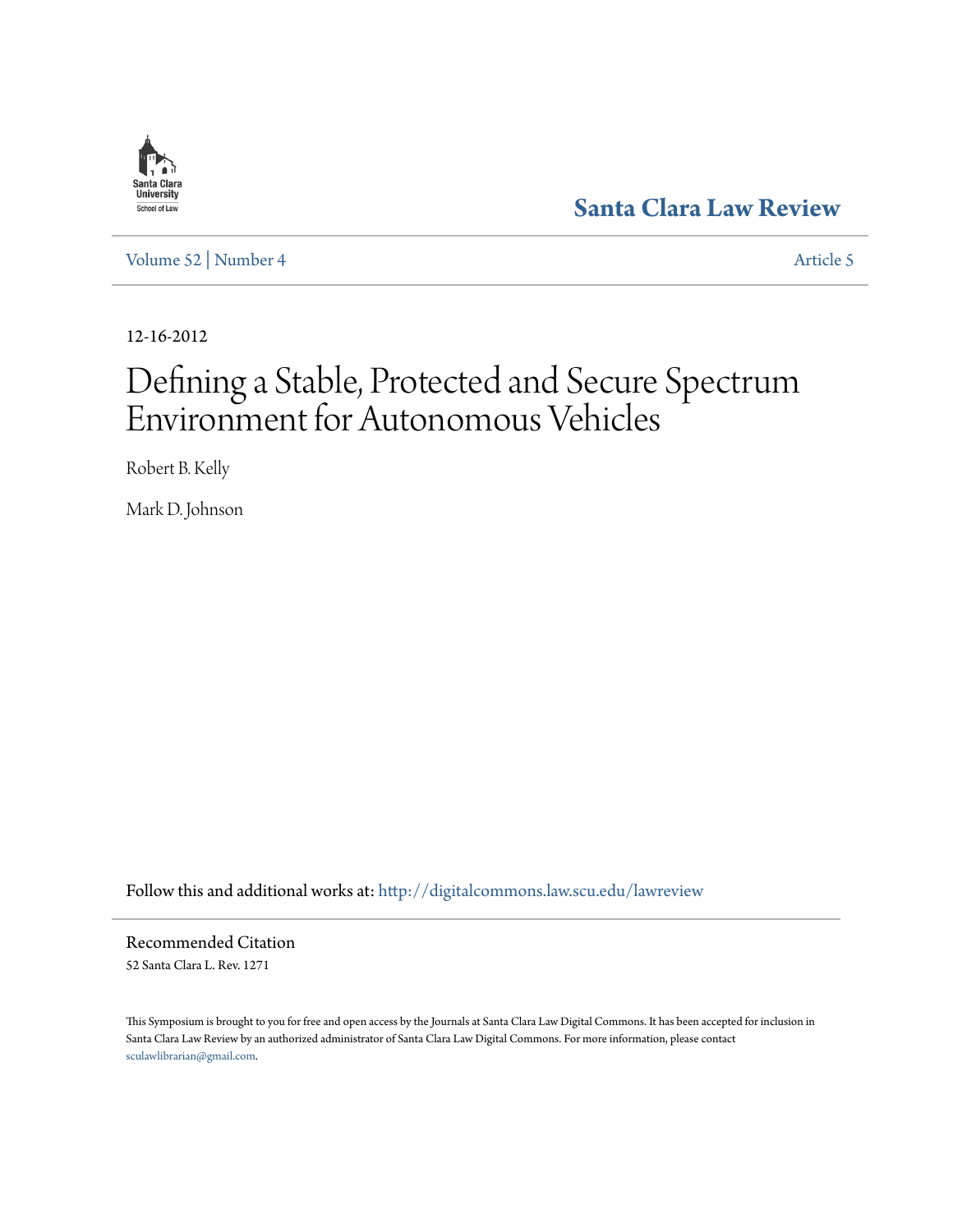## **DEFINING A STABLE, PROTECTED AND SECURE SPECTRUM ENVIRONMENT FOR AUTONOMOUS VEHICLES**

### **Robert B. Kelly\* and Mark D. Johnson\*\***

### TABLE OF CONTENTS

Introduction

- I. Autonomous Vehicles, Wireless Technologies and Spectrum Use
	- A. Autonomous Vehicles
	- B. Wireless Communications Applications and Spectrum Use for Autonomous Vehicles
		- 1. Global Positioning System (GPS)
		- 2. Commercial Wireless Services
		- 3. Vehicle Radar
		- 4. Dedicated Short-range Communications (DSRC)
		- 5. Wi-Fi
		- 6. Bluetooth
- II. Legal and Policy Issues for Defining the Spectrum Environment for Autonomous Vehicles
	- A. Access to Spectrum
		- 1. Allocation
			- i. Spectrum Hierarchy
			- ii. Band Sharing Issues
				- a. In-Band Sharing: DSRC/FSS Spectrum Sharing Protocol
				- b. In-Band Sharing: Unlicensed **Operations**
				- c. Adjacent-Band Sharing: LightSquared

 <sup>\*</sup> Robert B. Kelly is a Partner with the law firm Squire Sanders (US) LLP in its Washington, DC office, where he chairs the firm's global Communications Practice Group.

 <sup>\*\*</sup> Mark D. Johnson is a Senior Attorney with Squire Sanders (US) LLP, also in its Washington, DC office, and is a member of the firm's Communications Practice Group. The authors wish to thank Mr. Preston Thomas for his research assistance.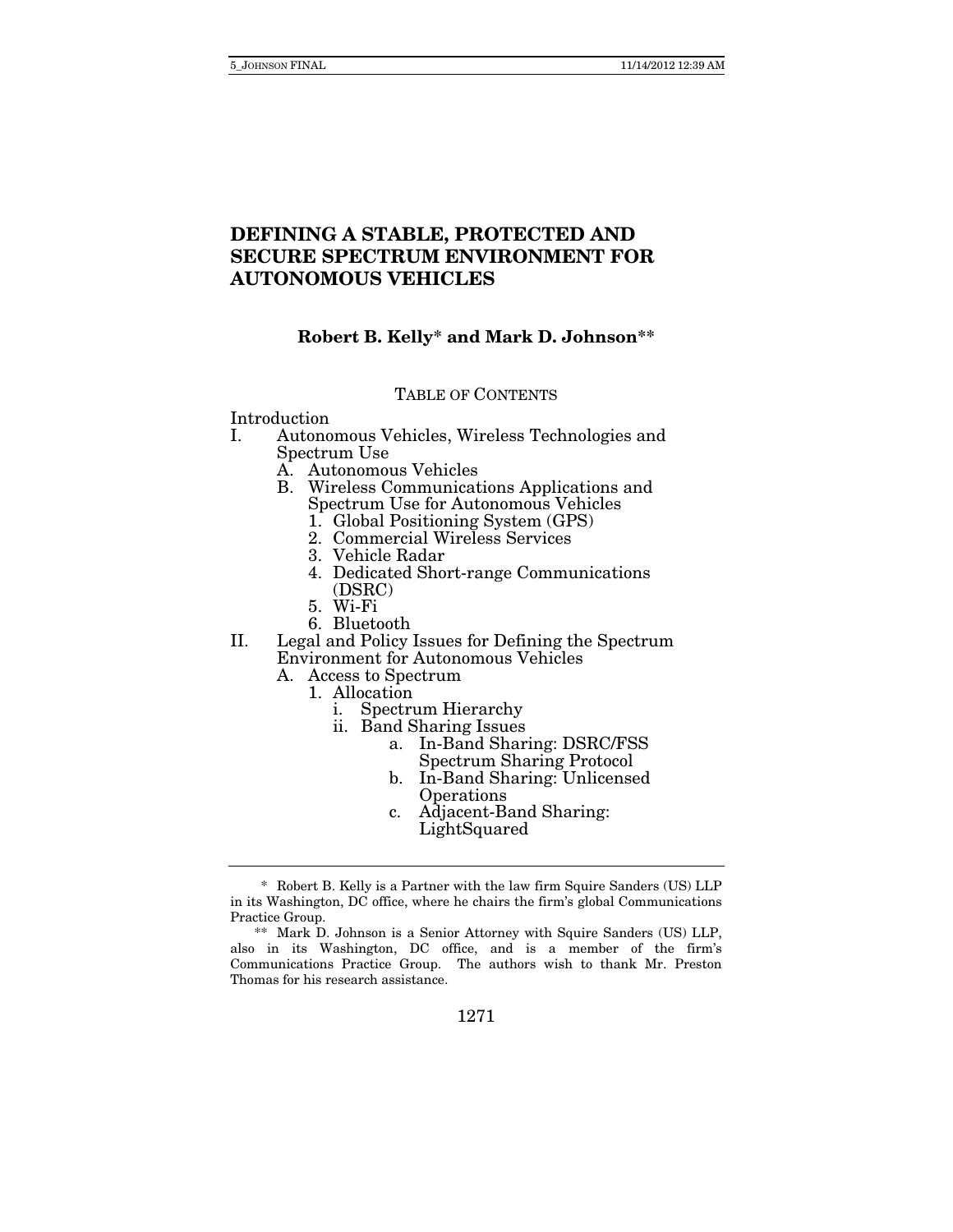iii. Considerations for Autonomous Vehicles

- B. Assignment
	- 1. Auctions
	- 2. Licensing
		- i. Site-Specific Licensing
		- ii. Geographic Area Licensing
		- iii. Corridor Licensing
		- iv. Licensing By Rule
		- v. Unlicensed Use
		- vi. Considerations for Autonomous Vehicles
	- 3. Service Definition
	- 4. Licensee Eligibility
- C. Spectrum Management, Interference Mitigation and Resolution
	- 1. Spectrum Management
		- i. Certified Frequency Coordinators
		- ii. Non-Certified Frequency Coordinators
		- iii. Commercial Coordination Services
		- iv. FCC Rules and Licensing Databases
		- v. Message Prioritization
	- 2. Interference Mitigation and Resolution
		- i. Automated Software Review
		- ii. Channel Registrations
		- iii. Third Party Database Manager
		- iv. Access Priority
		- v. Technical and Physical Mitigation
			- Measures
	- vi. Considerations for Autonomous Vehicles
- III. Interoperability and Standards
	- A. Interoperability
	- B. Technical Standards

Conclusion

#### **INTRODUCTION**

Establishing a stable and secure radio-frequency (RF) environment is a key component for any system deploying autonomous vehicles and more advanced systems integrating vehicle-to-infrastructure (V2I) or vehicle-to-vehicle (V2V) communications. This is true regardless of whether the autonomous vehicle operates with existing communications systems and networks, such as Global Positioning Satellites or cellular systems, or with new systems, such as Dedicated Short-range Communications (DSRC). Parties deploying autonomous vehicle technologies and systems must navigate a complex welter of critical legal, policy, and technical issues affecting the RF spectrum upon which their systems depend.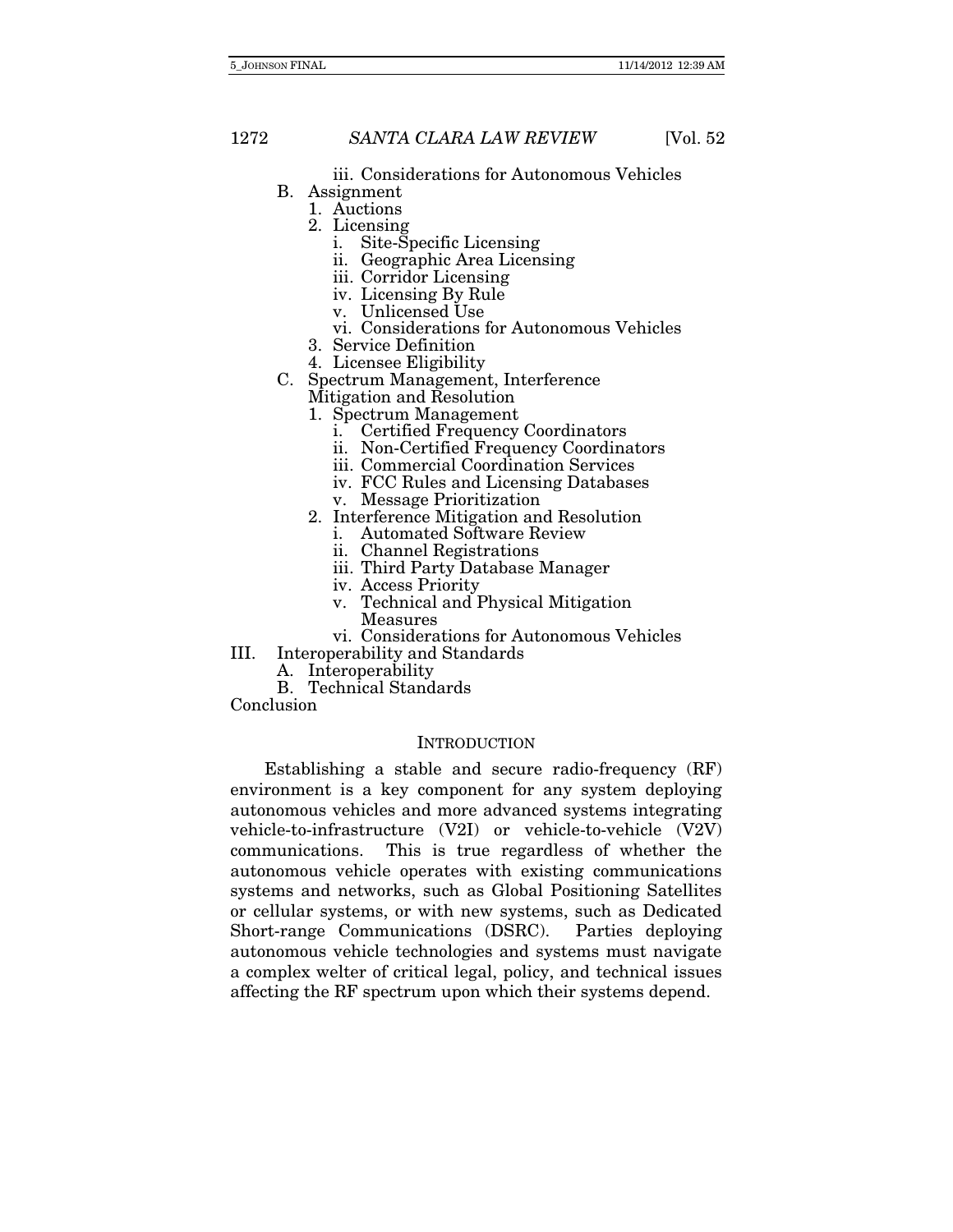Spectrum allocation for private sector and state and local government usage is regulated by the U.S. Federal Communications Commission (FCC or Commission). Spectrum allocation for use by the federal government is overseen by the National Telecommunications and Information Administration of the U.S. Department of Commerce (NTIA). Other federal agencies with involvement on spectrum policy include the International Communications and Information policy group of the U.S. Department of State, and the Office of Science and Technology (OSTP) in the Office of the President. The principal congressional committees with oversight over development of spectrum policy and law include the Subcommittee on Communications, Technology and the Internet of the Senate Committee on Science, Commerce and Transportation, and the Subcommittee on Communications and Technology of the House Committee on Energy and Commerce.<sup>1</sup>

Autonomous vehicles may rely on a combination of several wireless technologies—satellite, GPS, cellular, radar and short-range communications systems, such as Dedicated Short-Range Communications (DSRC). These wireless technologies will, for example, provide turn-by-turn location information for vehicles, identify adjacent vehicles and other objects in the roadway, and transmit real-time data between vehicles and vehicles and the roadside to avoid collisions.

Each of these wireless technologies utilizes different spectrum bands, and each operates with distinct technical characteristics, procedural requirements, and limitations.

 <sup>1.</sup> In addition, the United States is a member state to the Constitution and the Convention of the International Telecommunication Union. ITU Global Directory, INT'L TELECOMM. UNION, http://www.itu.int/cgi-bin/htsh/mm/ scripts/mm.list?\_search=ITUstates&\_languageid=1 (last visited May 14, 2012). Member states to the Constitution and Convention have agreed, inter alia, to comply with the ITU Radio Regulations. INT'L TELECOMM. UNION CONST. pmbl. Section 4.3 of the Radio Regulations states that member states shall allocate spectrum uses that may be capable of causing harmful interference to the spectrum uses of other countries only in accordance with the table of frequency allocations included in the ITU Radio Regulations. INT'L TELECOMM. UNION, RADIO REG. § 4.3 (2008). Further, section 4.4 states that member states shall allocate spectrum in derogation of the ITU Radio Regulations and its Table of Frequency Allocations only if such allocation will not cause harmful interference to the allocations of other countries operating in conformance with the Radio Regulations and shall accept harmful interference from those conforming allocations of other countries. Id. § 4.4.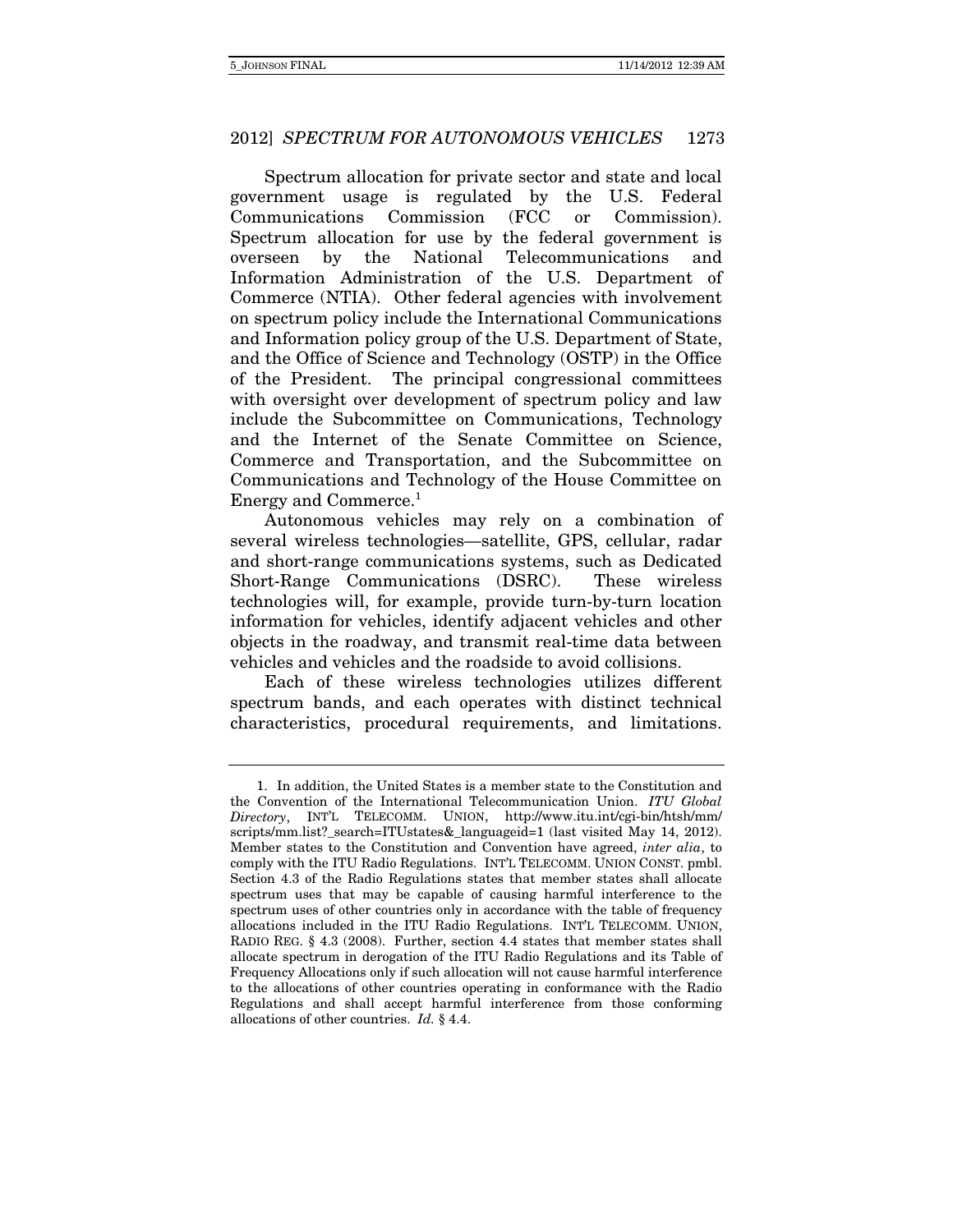Given that many of these wireless technologies for autonomous vehicles will support safety applications—for example, vehicle collision avoidance—it is critical that the spectrum environment be defined with the express goal to support the needs of autonomous vehicles.

This Article examines key issues for defining the spectrum environment for autonomous vehicles and other advanced intelligent transportation systems (ITS) to reflect their unique spectrum needs. These issues include the allocation of spectrum sufficient to accommodate demand and enable growth, the assignment of spectrum to users in a manner that provides access to the necessary capacity and the management of that spectrum to maximize its utilization, and efficiency, and to ensure that autonomous vehicles may operate free from harmful interference. Public acceptance, and ultimately robust and even ubiquitous deployment, of these technologies depend upon execution of a successful spectrum strategy.

The good news for proponents of autonomous vehicle technologies is that many of the systems upon which they may depend, such as GPS, have mature, well-defined spectrum allocations. That spectrum environment, however, may not be as well defined for the specific requirements of autonomous vehicles. Changes to the spectrum landscape, such as the introduction of new or modified services in the same frequency range or even an adjacent band, may impact upon autonomous vehicles.

Section I will review current autonomous vehicle technologies, their spectrum use, and supporting wireless communications technologies, including satellite, GPS, vehicle radar, and Wi-Fi. Section II will examine existing rules, definitions, and procedures applicable to the wireless technologies that will support autonomous vehicles. Issues discussed will include: the allocation of spectrum bands for wireless services, the process of assigning spectrum rights to individual licensees, and spectrum management and interference mitigation and resolution techniques. Section III will discuss the concept of communications interoperability and supporting technical standards.

Many of the legal and policy issues that may be encountered in defining an optimal RF environment for autonomous and advanced vehicles have been encountered in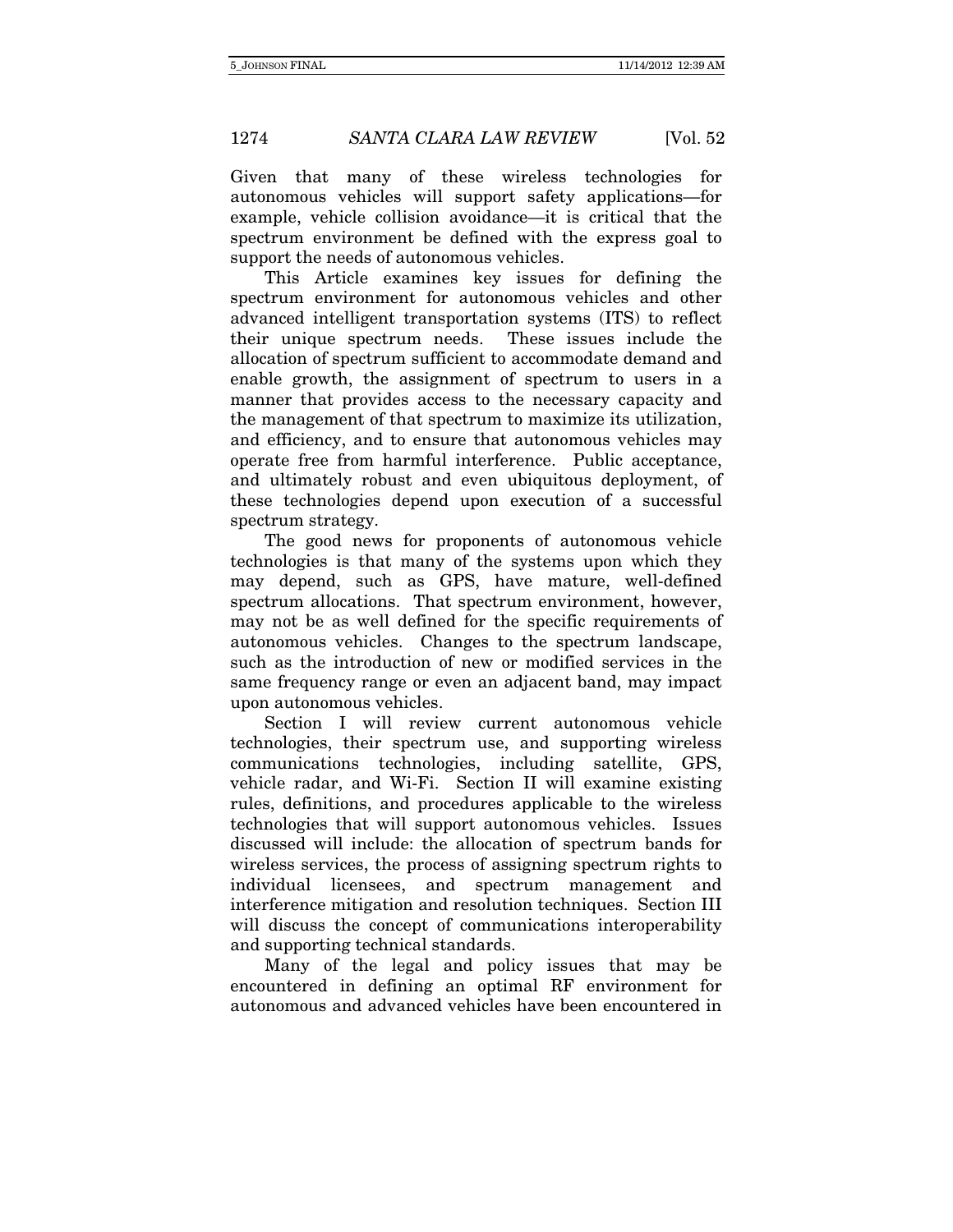the allocation of the 5.9 GHz band to DSRC and in the assignment of licenses to DSRC-eligibles, and in the sharing of the DSRC band with other federal and non-federal uses. However, given the early stage at which ITS usage of the DSRC band currently resides, there is limited practical experience with deployment. Accordingly, while the DSRC allocation provides the most relevant model for examination it is equally important to understand and examine potential alternative models based on other services.

### I. AUTONOMOUS VEHICLES, WIRELESS TECHNOLOGIES AND SPECTRUM USE

### A. Autonomous Vehicles

At the 1939-40 New York World's Fair, General Motors first exhibited the concept of radio-controlled cars that would maintain uniform spacing between vehicles.<sup>2</sup> In the intervening seventy-plus years, the development of autonomous vehicles has evolved in gradual steps as advancements in computing power and other technologies have been applied to transportation. For example, several manufacturers are currently offering "adaptive cruise control" (ACC) applications on their production vehicles.3 Using lasers or radar mounted on the vehicle, alone or together, the car will maintain a set speed behind another vehicle. As the lead vehicle slows or speeds up, the ACC-equipped vehicle will follow suit. However, the driver of an ACC-equipped vehicle maintains control—with "hands on the wheel"—at all times. ACC does not employ any wireless communications between the vehicles or with the roadside infrastructure.

Another related technology that is deployed today is "lane assist" or "lane departure warning" applications that, using video, laser, and infrared sensors, warn a driver—via an audible or visible message, or even by vibrating the driver's seat—if the vehicle starts to drift out of its lane. More

 <sup>2.</sup> The Original Futurama, WIRED.COM (Nov. 27, 2007), http://www.wired.com/entertainment/hollywood/magazine/15-12/ff\_futurama\_ori ginal.

 <sup>3.</sup> Autonomous Cruise Control System, WIKIPEDIA.COM, http://en.wikipedia.org/wiki/Autonomous\_cruise\_control\_system (last visited May 14, 2012).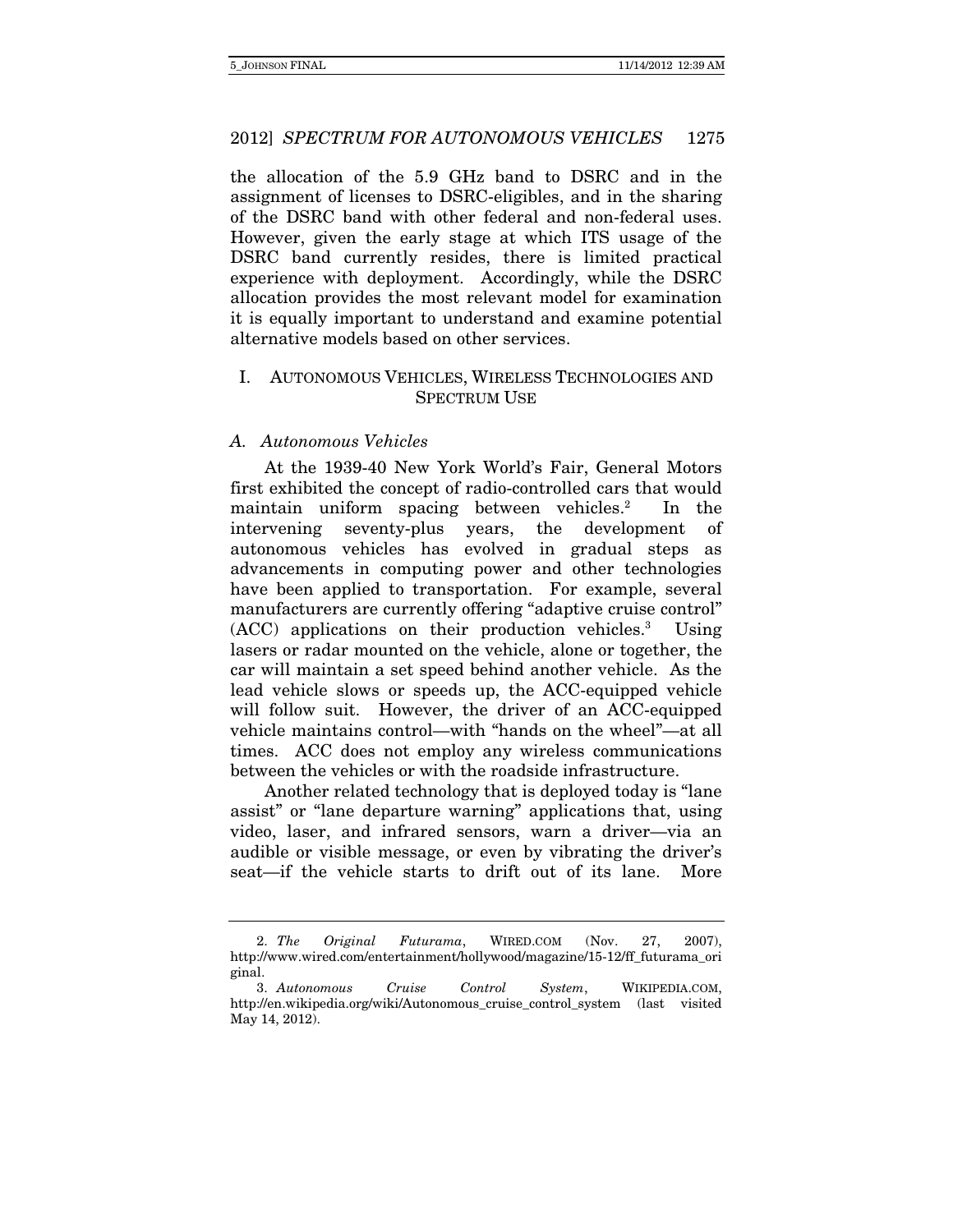advanced versions will, after a warning is provided, automatically return the car to its lane if the driver has taken no corrective action (if the driver activates the turn signal prior to changing lanes, no warning is given). As is the case for ACC, lane assist or lane departure warning applications do not take control of the vehicle away from the driver.<sup>4</sup> These applications are already offered for sale to the public on existing production vehicles.

Current autonomous vehicle technologies utilize and build on these existing applications. Prototype autonomous vehicles developed and being tested, separately, by Google and Stanford University's Center for Automotive Research (CARS), and several vehicle OEMs (BMW, Mercedes-Benz, Audi, VW, and Toyota, among others) use production vehicles equipped with advanced lasers, vehicle radars, cameras, and a GPS antenna.<sup>5</sup> The laser creates a 3-D map of the driver environment, which is then compared to a previously recorded detailed map of the driving environment using GPS. The camera and vehicle radars are used to detect potential obstacles (pedestrians, other vehicles, etc.) in the driving path. GPS is used, with add-on enhancements to increase accuracy, to determine the vehicle's location, and maintain its course on the intended driving path. Already, Google has driven its prototype Toyota Prius autonomous vehicles 140,000 miles on highways and secondary roads in California and Nevada.<sup>6</sup> On February 16, 2012, the Nevada Department of Motor Vehicles approved regulations allowing autonomous

 <sup>4.</sup> Lane Departure Warning System, WIKIPEDIA.COM, http://en.wikipedia.org/wiki/Lane\_departure\_warning\_system (last visited May 14, 2012); see also NIDHI KALRA ET AL., CAL. PATH RESEARCH REPORT, UCB-ITS-PRR-2009-28, LIABILITY AND REGULATION OF AUTONOMOUS VEHICLE TECHNOLOGIES 19–22 (2009).

 <sup>5.</sup> Tom Vanderbilt, Let the Robot Drive: The Autonomous Car of the Future is Here, WIRED.COM (Jan. 20, 2012, 3:24 PM), http://www.wired.com/magazine/ 2012/01/ff autonomouscars/all/1; Steve Colquhoun, BMW's New Driverless Car Still a Decade Away, SMH.COM.AU (Nov. 23, 2011), http://m.smh.com.au/ drive/motor-news/bmws-new-driverless-car-still-a-decade-away-20111123-1nuci .html?page=2; Erico Guizzo, Automaton: How Google's Self-Driving Car Works, IEEE SPECTRUM (Oct. 18, 2011), http://spectrum.ieee.org/automaton/ robotics/artificial-intelligence/how-google-self-driving-car-works (including embedded video).

 <sup>6.</sup> John Markoff, Google Cars Drive Themselves, in Traffic, NYTIMES.COM (Oct. 9, 2010), http://www.nytimes.com/2010/10/10/science/10google.html ?pagewanted=all.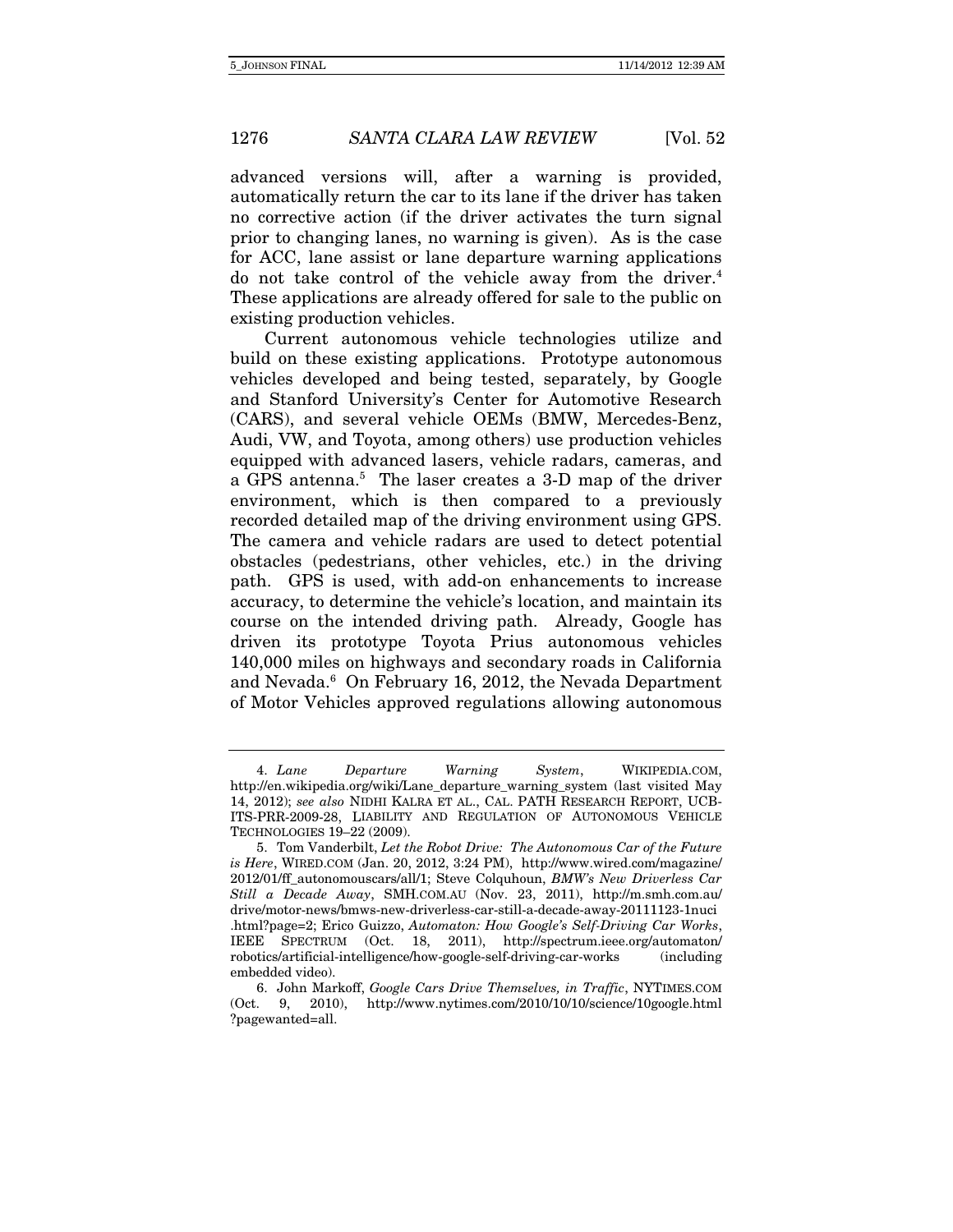vehicles to operate in that state, the first in the nation to do so.<sup>7</sup> California<sup>8</sup> and Hawaii<sup>9</sup> are poised to be the next two states to follow Nevada's lead.

Important, expected benefits from autonomous vehicles will be the ability to significantly improve the efficiency of the roadways by increasing vehicle throughput, thus improving travel times, reducing congestion, and lessening pollution. By creating "trains" or "platoons" of vehicles traveling closely together with minimal gaps between each, it should be possible to increase roadway efficiency and realize these benefits. Proposed technical solutions for vehicle "training" or "platooning" incorporate wireless communications applications for vehicle-to-vehicle and/or vehicle-to-roadside infrastructure messaging.10 In other words, vehicles traveling

 9. Relating to Motor Vehicles, H. 2238, 26th Cong. (Haw. 2012), available at http://www.capitol.hawaii.gov/session2012/Bills/HB2238\_.PDF ("The director of transportation, in consultation with the insurance commissioner and the examiner of drivers of each county, shall adopt rules in accordance with chapter 91 providing for the operation of autonomous motor vehicles on highways within the State."). The House Bill was introduced January 23, 2012, and currently referred to the Senate Committee on Commerce and Consumer Protection for<br>review March 8. 2012. HB2238 HD1. CAPITOL.HAWAII.GOV. review March 8, 2012. HB2238 HD1, CAPITOL.HAWAII.GOV, http://www.capitol.hawaii.gov/measure\_indiv.aspx?billtype=HB&billnumber=22 38 (displaying current status).

 10. In 1997, a U.S. Department of Transportation-sponsored National Automated Highway System Consortium ("NAHSC"), which included vehicle OEMs and device manufacturers, among other stakeholders, tested the vehicle "training" or "platooning" concept at a specifically outfitted highway near San Diego, California. NATIONAL HIGHWAY SYSTEM CONSORTIUM TECHNICAL FEASIBILITY DEMONSTRATION SUMMARY REPORT (PART 1) 2 (Feb. 1998). Magnetic "markers" were placed in the roadbed to guide the vehicles as they travelled. Id. at 5. Sensors and communications links were used to link the

 <sup>7.</sup> Mark Hachman, Nevada Approves Rule for Self-Driving Cars, PCMAG.COM (Feb. 16, 2012, 3:19 PM), http://www.pcmag.com/article2/ 0,2817,2400400,00.asp.

 <sup>8.</sup> See Autonomous Vehicles, S. 1298 (Cal. 2012), available at http://www.leginfo.ca.gov/pub/11-12/bill/sen/sb\_1251-1300/sb\_1298\_bill\_2012022 3\_introduced.pdf (stating that this is "an act to add Division 16.6 (commencing with Section 38750) to the Vehicle Code, relating to vehicles"). This bill directed the Department of the California Highway Patrol to adopt "safety standards and performance requirements" with respect to autonomous vehicles that use "computers, sensors, and other technology and devices that enable [them] to safely operate without the active control and continuous monitoring of a human operator." Yana Welinder, California Considers Regulation of Autonomous Vehicles**,** JOLT DIGEST (Mar. 26, 2012, 5:05 AM), http://jolt.law.harvard.edu/ digest/legislation/2230. The bill further expressly permitted the operation of such a vehicle on California roads if its manufacturer shows that the vehicle meets all the adopted requirements and standards. Id.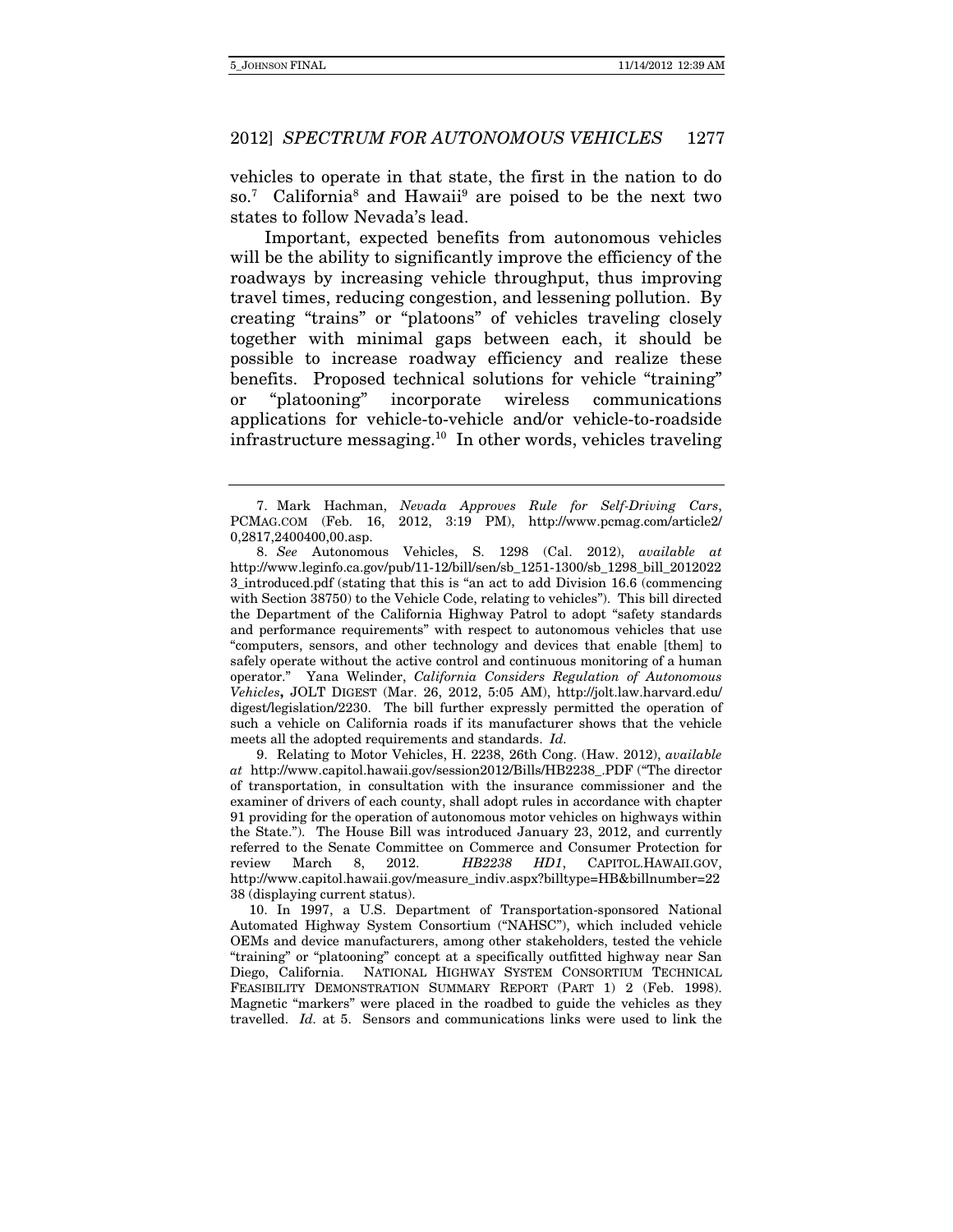together would "speak" to one another and/or the roadside via a wireless data link to maintain the "train" or "platoon."11 The current prototype vehicles, however, are "autonomous" in the sense that they are not dependent on roadside infrastructure for their operations, nor do they incorporate vehicle-to-vehicle communications to maintain, for example, a set distance behind another vehicle. Nonetheless, the evolution of today's prototype autonomous vehicles incorporates vehicle-to-vehicle and vehicle-to-roadside wireless communications for vehicle "training" or "platooning." Such wireless links may also be effective in non-highway driving environments and applications, such as for collision avoidance applications at intersections, wherein vehicles use wireless links to provide warnings of sudden braking, lane changes, and the like.

### B. Wireless Communications Applications and Spectrum Use for Autonomous Vehicles

Existing production vehicles are already equipped with a multitude of wireless communications applications, such as GPS, telematics, cellular, land-mobile, and Bluetooth. GPS, in particular, is critical for autonomous vehicles. An

vehicles together. Id. at 16–17. Despite what was seen as a successful demonstration, the U.S. Department of Transportation withdrew from the NAHSC at the end of 1997, effectively cancelling the program. SUMMARY REPORT OF THE COOPERATIVE AND AUTONOMOUS WORKSHOP 27 AND 28 APRIL 1998, WASHINGTON, DC, 10 (June 25, 1998) (conducted by the National Automated Highway System Consortium for the United States Department of Transportation).

 <sup>11.</sup> Research into vehicle "train" or "platoon" applications is continuing. SARTRE road-train project successfully tests four-vehicle 'platoon,' TRAFFICTECHNOLOGYTODAY.COM (Jan. 25, 2012), http://www.traffictechnology today.com/news.php?NewsID=36190. For example, in January 2012, the European Union's SARTRE ("safe road trains for the environment") project announced the successful demonstration of a multiple-vehicle platoon: a lead truck followed by three cars. Id. A driver operated the truck and each trailing vehicle followed autonomously at 90 km/h and with a gap of no more of 6 meters between each vehicle. Id. Designed not to rely on a specifically outfitted or dedicated infrastructure, the SARTRE platoon concept would operate on conventional highways and be integrated with other traffic. How Does it Work?, SARTRE-PROJECT.EU, http://www.sartre-project.eu/en/faq/how\_it\_works/Sidor/ default.aspx (last visited May 14, 2012). The trailing, autonomous vehicles employ radars, cameras and lasers, as well as a wireless communications link, to follow the lead vehicle and maintain the distance between each vehicle in the platoon. Id. The goal of the program is to enhance safety and reduce the environmental impact. Id.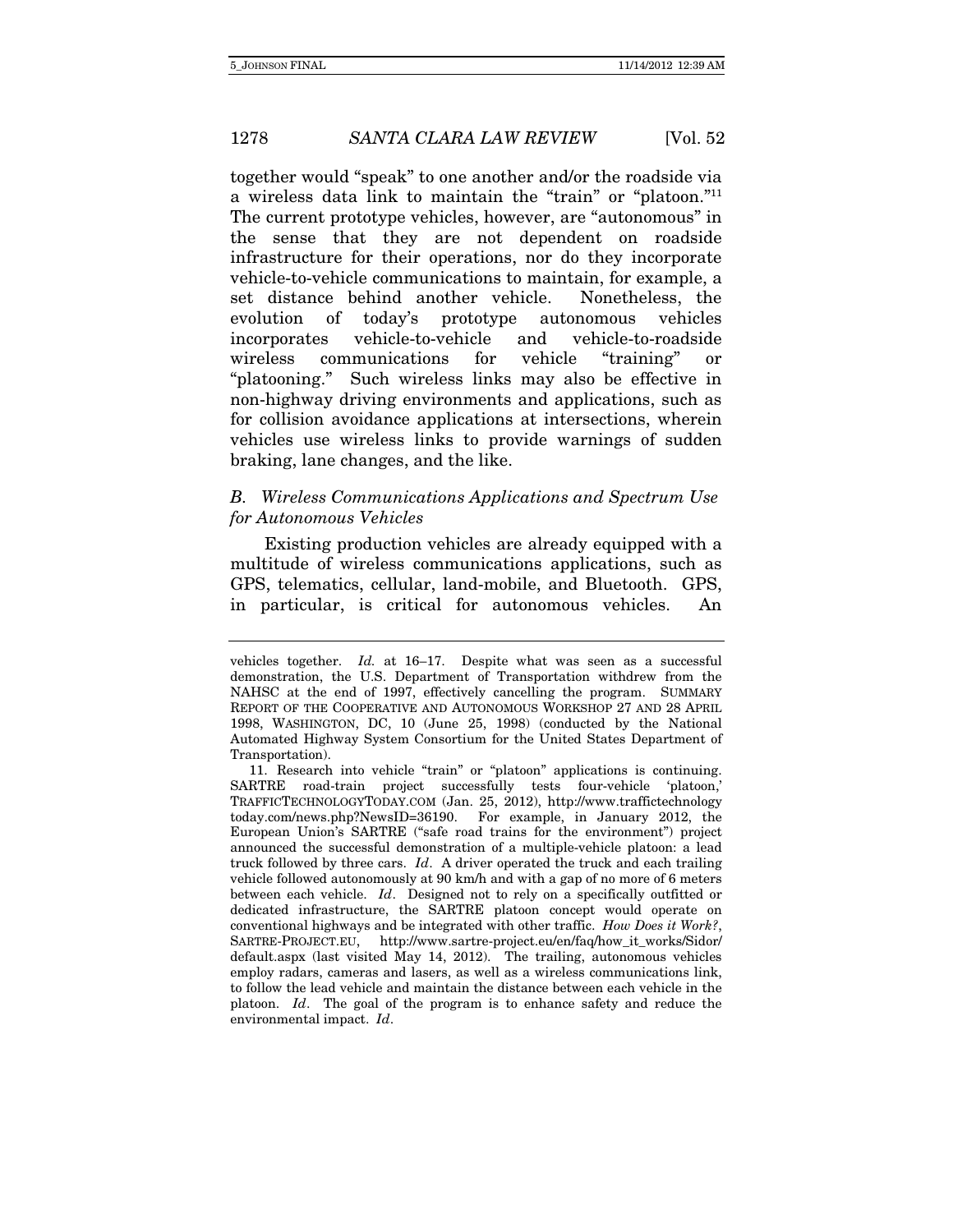understanding of the current spectrum environment for vehicles should help define the most appropriate spectrum environment for autonomous vehicles.<sup>12</sup>

### 1. Global Positioning System (GPS)

GPS, or Global Positioning System, is used worldwide to provide accurate location, navigation, and tracking information. The system consists of twenty-four to thirty-two satellites in medium Earth orbit that were launched and maintained by the U.S. Department of Defense.<sup>13</sup> Since becoming fully operational in 1994, GPS use has become ubiquitous in, among others, military, civil and commercial applications. For example, virtually every smartphone sold in the world now includes a GPS receiver. GPS is also critical for managing global air traffic and for agricultural operations. GPS receivers determine their location based on timing the signals received from three to four GPS satellites. All GPS satellites broadcast at two frequencies: 1.5742 GHz and 1.2276 GHz. Autonomous vehicles rely on GPS to provide real-time, dynamic location and mapping information.14

### 2. Commercial Wireless Services

Similar to GPS, mobile phone usage is widespread throughout the world. The introduction of tablet devices in

 <sup>12.</sup> The following definitions would be helpful to the reader. Radiofrequency or RF refers to the range of electromagnetic waveforms that carry radio signals, from 3 kHz (kilohertz) to 300 GHz (gigahertz). JADE CLAYTON, MCGRAW-HILL ILLUSTRATED TELECOM DICTIONARY (2d ed. 2000). A "frequency" is the measure of the number of cycles of the waveform or signal per second, measured is the hertz (Hz). Id. One hertz is equal to one cycle in one second. Id. A "frequency band" or "spectrum band" are essentially used interchangeably and refer to the range of frequencies that a certain class of radio communications service operates within. Id. The frequency band or spectrum band may also be divided into specific channels containing a smaller range of frequencies. Id. "Harmful Interference" is defined under the FCC's Rules as "Interference which endangers the functioning of a radio navigation service or of other safety services or seriously degrades, obstructs, or repeatedly interrupts a radiocommunication service operating in accordance with [the ITU] Radio Regulations (CS)." 47 C.F.R. § 2.1 (2010).

 <sup>13.</sup> Global Positioning System, WIKIPEDIA.COM, http://en.wikipedia.org/ wiki/Global\_Positioning\_System (last visited May 24, 2012).

 <sup>14.</sup> A discussion of the potential interference to GPS receivers from LightSquared's proposed "ancillary terrestrial service" in the satellite "L" band, which is adjacent to the GPS frequency at 1.5742 GHz is below. See infra Part II.A.1.ii.c.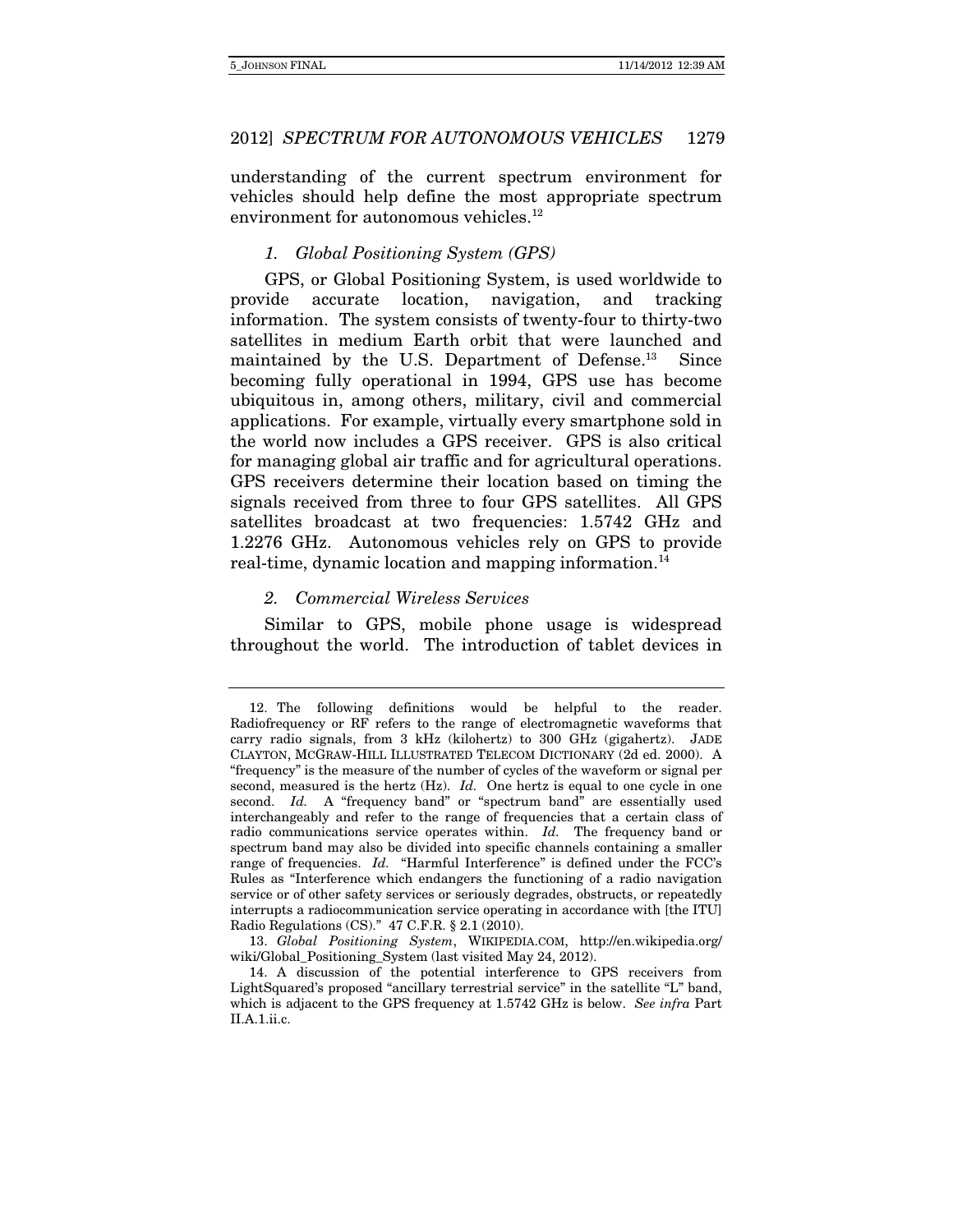2010 has only increased the prevalence of mobile radio devices. By the end of 2011, the number of mobile radio devices in use in the United States had exceeded the country's population of some 320 million.15 Frequencies used for commercial wireless services (cellular, GSM, PCS, 3G, 4G, etc), are generally below 3 GHz. The primary bands in the United States are at 700 MHz, 800 MHz, 1.8-1.9 GHz, 1.4 GHz, 1.7 GHz, 2.1 GHz, and 2.4-2.6 GHz. GSM-standard mobile phones, used in Europe, Latin America, and elsewhere, operate in the 400 MHz, 800 MHz, 900 MHz, 1.8 GHz and  $1.9$  GHz bands.<sup>16</sup>

Current autonomous vehicle technologies do not appear to use cellular or other bands allocated to commercial wireless services for their operation. However, vehicle telematics applications, such as General Motors' OnStar, use commercial cellular services for the voice and data communications link between the vehicle and the call center. General Motors reports that it recently demonstrated a concept in which a driver's smartphone would communicate with the vehicle, via a wireless link, to access vehicle-to-vehicle and vehicle-toroadside infrastructure applications, thus enabling the smartphone to interface and manage wirelessly with vehicle applications.<sup>17</sup> The advantage of this approach, according to General Motors, is that it could spur deployment of vehicle-tovehicle and vehicle-to-roadside infrastructure applications by leveraging the existing deployed base of smartphones that consumers are bringing into their vehicles. Presumably, smartphones under this scenario could also interface with autonomous vehicles operations in the same manner.

### 3. Vehicle Radar

To date, several specific frequency bands have been allocated for vehicle radar devices in the United States at 17

 <sup>15.</sup> Celia Kang, Number of Cellphones exceeds U.S. Population: CTIA Trade Group, WASH. POST: POST TECH. BLOG (Oct. 11, 2011, 7:54 AM), http://www.washingtonpost.com/blogs/post-tech/post/number-of-cell-phonesexceeds-us-population-ctia-trade-group/2011/10/11/gIQARNcEcL\_blog.html.

 <sup>16.</sup> Cellular Frequencies, WIKIPEDIA.COM, http://en.wikipedia.org/wiki/ Cellular\_frequencies (last visited May 14, 2012).

 <sup>17.</sup> Interview with Donald Grimm, Senior Researcher, General Motors, Telematics Update (Mar. 21, 2012).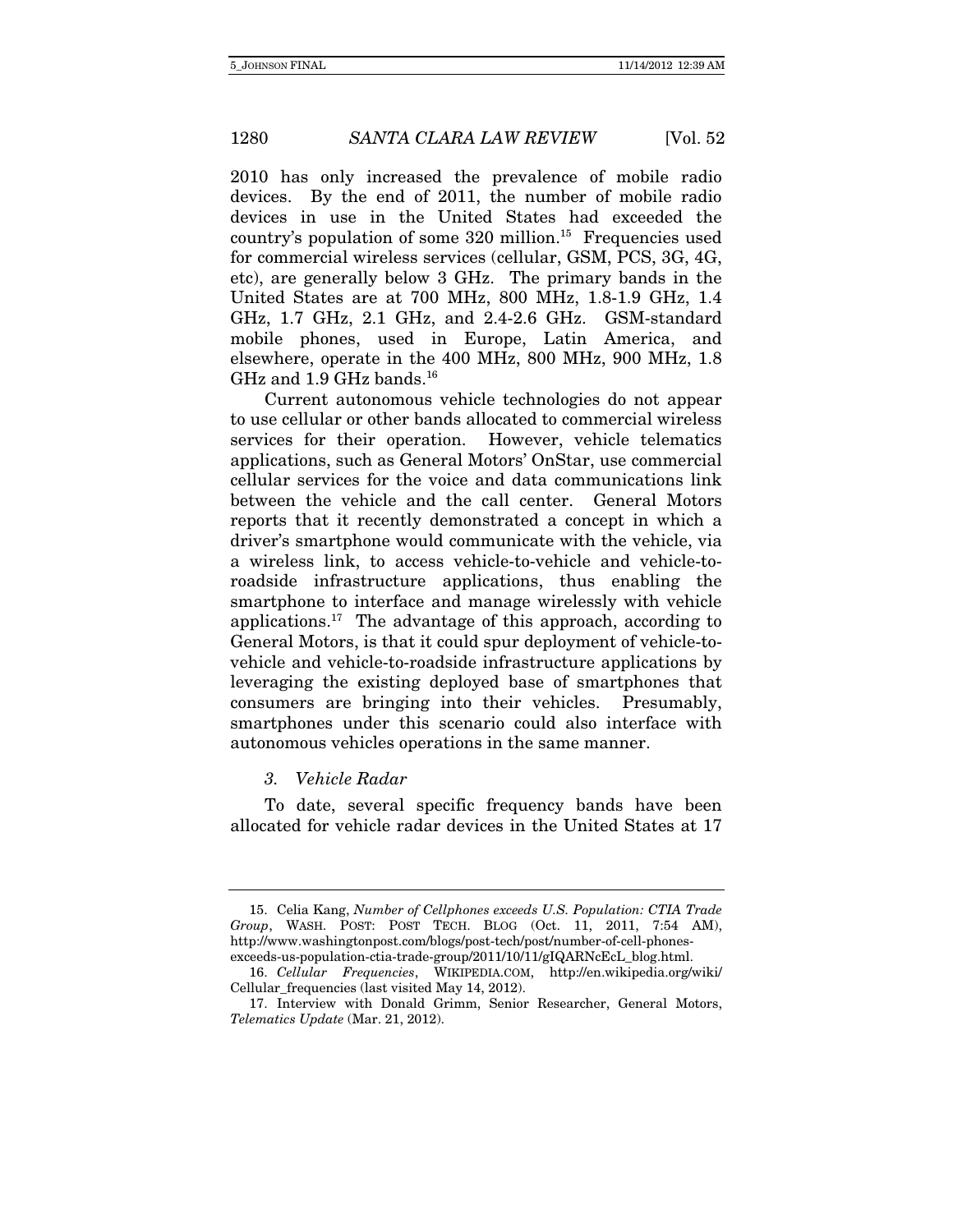GHz, 24 GHz, 46 GHz, and  $76-77$  GHz.<sup>18</sup> Most development and deployment, both in the United States and abroad, has occurred in the 24 GHz and 76–77 GHz19 bands. Shorterrange vehicle radars ("short-range radars") are generally deployed in the 24 GHz band and longer radars ("long range radars") in the 76–77 GHz band.<sup>20</sup> Initial vehicle radar applications included collision avoidance, parking aid and Adaptive Cruise Control, and use various radar technologies, such as ultra wideband and millimeter wave.

The prototype autonomous vehicles are equipped with vehicle radars, one for each of the four sides of the vehicle. The radars are used to identify and track the presence and movement of obstacles, particularly other vehicles present in the autonomous vehicle's path, or found in an adjacent space.

### 4. Dedicated Short-range Communications (DSRC)

Dedicated Short-range Communications (DSRC) is a short-range (less than 1000 meters) wireless service specifically created to be the wireless link for vehicle-tovehicle and vehicle-to-roadside infrastructure.<sup>21</sup> At the request of the Intelligent Transportation Society of America (ITS America), the FCC allocated the 5.9 GHz band (5.850–

<sup>18.</sup> See 47 C.F.R. § 15.252 (2010) (authorizing wideband vehicle radar devices in the 16.2–17.7 GHz and 23.1–29.0 GHz bands), § 15.253 (authorizing vehicle radar devices in the 46.7–47.9 GHz and 76.0–77.0 GHz). Starting in 1995, the FCC authorized vehicle radars in the 46.7–46.9, 60.0–61.0 and 76.0– 77.0 GHz band. See In re Amendment of Parts 2, 15, and 97 of the Commission's Rules to Permit Use of Radio Frequencies Above 40 GHz for New Radio Applications, 11 FCC Rcd. 4481 (1995). Then in 2002, the FCC authorized new ultra-wideband radio systems that, in addition, authorized vehicle radar devices in the 24 GHz band. In re Revision of Part 15 of the Commission's Rules Regarding Ultra-Wideband Transmission Systems, 17 FCC Rcd. 7534 (2002).

 <sup>19.</sup> Martin Schneider, Robert Bosch GmbH, Corporate Research: Automotive Radar – Status and Trends, in GEMIC 144 (2005), available at http://duepublico.uni-duisburg-essen.de/servlets/DerivateServlet/Derivate-14581/Paper/5\_3.pdf.

 <sup>20.</sup> At the recently concluded 2012 World Radiocommunication Conference (WRC), the ITU passed a resolution proposing a primary allocation of the 77.5– 78.0 GHz band for short-range high-resolution vehicle radars worldwide. Int'l Telcomm. Union Res. COM6/23 (WRC-12), ITU-R Radiocommunication Bureau, World Radiocommunication Conference 2012, at 2 (Apr. 3, 2012).

 <sup>21.</sup> In re Amendment of the Commission's Rules Regarding Dedicated Short-Range Communication Services in the 5.850–5.925 GHz (5.9 GHz Band), 19 FCC Rcd. 2458, ¶ 23, (2004) [hereinafter DSRC Rules Order].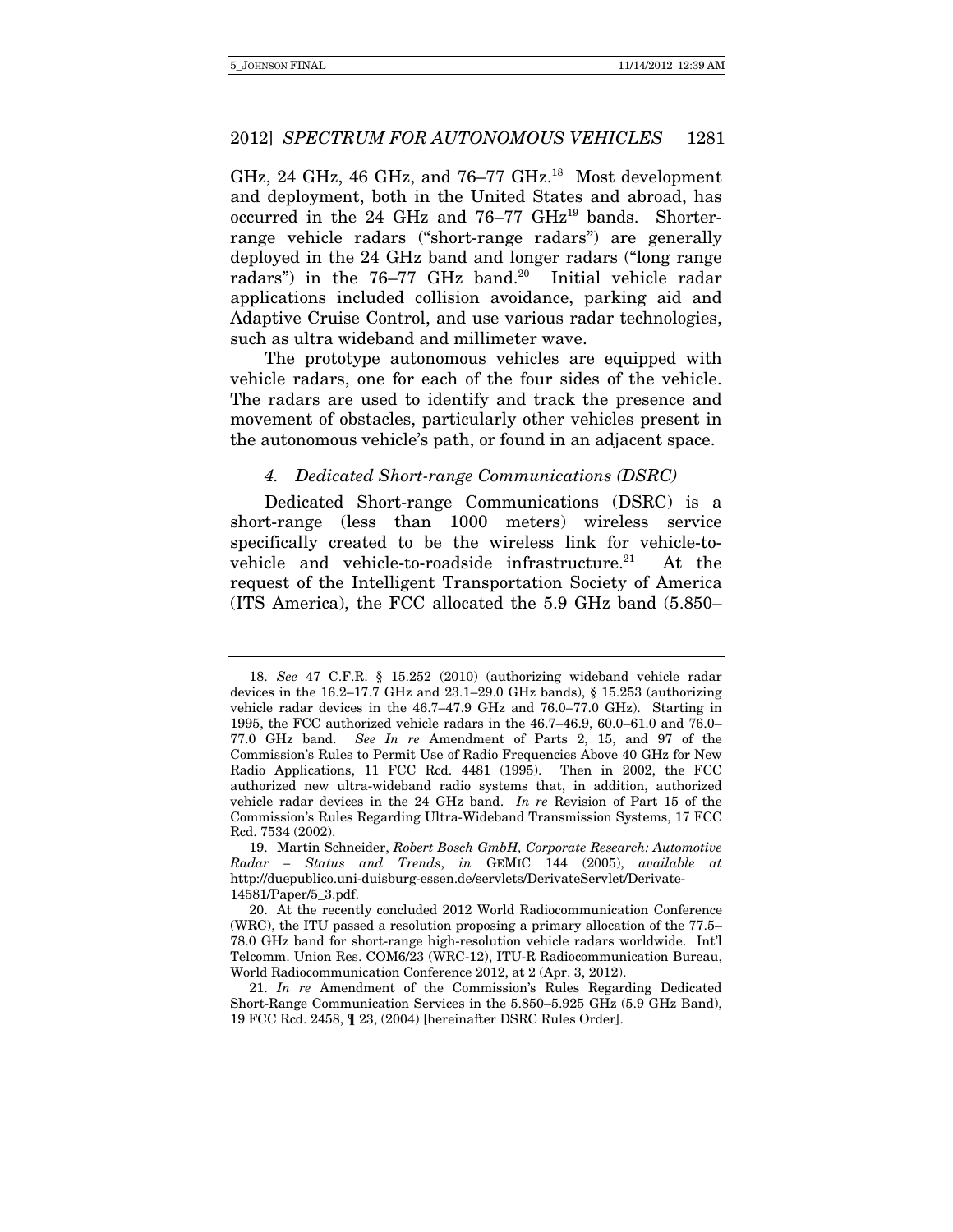5.925 GHz) for DSRC.<sup>22</sup> Subsequently, in 2004, the FCC enacted the technical and service rules for DSRC.<sup>23</sup> Starting in October 2004, entities were permitted to apply for and obtain licenses to operate in the DSRC service. $24$  To date, deployment has been limited to experimental and demonstration projects.25

This service band plan includes a dedicated channel (Channel 172) for vehicle-to-vehicle communications.26 Another channel (184), at the opposite end of the band, is available for longer range, higher power public safety messages, such as ambulances and fire trucks. $27$  The service also contemplates shared use among public safety entities, commercial entities, and private vehicles.28

DSRC is intended to enable short-range wireless communications between vehicles and vehicles and the roadside infrastructure to support, in particular, safety applications, such as intersection collision avoidance. DSRC is also available for non-safety messages, vehicle diagnostics, and, commercial transactions.

<sup>22.</sup> See In re Amendment of Parts 2 and 90 of the Commission's Rules to Allocate the 5.850–5.925 GHz Band to the Mobile Service for Dedicated Shortrange Communications of Intelligent Transportation Services [hereinafter DSRC Spectrum Allocation Order], 14 FCC Rcd. 18221 (1999).

 <sup>23.</sup> See DSRC Rules Order, supra note 21; In re Amendment of the Commission's Rules Regarding Dedicated Short-Range Communication Services in the 5.850–5.925 GHz (5.9 GHz Band), 21 FCC Rcd. 8961 (2006) (noting that this is a Memorandum Opinion and Order involving the order on reconsideration).

 <sup>24.</sup> FED. COMMC'N COMM'N, DA 04-3165, PUBLIC NOTICE: WIRELESS TELECOMMUNICATIONS BUREAU ANNOUNCES DETAILS CONCERNING THE LICENSING AND TRANSMITTER LOCATION REGISTRATION PROCESS FOR THE DEDICATED SHORT-RANGE COMMUNICATIONS SERVICE IN THE INTELLIGENT TRANSPORTATION SERVICE (2004). To date, forty-two public safety and private entities have received licenses. See Universal Licensing System, FCC.GOV, http://wireless.fcc.gov/uls/index.htm?job=home (last visited May 14, 2012).

 <sup>25.</sup> E.g., U.S. DEP'T OF TRANSP.: RESEARCH & INNOVATIVE TECH. ADMIN., PRESS RELEASE: U.S. DEPARTMENT OF TRANSPORTATION LAUNCHES MAJOR TEST OF INNOVATIVE VEHICLE SAFETY TECHNOLOGY (2011), available at http://www.rita.dot.gov/press\_room/press\_releases/rita\_005\_11/pdf/rita\_005\_11. pdf (stating that in August 2012, and continuing until August 2013, the U.S. Department of Transportation, in conjunction with the University of Michigan, is sponsoring a—"Safety Pilot Study"—a road safety field trial in Ann Arbor, Michigan involving over 3000 vehicles to evaluate "connected vehicle" technologies, including DSRC, and help prevent accidents).

<sup>26.</sup> DSRC Rules Order, supra note 21, ¶ 34.

<sup>27.</sup> Id. ¶ 34.

 <sup>28.</sup> Id. ¶ 5.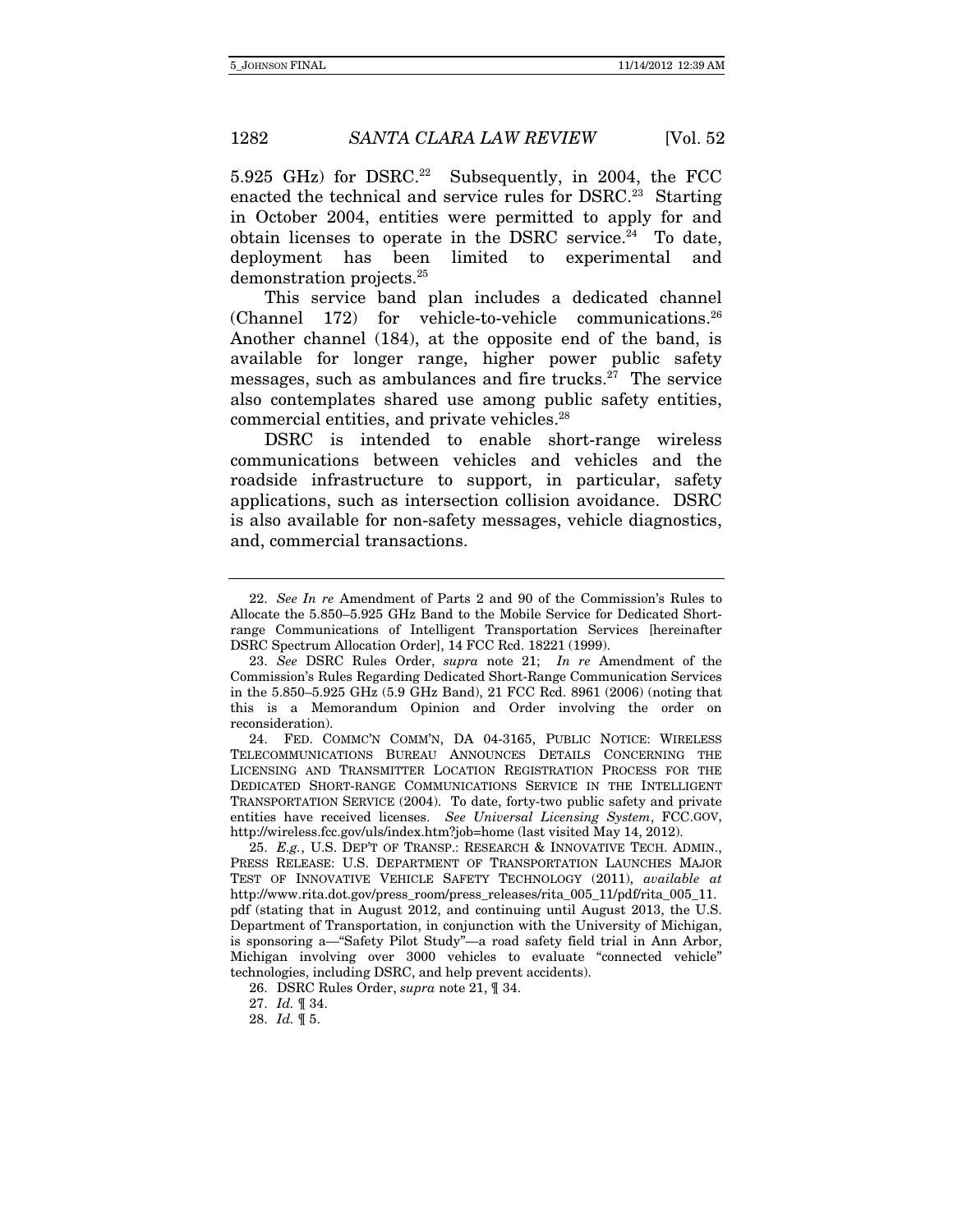Today's prototype autonomous vehicles do not incorporate vehicle-to-vehicle or vehicle-to-roadside communications. However, as discussed above, the technology may evolve to include vehicle-to-vehicle and/or vehicle-to-roadside communications for vehicle "training" or "platooning" applications. DSRC could be used to enable these applications.29

5. Wi-Fi

Wi-Fi, or wireless fidelity, is the trademarked brand name<sup>30</sup> for a technology that enables computers, tablets, smartphones, and the like, to connect to the Internet via a wireless local area network access point. Both data and voice (called Voice-over-IP) transmissions are possible. Wi-Fi certificated products and devices are based on the IEEE 802.11 wireless transmission standards. A typical access point, such as in a house, office building or a public building (such as at an airport), has a range of around twenty meters. Outdoor coverage may use a longer range. $31$  In the United States, the 2.4 GHz band is the primary band for Wi-Fi use, although the 5.2 GHz and 5.3 GHz bands have also been allocated for wireless broadband access.<sup>32</sup>

Wi-Fi, including other wireless broadband access technologies, is considered an "unlicensed" communications service. In other words, the operator of the wireless network need not obtain an FCC license to set up and run the network. The devices themselves are first tested and certified for compliance with the applicable technical rules.<sup>33</sup> With the certification in hand, the devices can be marketed, sold, and installed by the general public without further regulatory authorization.

 <sup>29.</sup> How does it work?, supra note 11 (stating that the European Union's SARTRE project uses DSRC for vehicle-to-vehicle communications to develop a vehicle "training" or "platooning" application).

<sup>30.</sup> Wi-Fi Certified<sup>TM</sup> Makes It Wi-Fi, WI-FI ALLIANCE, http://www.wi-fi.org (last visited May 14, 2012) (stating that "Wi-Fi" is a trademark of the Wi-Fi Alliance, an industry trade group).

 <sup>31.</sup> See Wiki-Wi-Fi, WIKIPEDIA.ORG, http://en.wikipedia.org/wiki-Wi-Fi (last visited May 14, 2012).

 <sup>32.</sup> Welcome, WIMAX.COM, http://www.wimax.com/wimax-regulatory/ (last visited May 24, 2012).

<sup>33.</sup> See 47 C.F.R. § 15 (2010).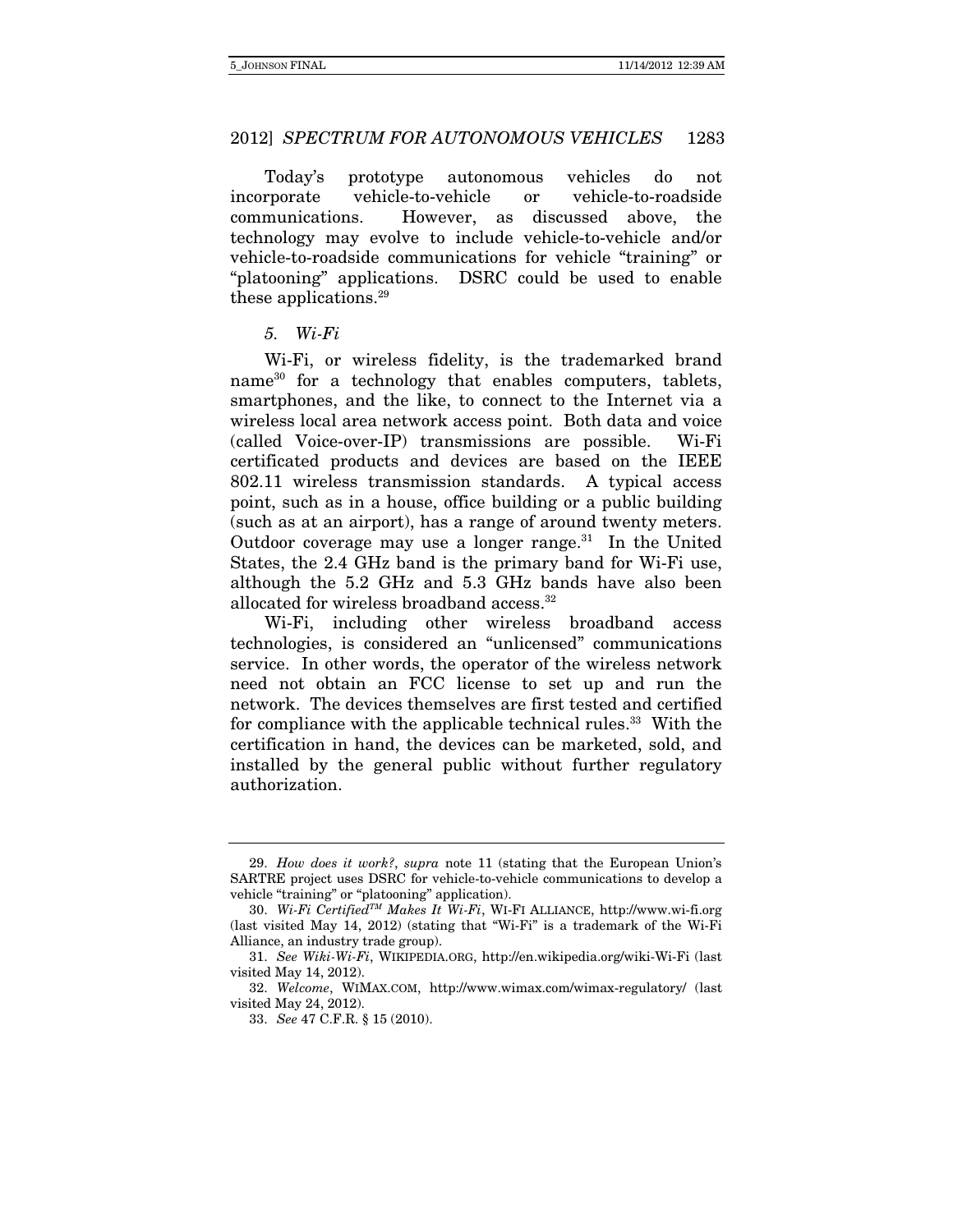In the vehicle environment, Ford announced in 1999 that it would begin equipping certain models with a Wi-Fi hotspot to provide broadband access to smartphones and other mobile devices brought into the vehicle. $34$  There are also available after-market systems for installing a Wi-Fi hotspot in a vehicle.<sup>35</sup>

More recently, Toyota and Microsoft announced in April 2011 a partnership to develop vehicle-based "cloud computing" to provide access to applications from outside the vehicle and for the vehicle to monitor the driver's home and other locations.36 Toyota indicated that it envisions first equipping its hybrid and electric vehicles with the cloud access to facilitate home charging and energy management of its vehicles.37 In September 2011, Ford introduced its "EVOS" concept car, which includes the use of a similar cloud computing application.38

#### 6. Bluetooth

Bluetooth is a very short-range (up to thirty feet) wireless communications technology that enables wireless devices to connect to one another without a cable, such as a computer to a printer. The technology also enables mobile phones brought into the vehicle to route in-coming and out-going calls through the vehicle, creating a hands-free wireless phone. Bluetooth is a wireless communications standard developed by an industry consortium and accepted worldwide. In the United States and Europe, Bluetooth operates at 2400 to 2483.5 MHz, divided into seventy-nine 1 MHz channels. In

 <sup>34.</sup> Lance Whitney, Ford Cars to Become Wi-Fi Hot Spots, CNET NEWS (Dec. 21, 2009, 8:33 AM), http://news.cnet.com/8301-1035\_3-10419548-94.html.

<sup>35.</sup> See, for example, Autonet mobile KT-ANMRTR-01 automotive Wi-Fi router (available from Amazon.com for \$104.99, plus an annual subscription fee for the wireless broadband service). Autonet Mobile KT-ANMRTR-01 Automotive Wi-Fi Router, AMAZON.COM, http://www.amazon.com/Autonet-Mobile-KT-ANMRTR-01-Automotive-Router/dp/B002ACP27W (last visited May 24, 2012).

<sup>36.</sup> Mark Hachman, Microsoft-Toyota Telematics Partnership Based on<br>bud Tech, PCMAG.COM, (Apr. 6, 2011, 10:57 AM). Cloud Tech, PCMAG.COM, (Apr. 6, 2011, 10:57 AM), http://www.pcmag.com/article2/0,2817,2383179,00.asp.

<sup>37.</sup> Id.

 <sup>38.</sup> Ford Motor Co., Ford's Cloud-Connected Car, the EVos Concept, to Make North American Debut at 2012 CES, PHYSORG.COM (Nov. 14, 2011), http://www.physorg.com/news/2011-11-fords-cloud-connected-car-evosconcept.html.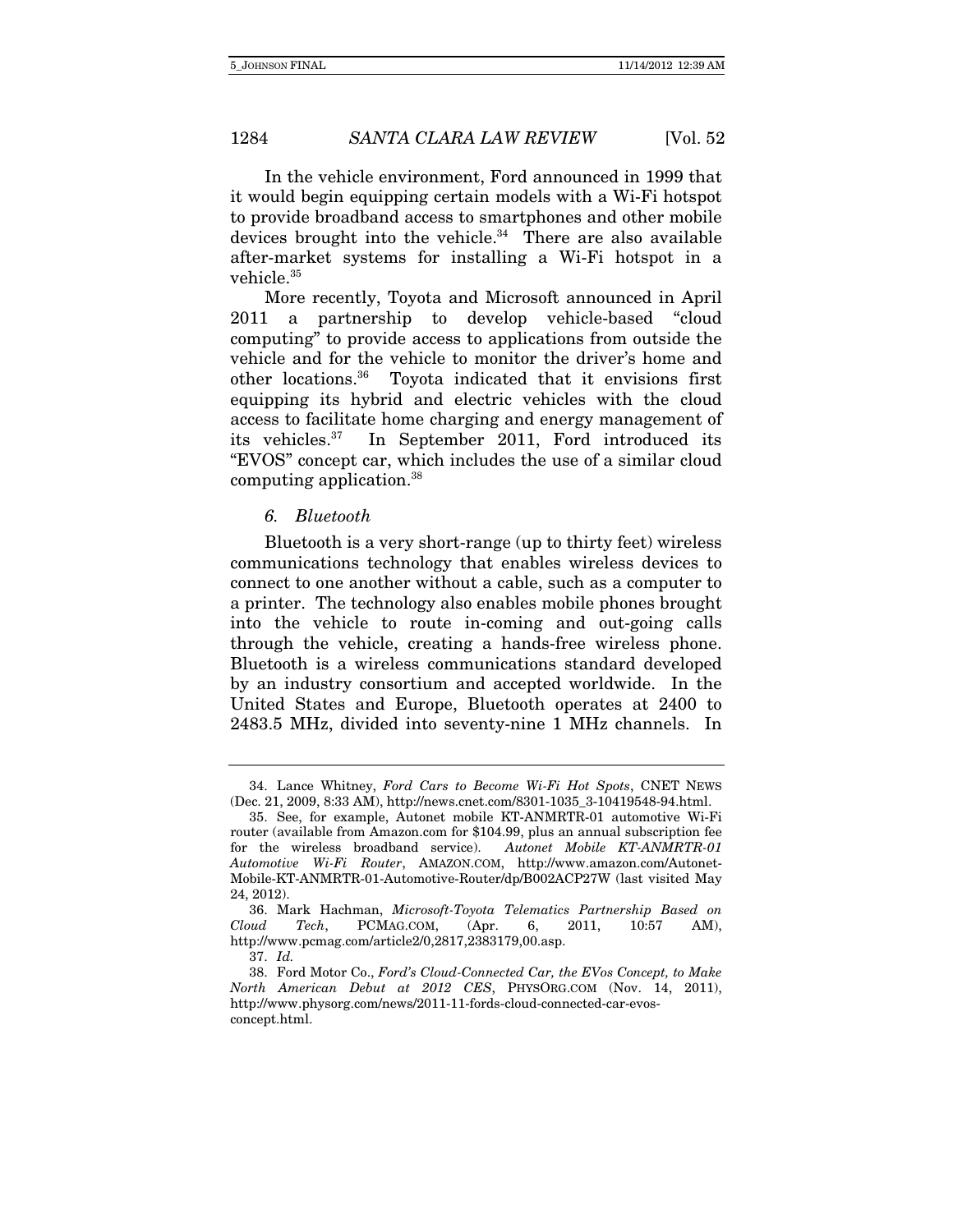### Japan, Bluetooth operates at 2472 to 2497 MHz.<sup>39</sup>

Bluetooth typically is used in vehicles to provide handsfree calling over commercial mobile systems. At this time, a role for Bluetooth in autonomous vehicles is unclear, especially given its short-range and relatively low power.

### II. LEGAL AND POLICY ISSUES FOR DEFINING THE SPECTRUM ENVIRONMENT FOR AUTONOMOUS VEHICLES

Given that autonomous vehicles will access various spectrum bands using various transmission technologies, defining a favorable regulatory environment for spectrum usage is critical. To define this environment, issues to be examined must include: (1) access and rights to spectrum, licensing concepts, definitions and eligibility; (2) spectrum sharing, management and interference resolution; and (3) technical standards. Any regulatory framework should provide sufficient flexibility to support the development and deployment of these technologies and protect from harmful interference any critical, safety-related communications that are fundamental to autonomous vehicles.

### A. Access to Spectrum

Spectrum is a finite and valuable resource. Current trends in wireless usage project significant growth in voice and data usage, $40$  all of which put pressure on governments, regulators, and commercial interests to: (1) adopt policies, rules and technologies that maximize efficiencies in already available spectrum, and (2) identify new spectrum to meet increasing demand. There are several fundamental issues that define the ability for entities to access spectrum, regardless of the intended use. A first issue is the allocation of spectrum to meet demand for new services and future growth. A second issue concerns the assignment of spectrum to specific types of users, ensuring that these users have access to sufficient and reliable spectrum to meet their needs. Finally, appropriate management structures need to be put in

 <sup>39.</sup> Bluetooth Specifications, BLUETOMORROW.COM, http://www.bluetomor row.com/about-bluetooth-technology/general-bluetooth-information/bluetoothspecifications.html (last visited May 14, 2012).

 <sup>40.</sup> Incentive Auctions, FCC.GOV, http://www.fcc.gov/topic/incentive-auctions (last visited May 24, 2012).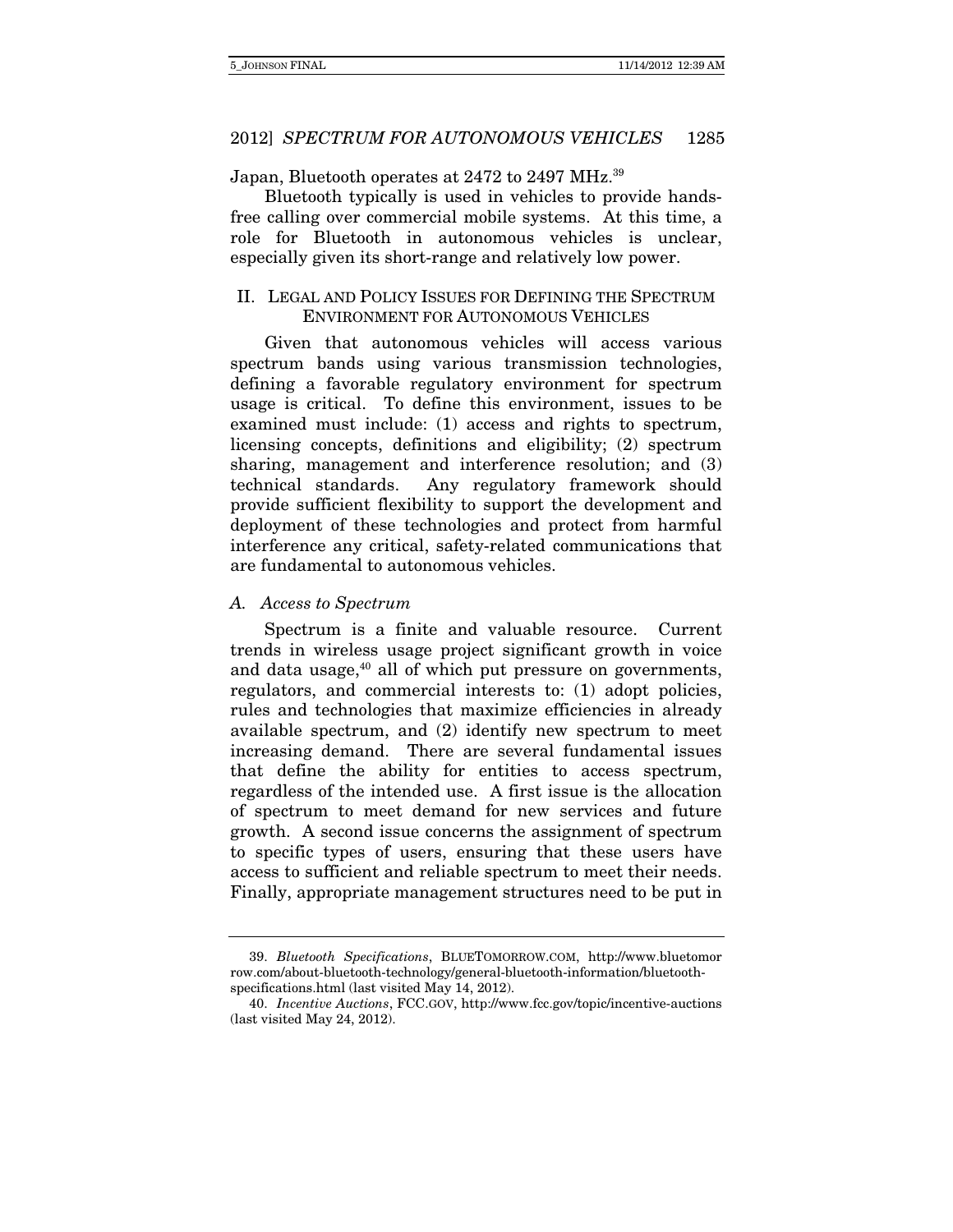place to maximize spectrum utility, efficiency, and costeffectiveness.

### 1. Allocation

The FCC has the authority pursuant to Title III of the Communications Act of 1934, as amended, $41$  to allocate spectrum for use by private, commercial, and state and local government authorities (for example, police and fire safety services). The FCC's spectrum allocation rulemakings are subject to the provisions of the Administrative Procedure Act.<sup>42</sup> The Commission, however, retains significant discretion to determine the precise course of its proceedings prescribing spectrum allocations. The FCC may adopt allocation and service rules to assign the spectrum to users in the same or separate proceedings. It may also adopt an allocation for spectrum to be held in reserve for future uses and defer any consideration of service, licensing, and technical rules. 43

In May 1997, ITS America filed a petition for rulemaking with the FCC proposing that the 5.9 GHz band be made available for DSRC-based ITS services.<sup>44</sup> To support the need for the allocation, included with the petition were supporting materials addressing: existing and future DSRC applications, the National ITS Program Plan and National ITS Architecture, spectrum requirements, and international standards development, among other materials. In 1999 the FCC made its decision allocating the 5.9 GHz band to DSRC.45 The process to finalize the DSRC technical and

 <sup>41.</sup> Communications Act of 1934, Pub. L. No. 73-416, ch. 652, 48 Stat. 1064 (current version at 47 U.S.C. § 303(y) (2006)).

<sup>42.</sup> See generally Administrative Procedure Act, Pub. L. No. 79-404, 60 Stat. 237 (codified as amended in scattered versions of 5 U.S.C.).

 <sup>43.</sup> For example, pursuant to the 1993 Budget Act, the FCC a reserve of 57 MHz of spectrum transferred from the federal government at 1390–1395 MHz, 1427–1429 MHz, 1670–1675 MHz and 1710–1755 MHz until after March 22, 2006. See In re Plan for Reallocated Spectrum, 11 FCC Rcd. 17841,  $\P$  1 4, 64–65 (1996).

<sup>44.</sup> See Pleading Cycle Established for Comments and Reply Comments on Petition for Rule Making File by Intelligent Transportation Society of America, 12 FCC Rcd. 6766 (1997) (stating that ITS America's Petition for Rulemaking was filed on May 19, 1997).

 <sup>45.</sup> In re Amendment of Parts 2 and 90 of the Commission's Rules to Allocate the 5.850–5.925 GHz Band to the Mobile Service for Dedicated Short-Range Communications of Intelligent Transportation Services, FCC Docket No.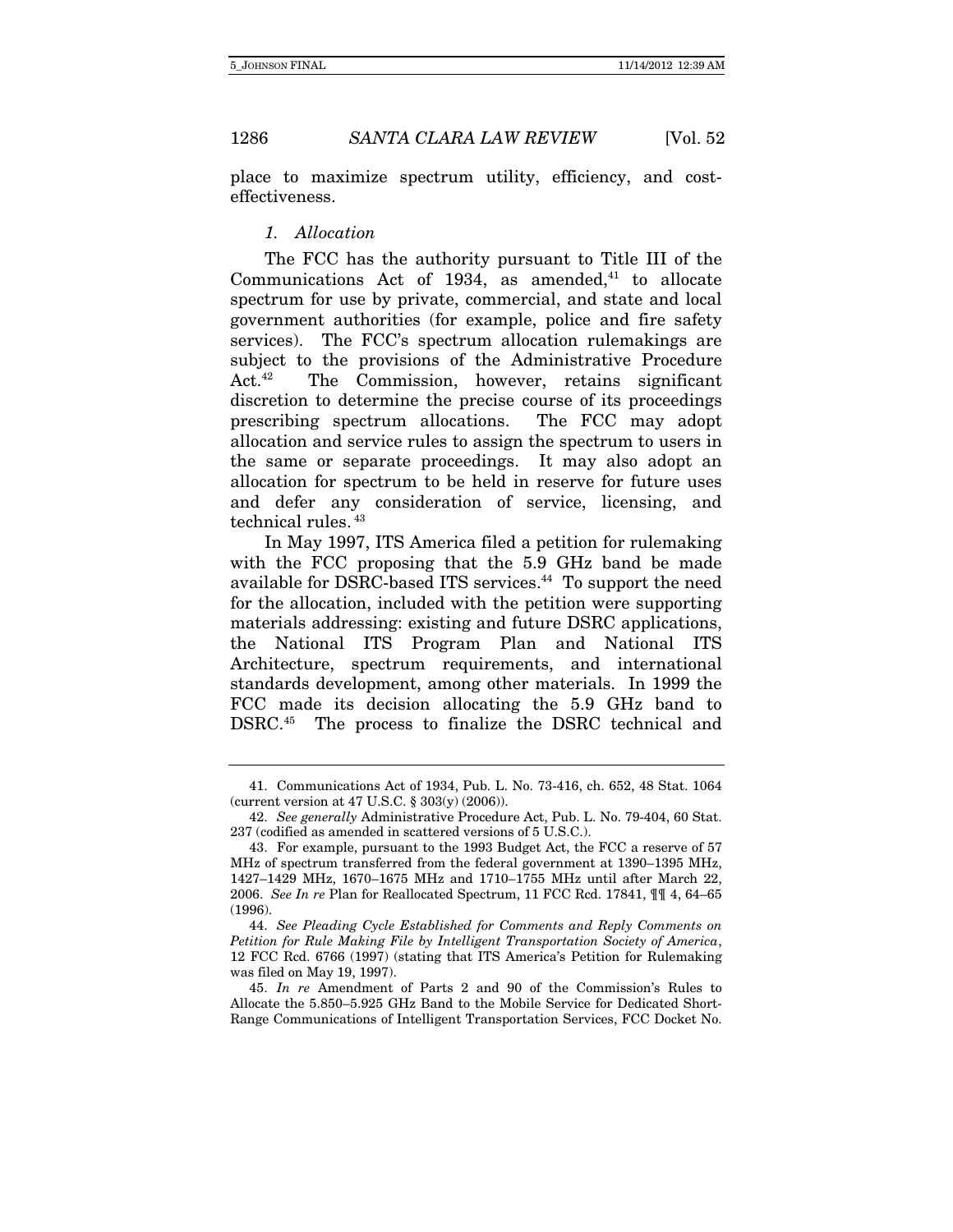operational rules did not conclude until 2006.46 To date, the DSRC service has seen only limited, mostly experimental or demonstration deployment.47

Given the current state of autonomous vehicle technology, it is unclear that there is a current need for a new spectrum allocation for autonomous vehicles. Nonetheless, should such a need arise as the technology matures and are introduced into commercial markets, proponents of such an allocation must consider the often lengthy, contentious, and costly allocation process in their planning.

The development of the commercial cellular service provides a valuable measure of the regulatory hurdles and the extended timeline involved with introducing a new wireless service.<sup>48</sup> The FCC first initiated a rulemaking procedure in 1968, seeking to establish a "truly efficient high capacity" mobile telephone service. $49$  The first commercial cellular service did not begin until years later when, in 1984, the FCC first began issuing geographic licensees for metropolitan areas; actual service did not reach rural areas until 1989.<sup>50</sup>

The pursuit of a new spectrum allocation requires a commitment of considerable resources—money, time and technical. Even where an allocation has the requisite support, the outcome is still uncertain given the competing demands for additional spectrum from diverse stakeholders.

 48. Thomas W. Hazlett, Is Federal Preemption Efficient in Cellular Phone Regulation?, 56 FED. COMM. L.J. 155, 160–61 (2003).

 49. John W. Berresford, The Impact of Law and Regulation on Technology: The Case History of Cellular Radio, 44 BUS. LAW 721, 724 (1989).

50. Hazlett, supra note 48.

<sup>99-305 (1999).</sup> FCC action on the petition also resulted from Congressional direction written into statute. See Transportation Equity Act for the 21st Century, Pub. L. No. 105-178, § 5206(f) (1998).

<sup>46.</sup> See, e.g., In re Amendment of the Commission's Rules Regarding Dedicated Short-Range Communications Services in the 5.850–5.925 GHz Band (5.9 GHz Band), FCC Docket No. 02-302 (2002) [hereinafter Dedicated Short-Range Communications Services]; In re Amendment of the Commission's Rules Regarding Dedicated Short-Range Communications Services in the 5.850–5.925 GHz Band (5.9 GHz Band) [hereinafter Dedicated Short-Range Communications Services], FCC Docket No. 03-324 (2004); In re Amendment of the Commission's Rules Regarding Dedicated Short-Range Communications Services in the 5.850–5.925 GHz Band (5.9 GHz Band), FCC Docket No. 06-110  $(2006)$ 

 <sup>47.</sup> See supra note 24.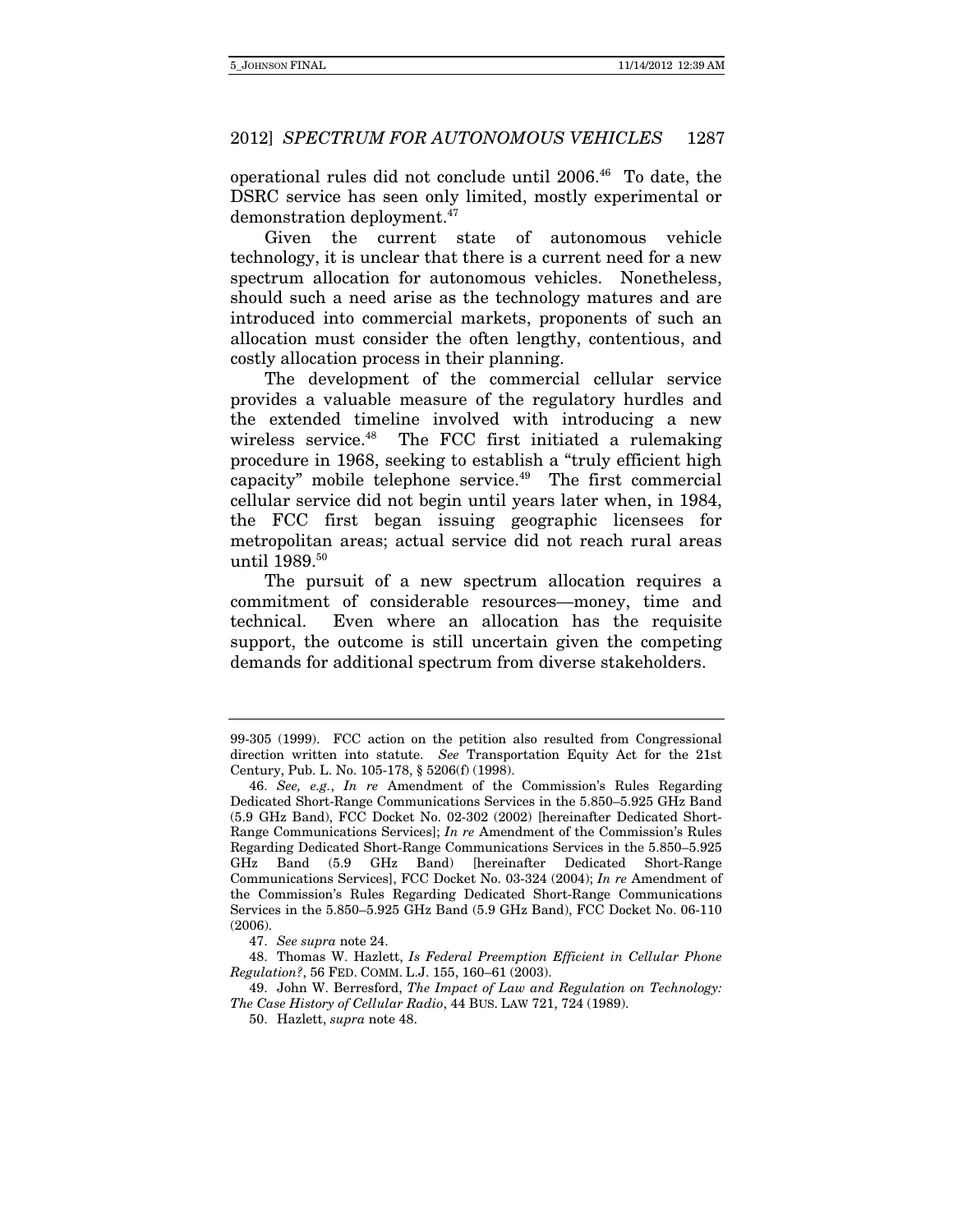### i. Spectrum Hierarchy

When allocating a spectrum band to a new service, or introducing a new service into a spectrum band already occupied, the FCC will establish a framework of rights for the various categories of licensees and services that may be in the band. This framework of rights potentially may involve services that exist on a primary, co-primary or secondary basis. Alternatively, the FCC may permit the introduction and use of unlicensed devices in the band. A wireless service that is granted primary status has a higher status and priority right to the spectrum band than licensees that hold secondary status or unlicensed services. The FCC may grant different services primary status in the same band, creating co-primary services. In these instances, licensees in the coprimary services must not cause interference to one another. FCC rules for resolving interference between two licensees that are lawfully operating in accordance with the terms of their licenses are not well-defined (and it is not always the "first in time" that may hold priority in such circumstances) and it is especially important that licensees clearly understand their rights and obligations.

Secondary services typically are not permitted to cause interference to primary services and must accept any interference from primary services. This is true even where a primary status licensee begins operations after a secondary status licensee is already operating; the secondary licensee must accept any interference from the new primary status licensee, assuming it is operating in accordance with its applicable technical rules. However, there have been instances where unlicensed services have been able to claim, in effect, a higher level of effective protection from interference. For example, as further discussed below, unlicensed GPS devices in the 1.5 GHz band have successfully claimed interference protection from proposed adjacent band operations by LightSquared, which holds primary status in the 1525–1559 MHz band. Licensees must carefully consider the implications to them, both of accepting a status in the spectrum hierarchy lower than other existing uses and of the potential for changes and additions to those allocations, to accommodate the introduction of a new service in the band. For example, the FCC in 1997 allocated 300 MHz in the 31 GHz band to the new Local Multipoint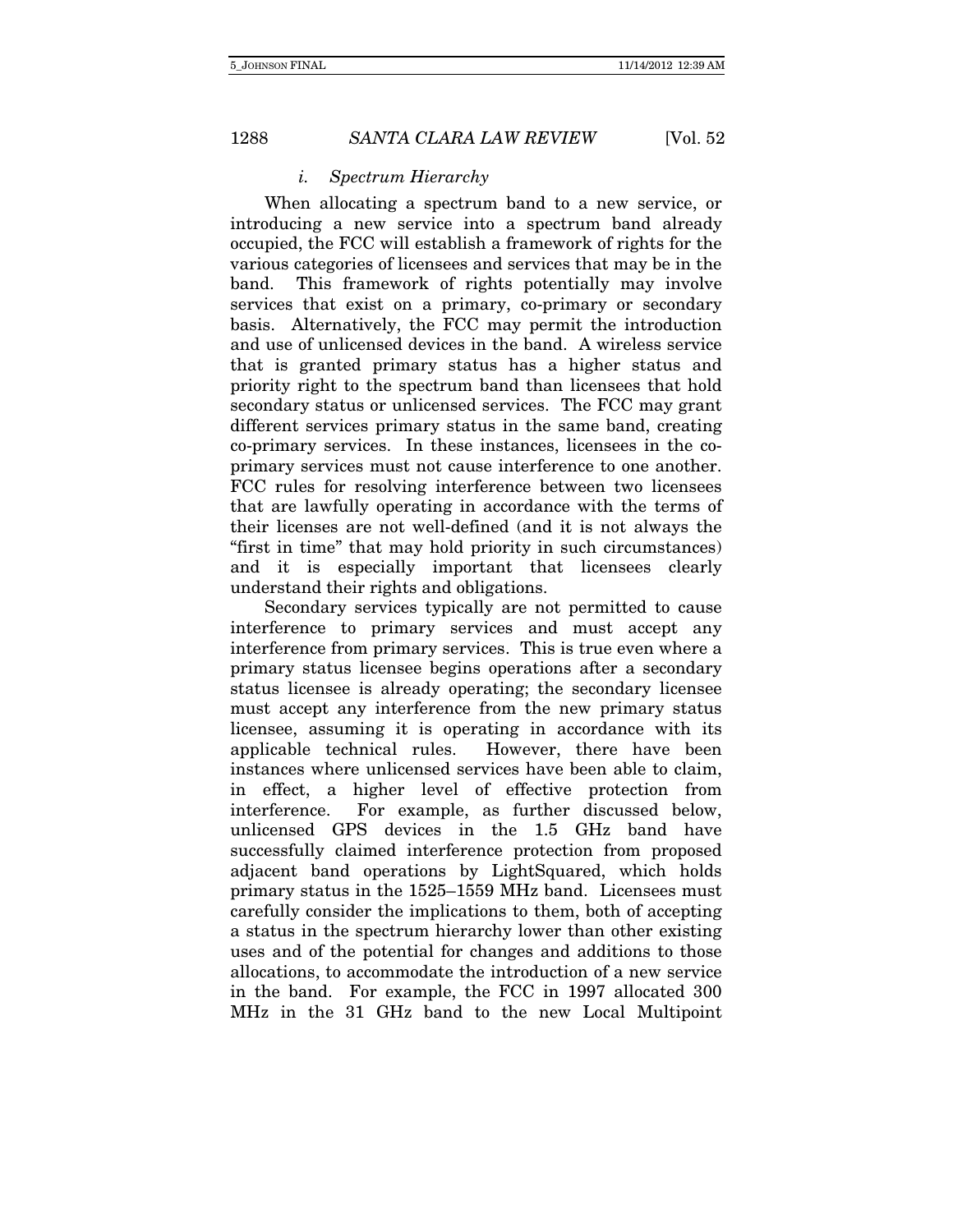Distribution Service (LMDS), a wireless broad service originally designed for digital television.<sup>51</sup> Prior to the reallocation, all the incumbent licensees, including governmental entities, such as those operating traffic control systems, were licensed under rules that required they share the frequency on a co-equal, non-protected basis, without protection from harmful interference.52 Of the 300 MHz allocated to LMDS, incumbent operations in the upper and lower 75 MHz spectrum bands were provided protection from harmful interference LMDS to enable them to continue existing operate.<sup>53</sup> However, with respect to the middle 150 MHz spectrum band, the FCC declined to grant any incumbent licensees protection from harmful interference and accorded them secondary status to LMDS.<sup>54</sup>

For the Nevada Department of Transportation (Nevada DOT), one of the incumbent governmental licensees in the middle 150 MHz spectrum band being reallocated, the Nevada DOT asserted that the FCC's regulatory change resulted in "stranded public investment" of some \$600,000 for equipment that had already been purchased and deployed but was still subject to FCC authorization.<sup>55</sup> In addition, according to the Nevada DOT, the Las Vegas Valley Traffic Operational System, another incumbent governmental licensee in the middle 150 MHz spectrum band with a pending license application, "is now delayed for an indeterminate length of time because of the inability to access the 31 GHz spectrum."56 The licensees requested, and the FCC ultimately granted, temporary authorizations to operate their systems on a secondary basis until LMDS systems were

<sup>51.</sup> Petitions for Reconsideration of the Denial of Applications for Waiver of the Commission's Common Carrier Point-to-Point Microwave Radio Service Rules, In re Rulemaking to Amendment Parts 1, 2, 21, and 25 of the Commission's Rules to Redesignate the 27.5–29.5 GHz Frequency Band, To Reallocate the 29.5–30.0 GHz Frequency Band, To Establish Rules and Policies for Local Multipoint Distribution Service and for Fixed Satellite Services (LMDS Second Report and Order), 12 FCC Rcd. 12545 (1997).

<sup>52.</sup> Id. ¶ 64.

<sup>53.</sup> Id. ¶ 80.

<sup>54.</sup> Id. ¶¶ 80, 90.

<sup>55.</sup> See Letter from Roger Grable, Assistant Director - Administration, Nevada Department of Transportation, to William F. Caton, Acting Secretary, FCC Docket No. 92-297, at 1 & n.2 (1997).

<sup>56.</sup> Id. at 1.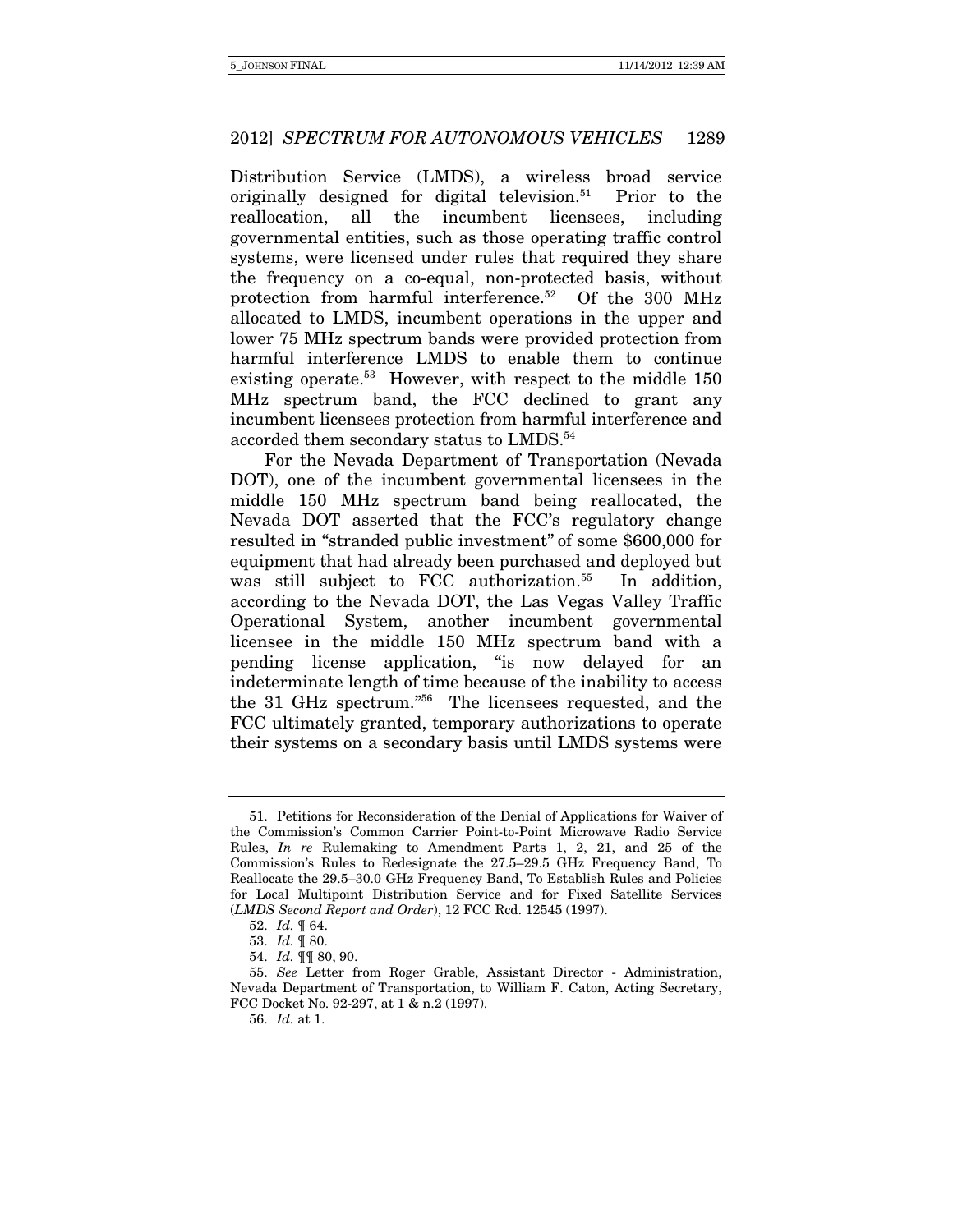deployed in the Las Vegas area.<sup>57</sup>

This example highlights the fact that a service's status in the spectrum hierarchy in a band is not necessarily fixed. Incumbent licensees may find that their status may be changed to accommodate new entrants. As a result, incumbent licensees may incur significant costs—in time and money—to defend their status but may ultimately have to accommodate the new service or move to a new frequency band altogether.

### ii. Band Sharing Issues

As the competition for spectrum intensifies, and spectrum bands become more congested, band-sharing issues—both within the same band as well as between adjacent bands—will require greater attention. Interference issues may arise not only between licensees operating in the same band, but can also occur between licensees in adjacent bands. Two examples discussed below highlight the need for spectrum users to fully understand the radiofrequency environment in which they plan to operate, including in adjacent bands.

### a. In-Band Sharing: DSRC/FSS Spectrum Sharing Protocol

DSRC is co-primary with Fixed Satellite Service (FSS) licenses in the 5.9 GHz Band. FSS has approximately 120 earth station sites operating in the 5.9 GHz Band (called the "extended C-band" by FSS), and is used generally for commercial services, such as video uplink for international television transmissions. Immediately adjacent to the 5.9 GHz Band, at 5.925–6.425 GHz, is the satellite "C-band," which has long been used extensively by commercial FSS operators.

In 1999, when the FCC allocated the 5.9 GHz Band to DSRC, it concluded that DSRC operations should be compatible with FSS operations because FSS earth stations

<sup>57.</sup> Id. at 2; In re Rulemaking to Amend Parts 1, 2, 21, and 25 of the Commission's Rules to Redesignate the 27.5–29.5 GHz Frequency Band, To Reallocate the 29.5–30.0 GHz Frequency Band, To Establish Rules and Policies for Local Multipoint Distribution Service and for Fixed Satellite Services, 13 FCC Rcd. 4856, App. C IV (1998).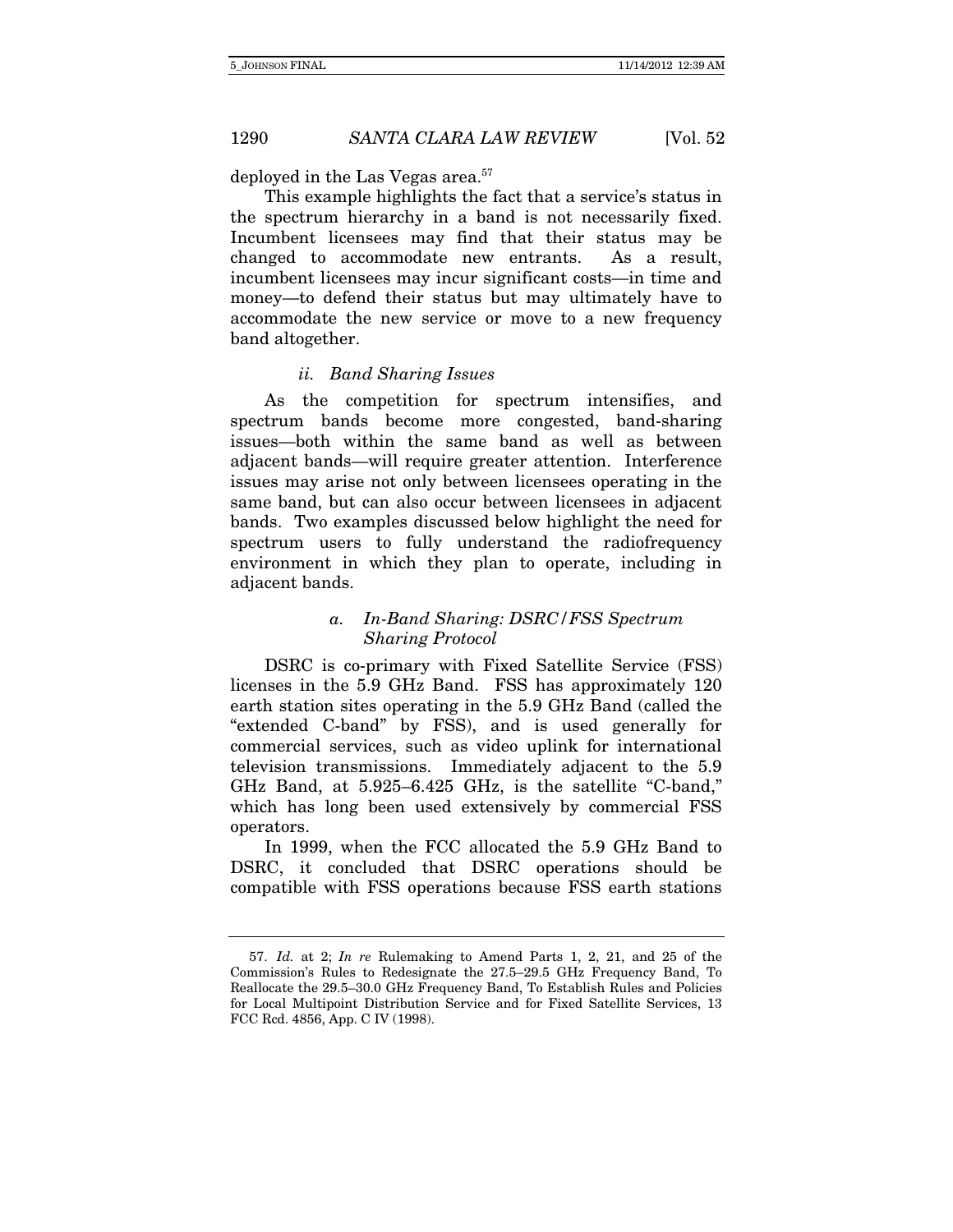typically use highly directional antennas pointed toward the geostationary orbital arc while DSRC operations will use highly directional antennas pointed toward a highway and operate at relatively low power.58 While the FCC noted that there might be some areas near an FSS earth station that DSRC systems should avoid, spectrum sharing is possible because of the limited number of FSS earth stations and their use of highly directional antennas.<sup>59</sup>

Subsequent to the FCC's decision to allocate the 5.9 GHz band to DSRC on a co-primary basis with FSS operations, the FSS industry raised concerns regarding the potential for interference between the two services, both in the 5.9 GHz band, but also from FSS operations in the immediately adjacent satellite "C" band. $60$  The FSS industry suggested that there be prior coordination between DSRC and FSS for locating DSRC facilities, and such prior coordination could take into account the "noise floor"—that is, the level of RF energy—present from FSS operations in both the 5.9 GHz band and immediately adjacent satellite "C" band.<sup>61</sup> However, at the urging of both the DSRC and FSS industry groups, the FCC declined to adopt any of these, or other, suggestions so that the two industry groups could develop an agreed-upon "spectrum sharing protocol."62

In February 2008, the DSRC and FSS industry groups submitted to the FCC the results of these discussions: the DSRC/FSS Earth Station Spectrum Sharing Protocol (Spectrum Sharing Protocol) $63$  that calls for a minimum level of prior coordination between in-band DSRC and FSS

<sup>58.</sup> DSRC Spectrum Allocation Order, supra note 22, ¶ 1.5.

<sup>59.</sup> Id.

 <sup>60.</sup> Petition for PanAmSat Corporation for Reconsideration or Clarification, In re Amendment of Parts 2 and 90 of the Commission's Rules to Allocate the 5.850–5.925 GHz Band to the Mobile Service for Dedicated Short-range Communications of Intelligent Transportation Services, ET Docket No. 98-95 (filed Dec. 79, 1999).

<sup>61.</sup> Id.; see DSRC Rules Order, supra note 21, ¶¶ 77–78.

<sup>62.</sup> DSRC Rules Order, supra note 21, ¶¶ 79–80.

<sup>63.</sup> Mintz Levin P.C., Written Ex Parte in WT Docket No. 01-90 and ET Docket No. 98-95: DSRC/FSS Earth Station Spectrum Sharing Protocol (Feb. 18, 2008) [hereinafter: DSRC/FSS Earth Station Spectrum Sharing Protocol, available at https://mail-attachment.googleusercontent.com/attachment/u/0/?ui =2&ik=d10ea2544d&view=att&th=137574ba22d5ae87&attid=0.2&disp=inline& realattid=f\_h2atzsox2&safe=1&zw&saduie=AG9B\_P8cEVYKWixoXIcU71jptfr&sadet=1337201295101&sads=pvaSCpCvlk8BOltXLluTDtqkEVM.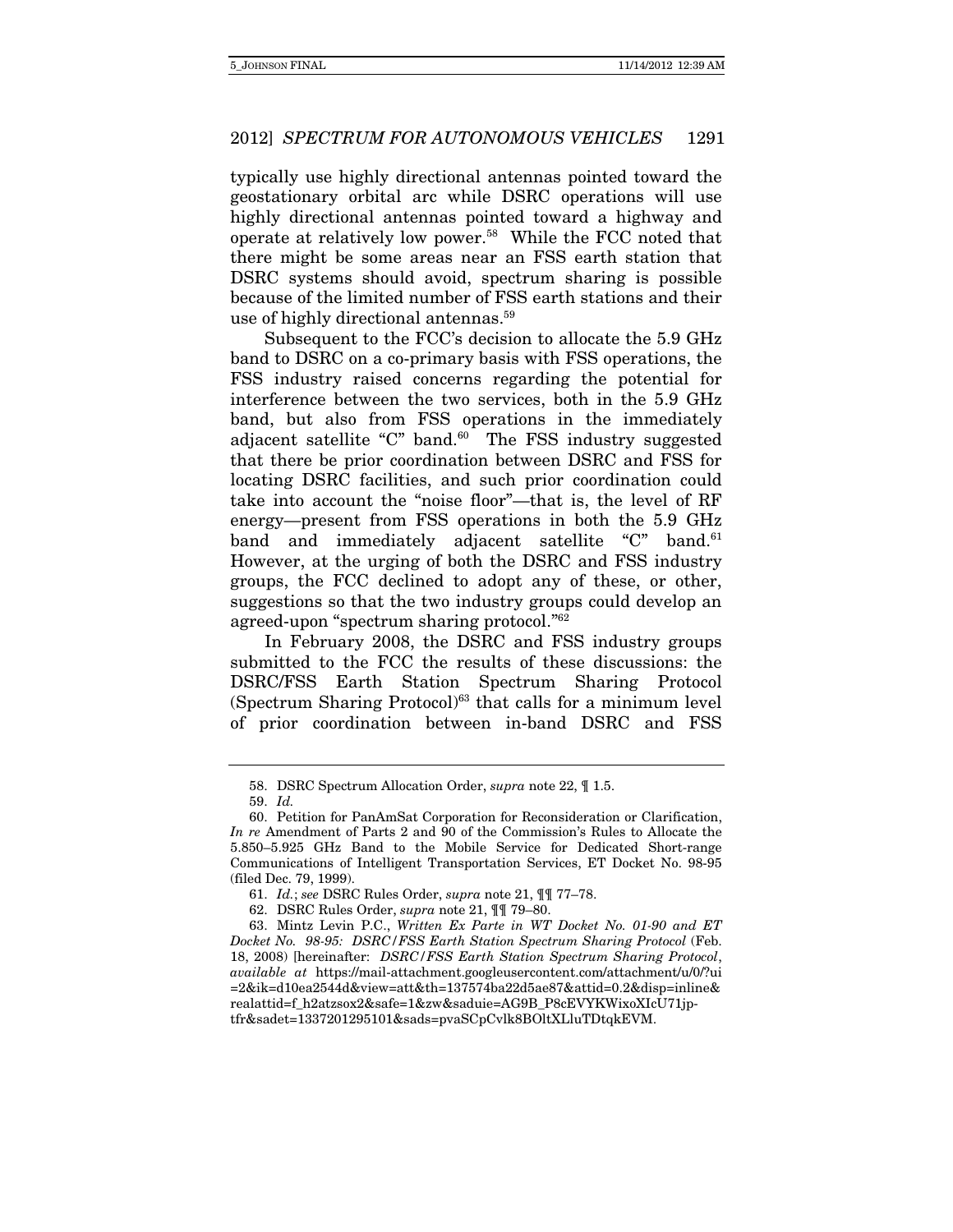operations.64 The Spectrum Sharing Protocol includes two parts: (1) a "technical approach" that considers how DSRC and FSS systems will operate, establishes the appropriate interference criteria and recommends a method for determining the interference potential in specific cases; and (2) a "procedural approach" that applies the results of the technical approach and identifies the rights and responsibilities of the spectrum sharing parties—both DSRC and FSS—under various conditions.<sup>65</sup> In addition, the Spectrum Sharing Protocol proposes changes to the FCC's Rules to implement the recommended technical and procedural coordination procedures.<sup>66</sup> To date, the FCC has not taken any action regarding the Spectrum Sharing Protocol.

### b. In-Band Sharing: Unlicensed Operations

On February 22, 2012, President Obama signed into law the Middle Class Tax Relief and Job Creation Act of 2012 (2012 Tax Act), $67$  which, in addition to several tax and job incentive measures, included significant provisions addressing spectrum issues. Included in the 2012 Tax Act is an add-on provision that implicates permitting unlicensed operations in the 5.9 GHz, particularly wireless broadband services, such as Wi-Fi. Section 6406 of the 2012 Tax Act directs the National Telecommunications and Information Administration (NTIA) of the US Department of Commerce to conduct a study evaluating "known and proposed spectrumsharing technologies" and the potential risks to Federal users in the 5.9 GHz band if unlicensed operations were permitted.68 NTIA is to conduct and submit the study not later than 18 months after passage of the 2012 Tax Act, by August 22, 2013.69 From the plain language of the statute,

 <sup>64.</sup> Notably, the two industry groups were unable to reach a consensus regarding how to address the potential for interference to DSRC operations from FSS in the adjacent satellite "C" band.

<sup>65.</sup> See DSRC/FSS Earth Station Spectrum Sharing Protocol, supra note 63, at 2–6.

<sup>66.</sup> Id. at App. A.

 <sup>67.</sup> Middle Class Tax Relief and Job Creation Act of 2012, Pub. L. No. 112- 96 (2012), available at http://www.gpo.gov/fdsys/pkg/PLAW-112publ96/pdf/ PLAW-112publ96.pdf.

<sup>68.</sup> Id. § 6406(b)(1).

<sup>69.</sup> Id. § 6406(b)(2)(B).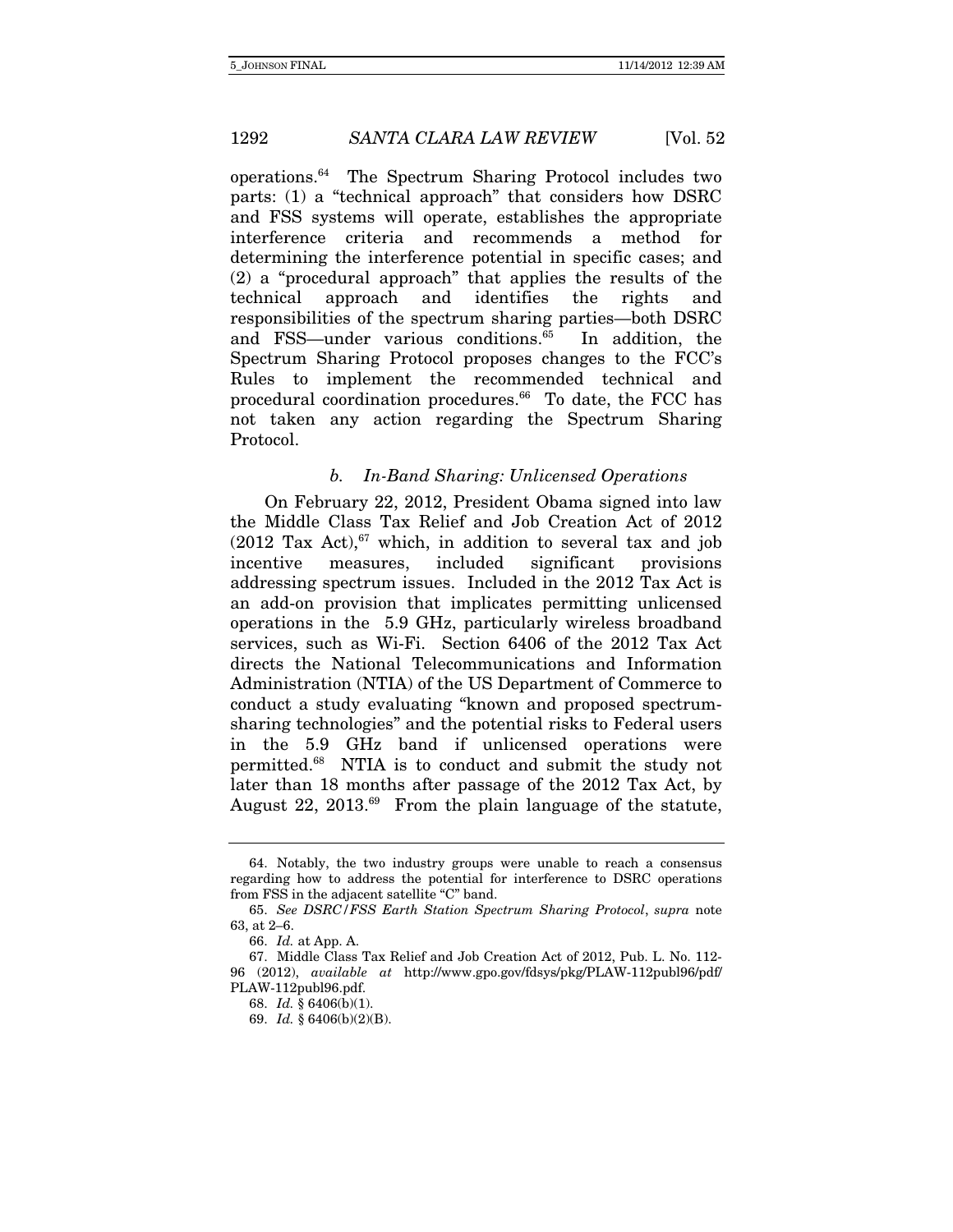however, it is unclear whether the NTIA study would even consider DSRC operations in the 5.9 GHz band as the study, according to the statute, is to evaluate "the risk to Federal users if unlicensed [use] is permitted."70 The DSRC service is not referenced in the statute.

Permitting unlicensed operations in the 5.9 GHz band may raise concerns for DSRC operations in the band. Unlicensed devices typically are permitted without restriction to location and without any form of site registration or other procedure for a third party to identify the operator of the unlicensed facility. Several DSRC applications involve safety-of-life transmissions. Unrestricted and unregistered unlicensed operations could compromise these critical safety applications.

### c. Adjacent-Band Sharing: LightSquared

LightSquared, and its predecessor entities, has been offering commercial satellite voice and data services since 1996 for asset tracking, maritime and government applications (i.e., disaster relief). LightSquared is authorized to operate in the satellite "L" band, specifically at: 1522–1544 MHz, 1545–1559 MHz, 1626.5–1645.5 MHz, and 1646.5– 1660.6 MHz. LightSquared indicated it was planning to deploy a ground-based wireless network in the United States using its same satellite "L" band and to provide wholesale capacity to other wireless service providers.

In its January 2011 Order, the FCC provided conditional authority to LightSquared to build-out its planned terrestrial network subject to LightSquared first satisfying certain conditions.71 The most significant condition relates to resolving potential interference issues to GPS receivers. The concern was that LightSquared's proposed terrestrial network, which is to be deployed at frequencies immediately adjacent to GPS at 1.5 GHz, would cause significant harmful interference to GPS devices, potentially rendering the service unusable. The GPS signals from the satellite are relatively weak compared to the proposed strength of the LightSquared

<sup>70.</sup> Id. § 6406(b)(1).

<sup>71.</sup> See LightSquared Subsidiary LLC Request for Modification of its Authority for an Ancillary Terrestrial Component, Order and Authorization, DA 11-133, 26 FCC Rcd. 566 (2011).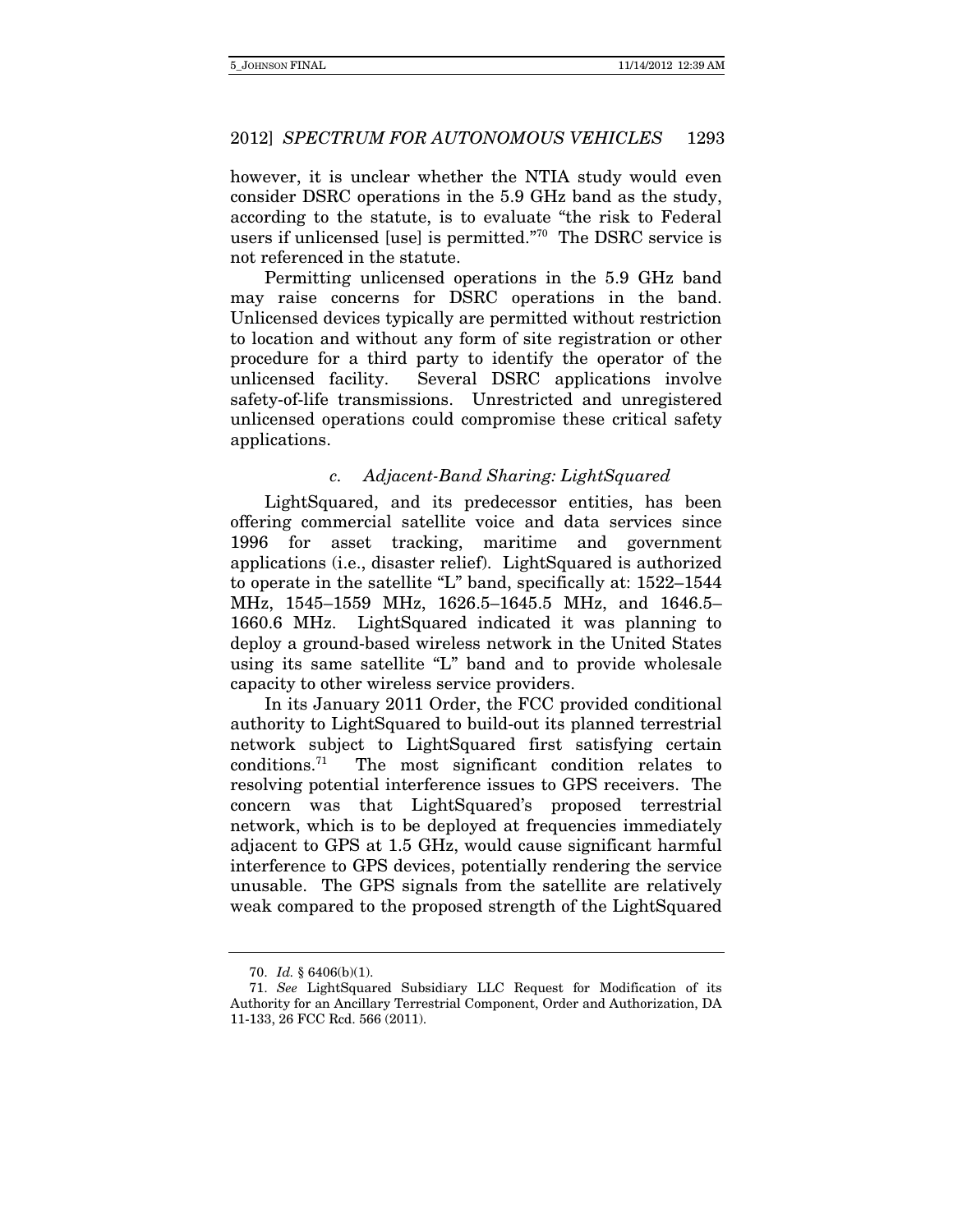signals in the adjacent band. The GPS industry expressed its view that the more powerful LightSquared signals would overpower the GPS receivers, causing them to become overloaded or jammed. The FCC required that, as a prior condition of granting authority to deploy and operate the requested terrestrial network, LightSquared identify and resolve the potential interference concerns to GPS. The Commission also required that LightSquared convene a Working Group, composed of representatives from the GPS community (users, device manufacturers, etc.) and government (including the Department of Defense, Department of Transportation and National Telecommunications and Information Administration), to look into the interference concerns.

LightSquared submitted its final report to the FCC on June 30, 2011, acknowledging, first, that its proposed operations in the 10 MHz of its frequencies closest to the GPS operations will "adversely affect the performance of a significant number of GPS receivers."<sup>72</sup> However, LightSquared claimed that the reason is not based on the fact that it would operate in a manner inconsistent with the FCC's rules, but because the GPS industry failed, in effect, to properly manufacturer devices that can adequately reject transmissions from adjacent band operations.73 Second, LightSquared argued that its operations in its lowest frequency band, the spectrum furthest away from GPS operations, would not cause interference to the majority of GPS devices. However, further testing sponsored by the U.S. government, reached a different conclusion:

LightSquared's original and modified plans for its proposed mobile network would cause harmful interference to many GPS receivers . . . . Based upon this testing and analysis, there appear to be no practical

 <sup>72.</sup> RECOMMENDATION OF LIGHTSQUARED SUBSIDIARY LLC, SAT-MOD-20101118-002394 (June 30, 2011).

 <sup>73.</sup> On March 12 and 13, 2012, the FCC convened a workshop to examine the issue of spectrum efficiency and receiver performance. While the workshop was not directed specifically at the LightSquared situation, it does suggest that the FCC is concerned that certain categories of devices, such as GPS receivers, could be improved to better reject transmissions from adjacent band operations. See Workshop on Spectrum Efficiency and Receivers (Day 1), FCC.GOV (Mar. 12, 2012), http://www.fcc.gov/events/workshop-spectrum-efficiency-and-receiversday-1.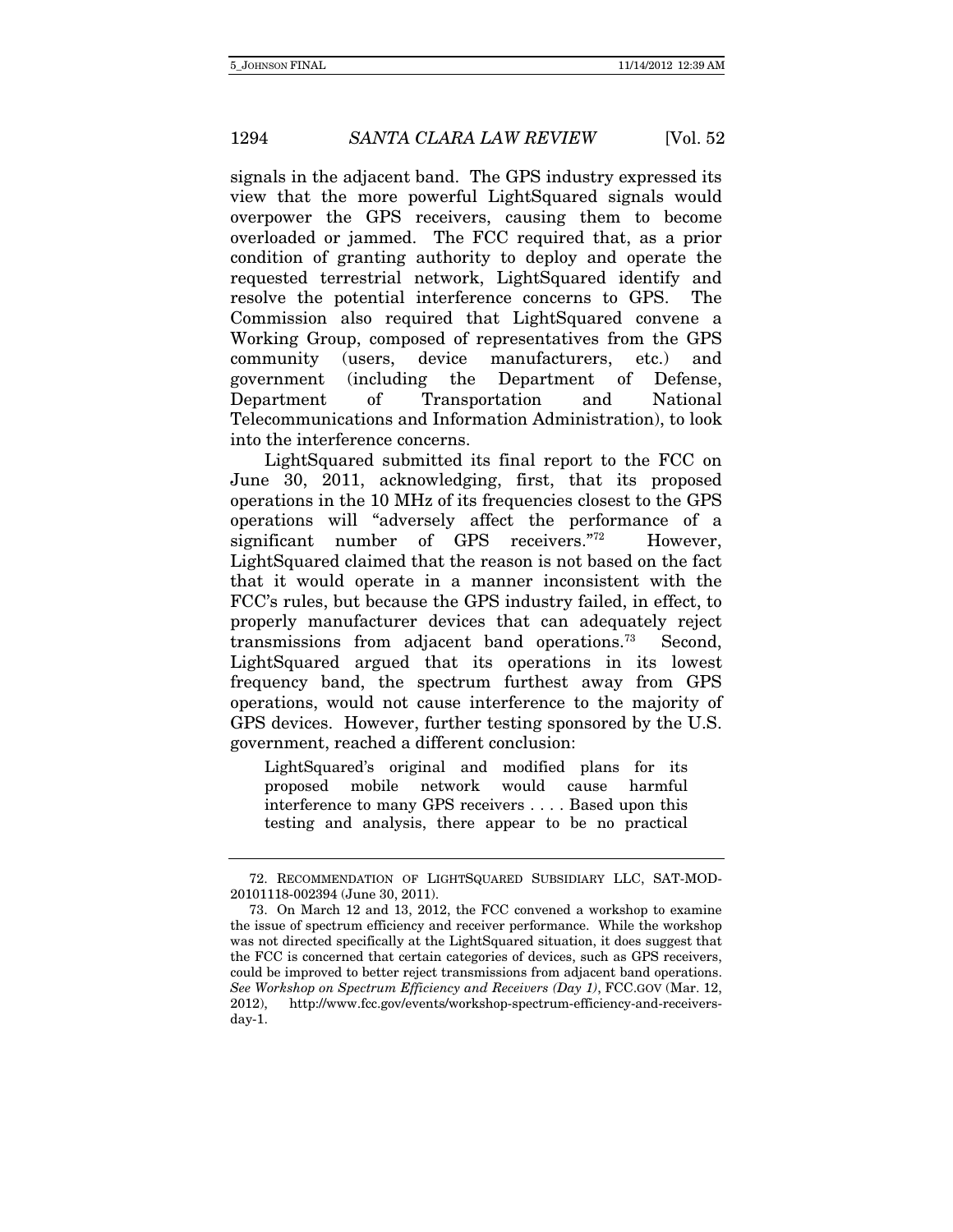solutions or mitigations that would permit the LightSquared broadband service, as proposed, to operate in the next few months or years without significantly interfering with GPS.74

On February 14, 2012, the National Telecommunications and Information Administration (NTIA) of the U.S. Department of Commerce notified the FCC of the results of further testing conducted by the federal government.<sup>75</sup> NTIA reached two conclusions. First, LightSquared's proposed terrestrial network will negatively impact GPS services and it is not practically possible to mitigate the potential interference problems.76 Second, while future GPS devices may be able to mitigate the potential interference problems, the time and costs involved to do so do not support LightSquared's planned deployment schedule of its terrestrial network as envisioned in the 1525–1559 MHz band.77 As a result of the NTIA's letter, the FCC then released a public notice concluding that, based on the results of the NTIA study, the condition precedent to granting commercial authority to LightSquared for its terrestrial network, requiring that the harmful interference concerns be resolved, had not been met and proposed to: (1) vacate its earlier conditional waiver ranting authority to operate the proposed terrestrial network; and (2) modify LightSquared's existing license to "suspend indefinitely" its authorization to operate a terrestrial network.78 The FCC sought public comments on these proposals.79 As of the date of publication, the FCC has

<sup>74.</sup> A. Carter and J. Porcari, Co-Chairs, National Space-Based Positioning, Navigation and Timing (PNT) Executive Committee, Letter to L. Strickling, Assistant Secretary and Administrative, National Telecommunications and Information Administration (Jan. 13, 2012).

<sup>75.</sup> See Letter from Lawrence E. Strickling, Assistant Secretary for Communications and Information, U.S. Department of Commerce, to Julius Genachowski, Chairman, FCC (Feb. 14. 2012).

<sup>76.</sup> Id. at 1.

<sup>77.</sup> Id.

 <sup>78.</sup> FED. COMMC'NS COMM'N, DA 12-214, PUBLIC NOTICE: INTERNATIONAL BUREAU INVITES COMMENT ON NTIA LETTER REGARDING LIGHTSQUARED CONDITIONAL WAIVER (2012).

 <sup>79.</sup> Id. at 4. On February 22, 2012, LightSquared announced that it would laying off 45 percent of its 330-employee workforce as a cost savings measure. Svea Herbst-Bayliss, Lightsquared Plans to Cut 45 Percent of Workforce, REUTERS (Feb. 21, 2012), http://www.reuters.com/article/2012/02/21/uslightsquared-idUSTRE81K1XN20120221. Subsequently, on May 14, 2012, Lightsquared filed for bankruptcy protection. Tiffany Kary & Michael Bathon,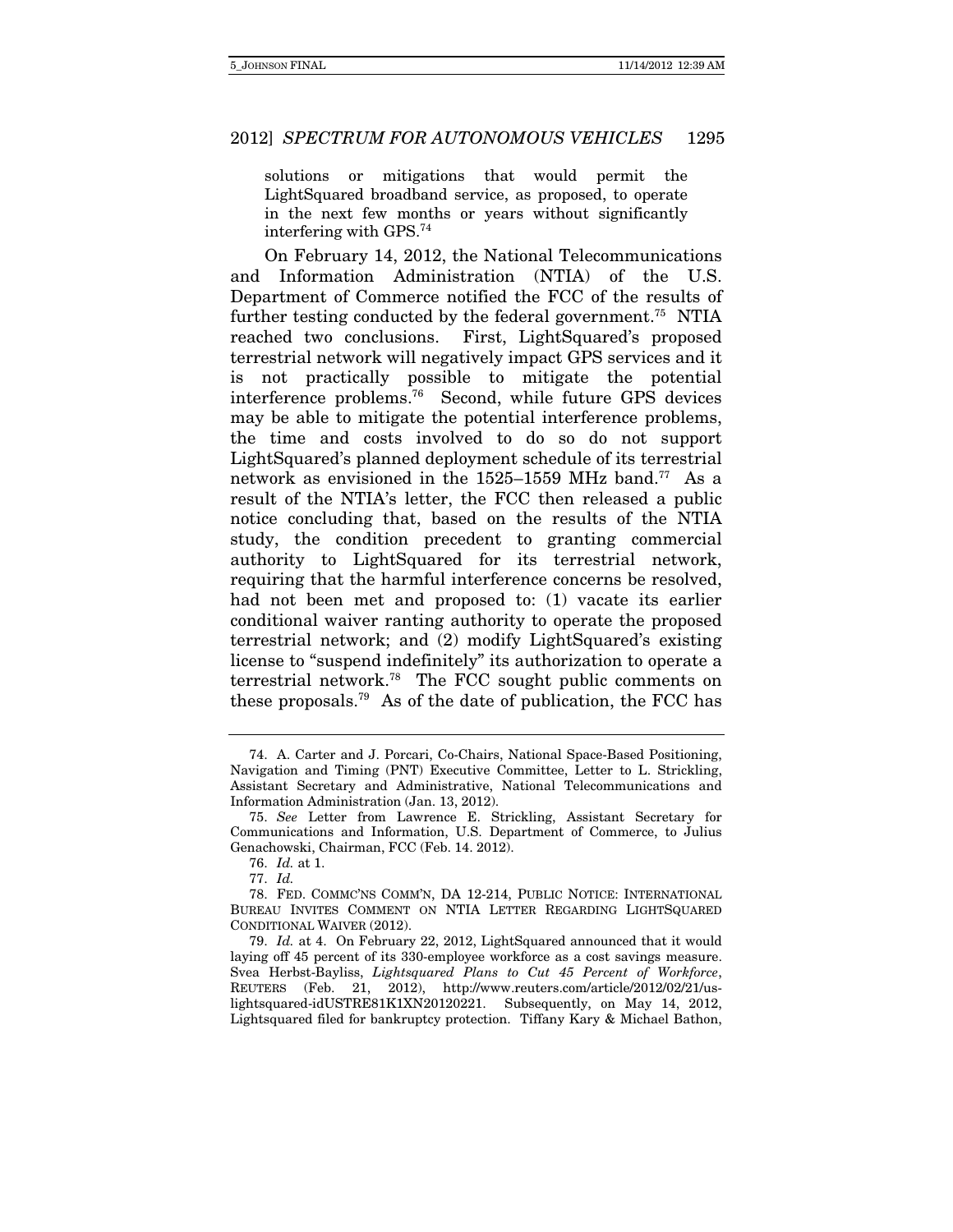yet to issue a final decision.

### iii. Considerations for Autonomous Vehicles

As autonomous vehicles evolve there will no doubt be different architectures and designs developed by competing interests. At this point no one can predict with any level of certainty which, if any, of these designs and systems will be selected by the marketplace. What is clear, however, is that public acceptance of the reliability and safety of autonomous and advanced vehicles will be critical to the market success of any potential architecture. In turn, the RF environment utilized and available for autonomous vehicles will be a key element in ensuring the safety of operations and securing public acceptance. Spectrum is a scarce national resource and an enabling element of much of the growth of the Internet and technology. It is difficult to obtain and sometimes even harder to retain. Developers of autonomous and advanced vehicles must consider these issues as they plan for roll out and growth.

Some initial deployment scenarios for autonomous vehicles envision that early operation will occur on closed or limited access highways, dedicated lanes or closed campus. In this scenario, autonomous vehicles would expect to be registered or otherwise authorized to access the dedicated infrastructure. Under this type of more rigorous, centralized command structure, the operator of the dedicated infrastructure would also be able to control the spectrum environment for users, which would make it easier to enable a shared-spectrum environment. Answering these questions will likely turn on a consideration of the critical safety-related applications—such as vehicle collision avoidance systems that are expected to utilize spectrum resources. Given the nature of such transmissions, autonomous vehicles will need access to sufficient and reliable spectrum resources to support these applications; that is, access to enough RF capacity to support the application(s) in question, as well as access without significant delay—from a technical perspective—and that is not at risk from a level of harmful interference that

LightSquared Files Bankruptcy After Network Blocked, BLOOMBERG, May 14, 2012, http://www.bloomberg.com/news/2012-05-14/lightsquared-failed-wirelessventure-files-for-bankruptcy.html.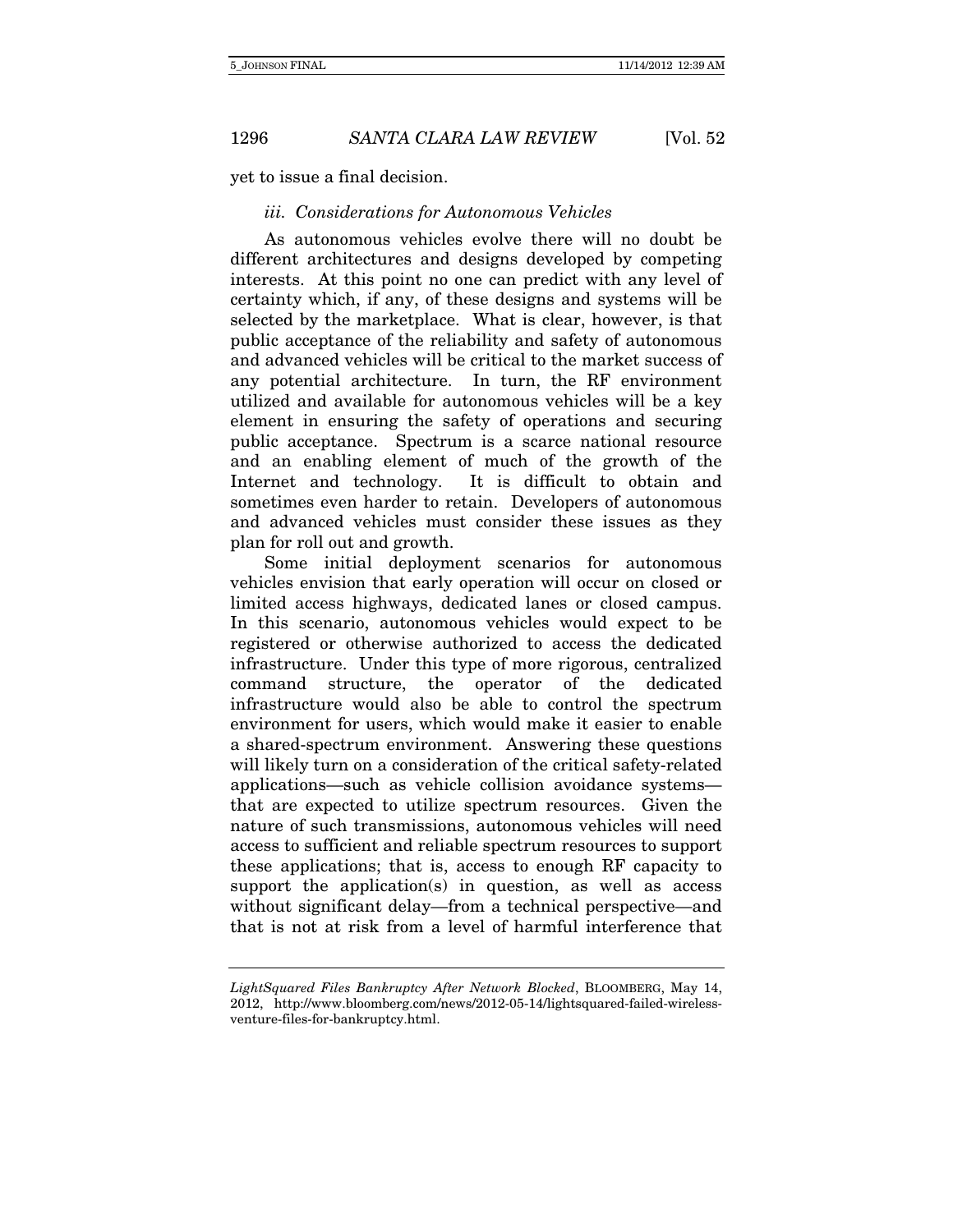might cause the application to fail.

### B. Assignment

Once a spectrum band has been allocated to a new service, the next step is for the FCC to assign rights (a "license") to the band or specific frequencies within a band to individual entities (or "licensee"). Historically, licenses have been issued in several ways: on a first-come, first-serve basis; on a shared, "non-exclusive" basis, after review and approval by an FCC-certified frequency coordinator or band manager; on an "exclusive" basis in a defined geographic area; on an unlicensed basis; or on the basis of licensing by rule. A discussion of these mechanisms follows. Also examined are related issues of creating a service definition and licensee eligibility, both of which impact the assignment of licenses to specific users.

#### 1. Auctions

Congress first authorized the FCC to award spectrum rights in a band through auctions in the Omnibus Budget Reconciliations Act of 1993.<sup>80</sup> Prior to 1993, spectrum rights had been generally awarded on a first-come, first-serve basis, unless more than one applicant applied for the same license (termed, "mutual exclusivity"). $81$  In cases of mutual exclusivity, the FCC used comparative hearings or random selection to determine which applicant best satisfied the "public interest, convenience and necessity" standard. Comparative hearings, a quasi-judicial proceeding, were both expensive and time consuming. In response to the huge demand for the first commercial cellular licenses, in 1981, Congress authorized the FCC to award spectrum licenses by lottery. However, this process also proved imperfect and resulted in a host of speculative applicants and a secondary market for the licenses that delayed the build-out of the networks and service to the public.

The Omnibus Budget Reconciliation Act of 1993 authorized the FCC for the first time to award licenses by

 <sup>80.</sup> Omnibus Budget Reconciliations Act of 1993, Pub. L. No. 103-66, § 6002, 107 Stat. 312, 387–392 (codified as amended at 47 U.S.C. § 309(j) (2006)).

<sup>81.</sup> See generally The FCC Report to Congress on Spectrum Auctions, 13 FCC Rcd. 9601 (1997).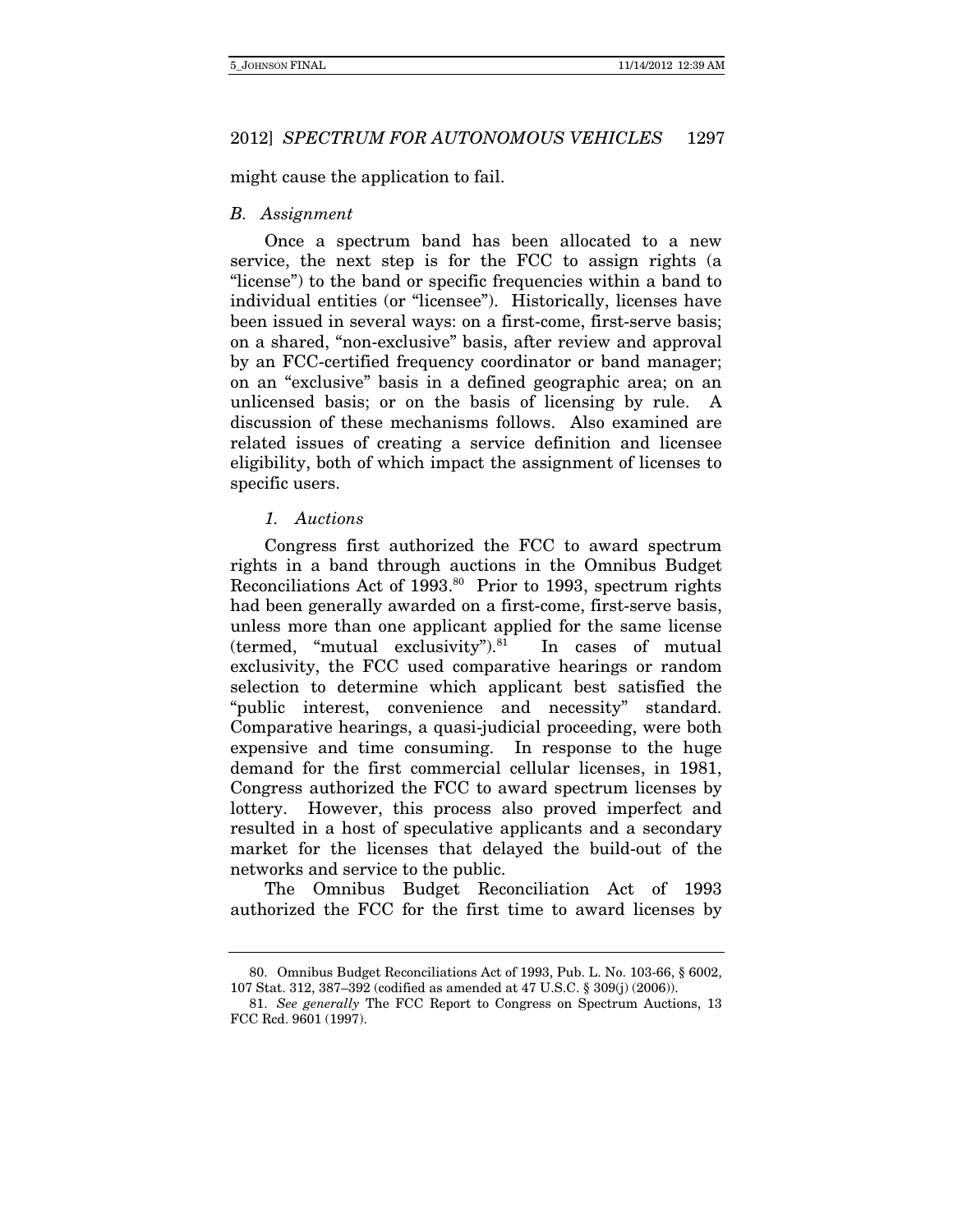auction where one or more applicants sought the same license (i.e., mutual exclusivity). Auctions were believed to provide significant advantages over either comparative hearings or lotteries: dissuasion of applicants from speculating in the licenses, providing a new source of revenue to the federal government, and resulting in service being implemented more quickly because the auction winners would want to see a timely return on their investment. Congress did not mandate any particular form of auctions, but instead directed the FCC to examine differing methodologies designed to protect the public interest and promote certain public policy goals. Congress also directed that auction revenues must be paid into the U.S. Treasury, rather than any other separate account maintained by the FCC or other federal governmental entities.

Since the first auction in 1994 for narrowband PCS licenses, through the most recent auction in July 2011 for licenses in the 700 MHz band, the Commission has conducted over eighty spectrum license auctions. According to CTIA (the U.S. cellular industry trade association), FCC-sponsored auctions have resulted in over fifty-two billion dollars in revenues deposited in the U.S. Treasury through 2010.<sup>82</sup>

The newest form of auction is the so-called "voluntary incentive" auctions. According to the FCC, a voluntary incentive auction is a voluntary, market-based mechanism to compensate existing licensees for returning their spectrum to make it available for other new uses, such as mobile broadband services.83 Most recently, Congress provided authority to the FCC to use incentive auctions for the first time. $84$  The same legislation specifically contemplates using incentive auctions for spectrum to be released by the television broadcasters (so-called "white spaces") as a result of their transition to digital operations.85

 <sup>82.</sup> CTIA the Wireless Association, CTIA.ORG, http://www.ctia.org (last visited May 14, 2012).

 <sup>83.</sup> Incentive Auctions, supra note 40.

 <sup>84.</sup> Middle Class Tax Relief and Job Creation Act of 2012, Pub. L. No. 112- 96, § 6402 (2012), available at http://www.gpo.gov/fdsys/pkg/PLAW-112publ96/pdf/PLAW-112publ96.pdf (adding new subsection 47 U.S.C. § 309(j)(8)(G)).

 <sup>85.</sup> Id. § 6403.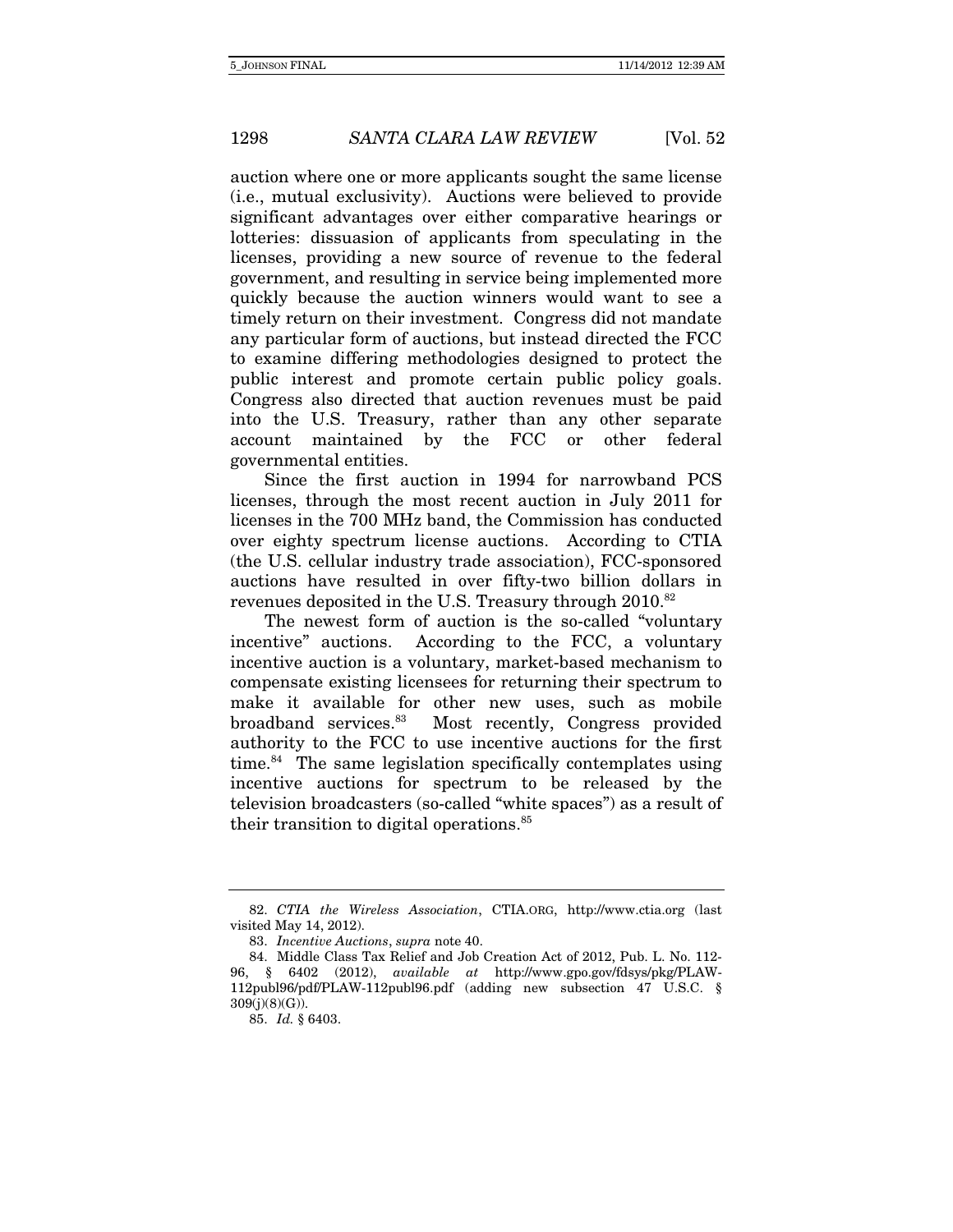The FCC has used spectrum auctions to make available licensees for commercial wireless services, which are in a position to recoup the costs to acquire the spectrum licensees by charging customers for the wireless service. The Balanced Budget Act of 1997 specifically exempted public safety radio services from auctions.<sup>86</sup> In addition, the FCC may not use auctions to award licenses issued on a non-exclusive basis where, for example, licensees are able to share access to a spectrum band through mechanisms such as frequency coordination or other spectrum management techniques that avoids creating mutual exclusivity.87

### 2. Licensing

There are several different licensing mechanisms that the FCC may use to assign licensees for a particular service in a spectrum band: site-specific, geographic, national, licensing-by-rule, and unlicensed. When considering a particular licensing method, the FCC considers several factors: promotion of new communications services, spectrum management, coordination and efficiency, and administrative burdens and costs.

### i. Site-Specific Licensing

Under the site-specific licensing process, applications seek authorization to operate at certain frequencies at an identified location. There are two types of site-specific licensing: shared and exclusive. For shared site-specific licensing, licensees are assigned licenses to operate at a specific location on a specific frequency or frequencies.<sup>88</sup> Licenses are assigned on first-come, first-serve basis. The proposed frequency or frequencies and location(s) must also be reviewed and approved by an FCC-certified frequency coordinator.89 The frequency coordinator ensures that the applicant's proposed operations would not cause harmful interference to existing licensees, such as by assigning

 <sup>86.</sup> Balanced Budget Act of 1997, Pub. L. No. 105-33, § 3002, 111 Stat. 251 (1997) (amending 47 U.S.C. § 309(j) (2006)).

 <sup>87.</sup> Id. § 309(j)(6)(D).

 <sup>88.</sup> In re Amendment of the Commission's Rules Regarding Dedicated Short-Range Communication Services in the 5.850–5.925 GHz Band (5.9 GHz Band) [hereinafter DSRC NPRM], 17 FCC Rcd. 23136, ¶ 41 (2002).

 <sup>89. 47</sup> C.F.R. § 90.175 (2010).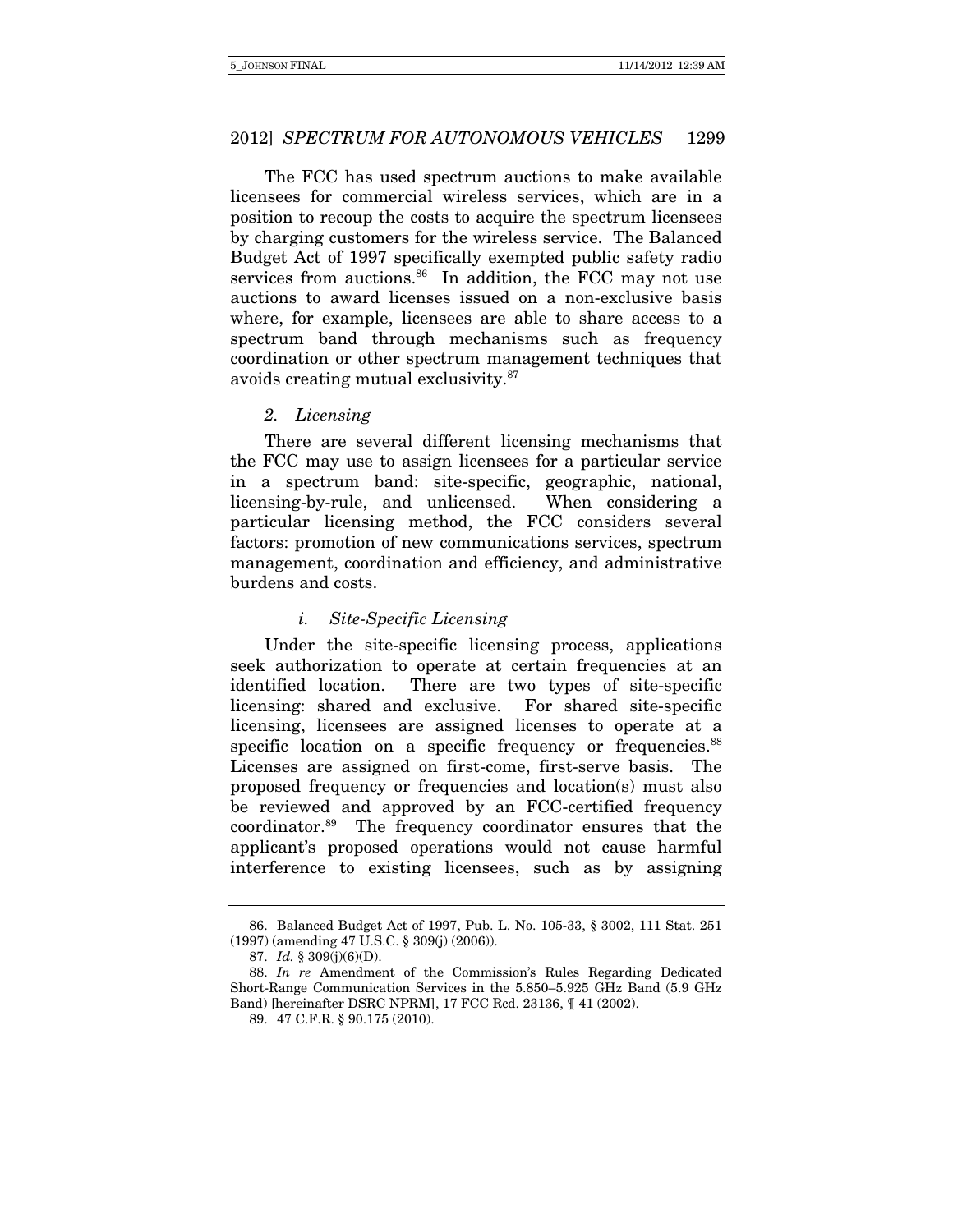different channels within the band to different licensees, or by imposing technical limitations. The applicant files its license application via the FCC's licensing database, indicating the proposed frequency or frequencies, geographical coordinates, and other technical information regarding the proposed station. Site-specific licensing, however, is seen as administratively cumbersome and costly for licensees that may, for example, have of hundreds of specific sites.<sup>90</sup> In addition, licensees are unable to relocate transmitters without seeking prior FCC approval. $91$ 

Exclusive site-specific licensing under the FCC's Rules generally does not require the involvement of a frequency coordinator. Instead, exclusive licenses are issued by the FCC and receive protection from co-channel operations based on geographic separation requirements, or other technical parameters, established by the FCC. However, with the introduction of auctions in 1994 as a means to resolve mutual exclusivity between licensees, the FCC has not used exclusive site-specific licensing since 1993.

### ii. Geographic Area Licensing

Typically, geographic area licensing is used to assign licenses for commercial wireless services. Under this licensing procedure, licensees are granted authority to locate their transmitters and operate in defined geographic areas. $92$ An advantage of geographic area licensing is that a licensee is provided flexibility to move, modify, or add to its operations, within the authorized geographic area of operation, without prior FCC approval, thus lessening the administrative burdens and costs associated for a licensee.<sup>93</sup> The FCC has also found that geographic area licensing fosters economies of scale that results in lower equipment and service costs.

Commercial wireless services, such as cellular and PCS, are licensed using geographic area licensing. Licensees for these services are assigned exclusive rights to identified frequencies for operation within specified geographic areas, called, for example, "Major Trading Areas," "Basic Trading

 <sup>90.</sup> DSRC NPRM, supra note 88, ¶ 46.

<sup>91.</sup> Id.

<sup>92.</sup> Id. ¶ 47.

 <sup>93.</sup> Id.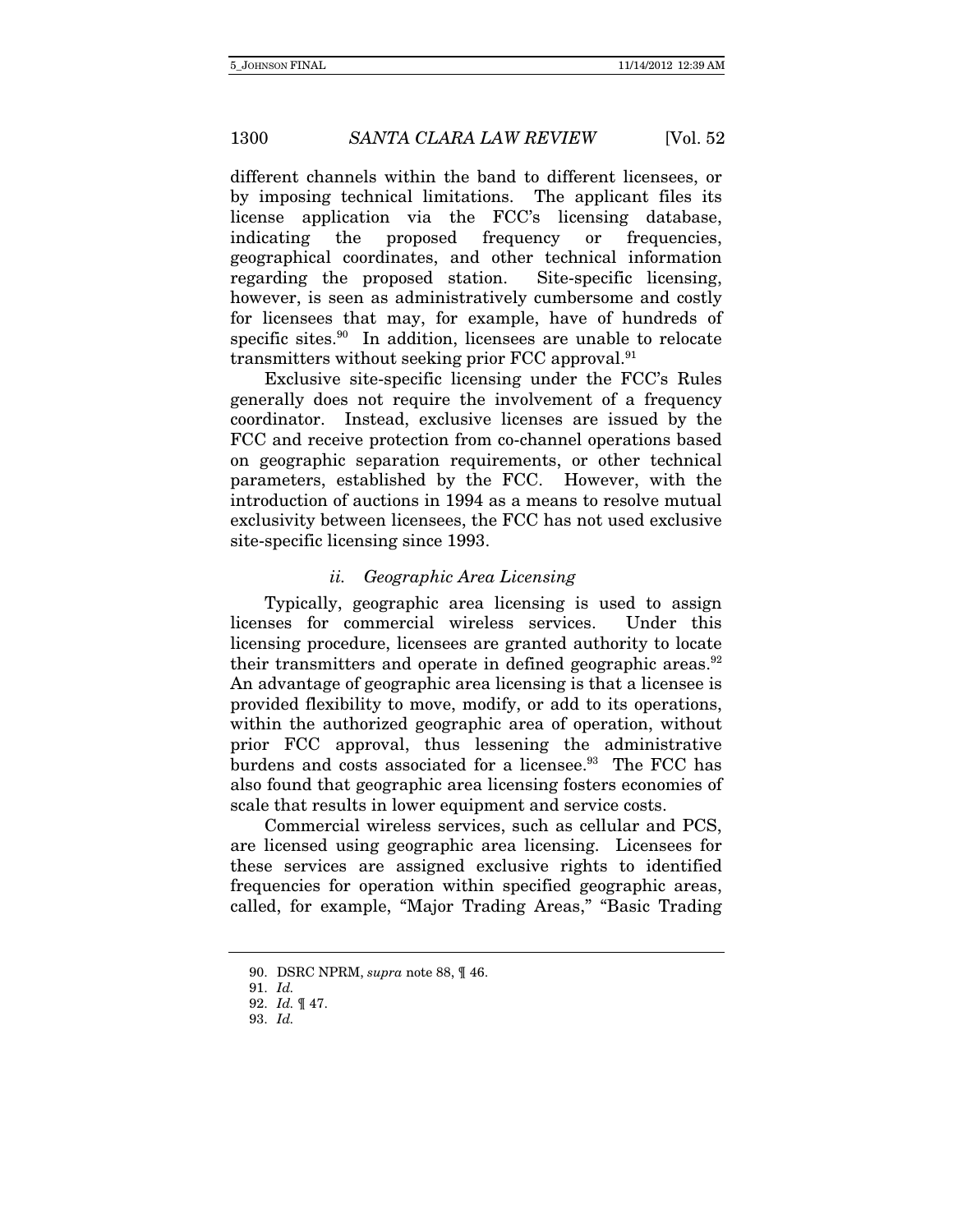Areas," and the like. Because of the mutual exclusivity inherent in this type of geographic area licensing, commercial wireless licensees have been awarded through auction.

In 2003, the FCC first used geographic area licensing for public safety services, but without any exclusivity elements. The FCC designated the 4.9 GHz Band (4.940-4.990 GHz) in 2002 for public safety use upon transfer from federal government use and specified, for the first time, that the licenses would be awarded on a geographic area basis consistent with a licensee's legal/political jurisdictional area of operations (state, county, city, etc.).<sup>94</sup> The FCC provided that all frequencies are to be shared among licensees. Adjacent, co-located and overlapping licensees must cooperate and coordinate their spectrum use.<sup>95</sup> Moreover, shared frequency use and coordination are to be enabled by sharing arrangements between and among licensees, frequency utilization procedures, low power transmitter limits, and the nature of public safety operations in general, thereby permitting all licensees to use the full 50 MHz in the band.96

Subsequently in 2003, the FCC adopted the technical and service rules for the DSRC band at  $5.9 \text{ GHz.}^{97}$  Using a combination of site-specific and geographic area licensing, the FCC's rules establish a two-step licensing structure for the fixed DSRC roadside units (RSUs), which seeks to maximize efficiency and minimize the administrative burden on licensees. First, licensees, public, public safety, and private and commercial entities, are to be granted non-exclusive licenses for identified geographic areas, including nationally, for the entirety of the band.<sup>98</sup> Second, once a license has been granted, licensees must then register their individual RSUs at specific, identified locations (along with certain technical and operational information) in the FCC's licensing database.99 RSU site authorization occurs upon successful

<sup>94.</sup> See In re the 4.9 GHz Band Transferred from Federal Government Use, 18 FCC Rcd. 9152 (2003) [hereinafter 4.9 GHz Band Order].

<sup>95.</sup> Id. ¶ 27. See also 47 C.F.R. § 90.137(b) (2010) (requiring that licensees and users cooperate with one another in the selection and use of frequencies so as to reduce interference and maximize spectrum usage).

<sup>96.</sup> 4.9 GHz Band Order, supra note 94, ¶ 28.

<sup>97.</sup> See DSRC Rules Order, supra note 21.

<sup>98.</sup> Id. ¶ 57.

<sup>99.</sup> Id. ¶ 59.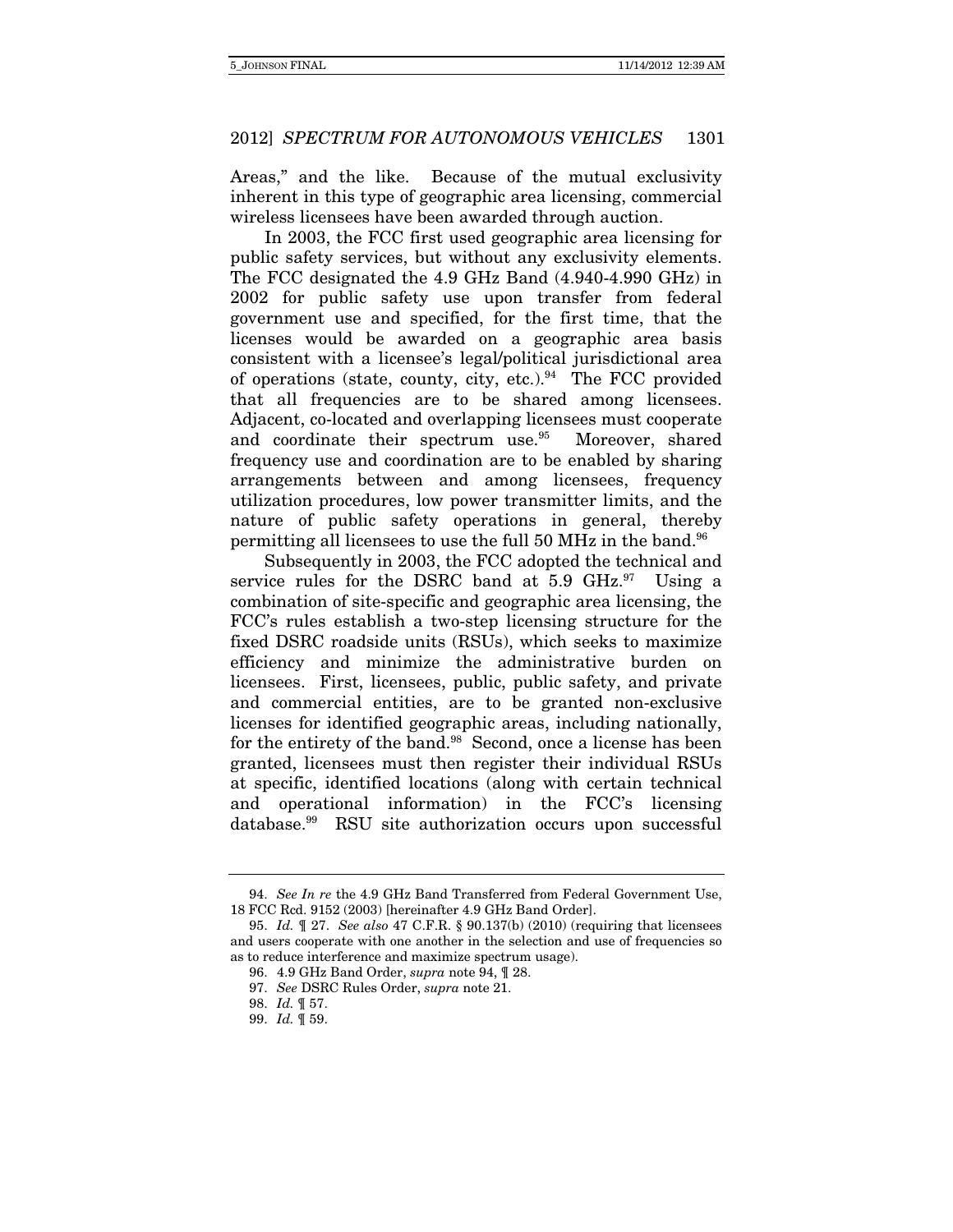registration in the database.

### iii. Corridor Licensing

A subset of geographic licensing is "corridor licensing," where the authorized geographic area is a defined "corridor" encompassing a natural or man-made landmark, rather than by state lines, city/county borders, census information, and/or economic data.100 For example, in 2003, the FCC approved a joint venture between AT&T Wireless Services, Inc. and Cingular Wireless LLC to build the necessary infrastructure along approximately 4000 miles of rural highways to provide commercial wireless services for travelers on these roads and in adjacent areas.101 The DSRC licensing process also enables corridor licensing. A state transportation agency or thruway authority could license its RSU facilities along a highway, thruway, major bridge, or tunnel.

### iv. Licensing By Rule

Current law permits the FCC to implement "licensing by rule" for the operation of stations in certain radio services as identified in statute, such as citizens band radio service.<sup>102</sup> Under the license-by-rule methodology, the FCC does not issue individual licenses and there is no frequency coordination required. The FCC views licensing by rule as the most appropriate licensing mechanism for lower power, short-distance services with multiple, shared channels.<sup>103</sup> For certain services, it is impractical for the FCC to issue individual station licenses where there may be thousands, or more, deployed radio devices that are not associated with a specific, fixed station.<sup>104</sup>

For example, in 2000, the FCC concluded that the thenproposed wireless medical telemetry services could be defined

<sup>100.</sup> See FCC Areas, FCC.GOV, http://transition.fcc.gov/oet/info/maps/areas/ (last visited May 14, 2012) (describing sources for FCC's establishment of geographic area licensing designations "Cellular Market Areas," "Basic Trading Areas," "Major Trading Areas," "Regional PCS Areas," among others).

 <sup>101.</sup> Wireless Telecommunications Bureau Grants Consent for the Full and Partial Assignment and Transfer of Control of Licenses to Implement GSM Corridor LLC Joint Venture, 18 FCC Rcd. 1845 (2003).

 <sup>102. 47</sup> U.S.C. § 307(e) (2010).

<sup>103.</sup> DSRC Rules Order, supra note 21, ¶ 54.

<sup>104.</sup> Id.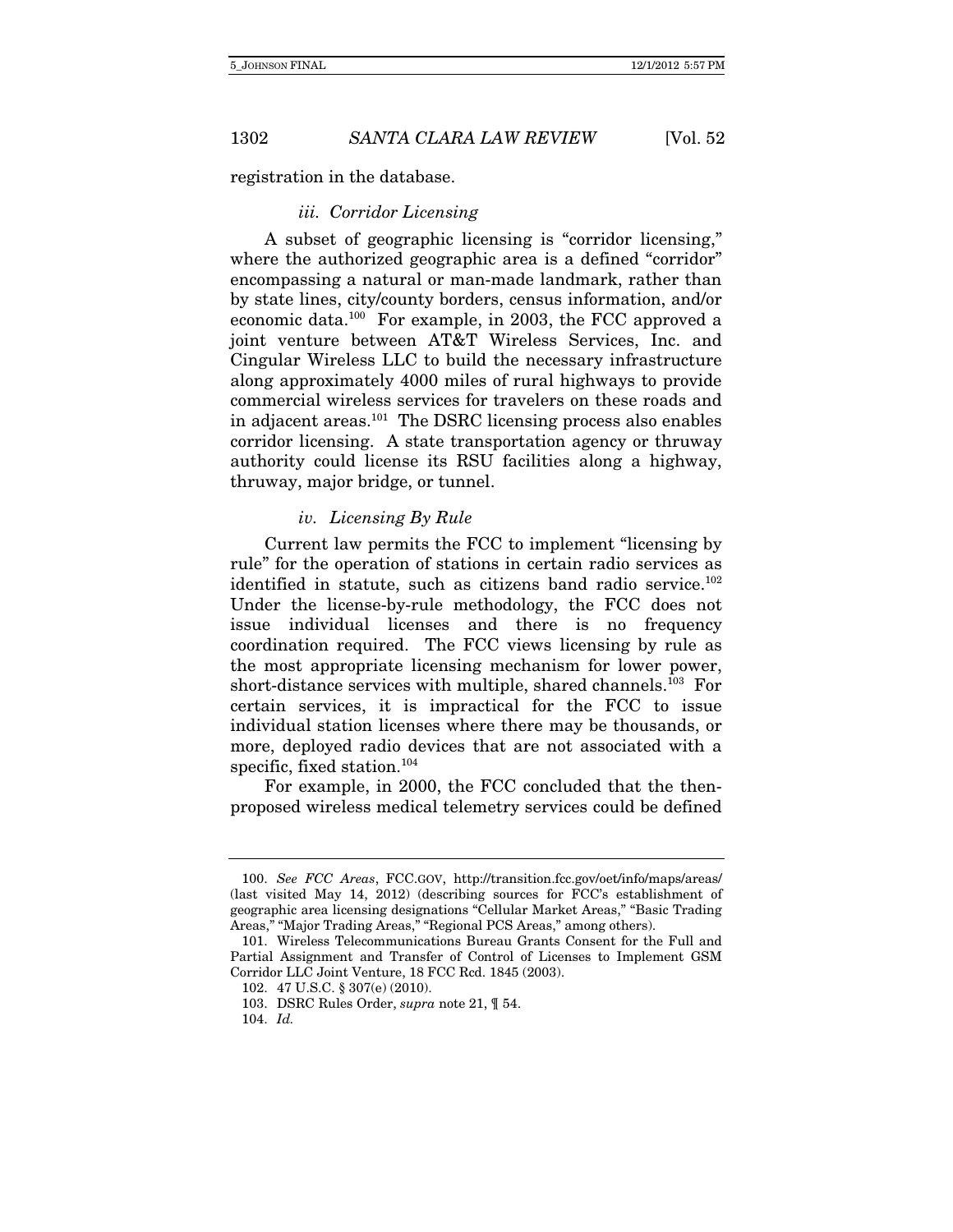as a citizens band radio service under the authorizing statute, thus enabling the FCC to apply licensing by rule.105 Subsequently, in 2004, the FCC again applied an expansive definition of the citizens band radio service to encompass the vehicle "on-board" radio devices in the DSRC service.106 The FCC concluded that authorizing the DSRC on-board radio devices via licensing by rule is appropriate because the DSRC band will be shared by millions of motorists and there is no mutual exclusivity among users.<sup>107</sup> Further, the FCC found that licensing by rule would minimize the regulatory procedures for these devices, thus facilitating deployment.108

### v. Unlicensed Use

As described above, certain wireless devices are permitted to operate in a particular band on an "unlicensed" basis. Wi-Fi is the most common type of unlicensed devices. Covered devices need not obtain an individual license to operate, but must satisfy the relevant technical requirements in Part 15 of the FCC's Rules,109 which also include "radiated emission limits" for covered devices to minimize the potential for unlicensed devices to cause interference to licensed radio services.<sup>110</sup> In addition, most devices that intentionally emit radiofrequency radiation (that is, transmit radio signals as their primary function) must receive FCC equipment certification before they can be marketed, sold, and deployed.111

For the DSRC service, the FCC considered whether to authorize vehicle on-board radio units as unlicensed devices under Part 15. The FCC rejected authorizing these devices as unlicensed devices, choosing instead to apply licensing by rule because it concluded that the Part 15 rules would not provide sufficient protection from interference to the safety-of-life and public safety services and, as a result, thwart deployment of

<sup>105.</sup> In re Amendment of Parts 2 and 95 of the Commission's Rules to Create a Wireless Medical Telemetry Service, 15 FCC Rcd. 11206 (2000).

<sup>106.</sup> DSRC Rules Order, supra note 21, ¶ 67.

<sup>107.</sup> Id.

<sup>108.</sup> Id.

<sup>109.</sup> 47 C.F.R. §§ 15.1–15.615 (2010).

<sup>110.</sup> DSRC Rules Order, supra note 21, ¶ 53.

<sup>111.</sup> Id.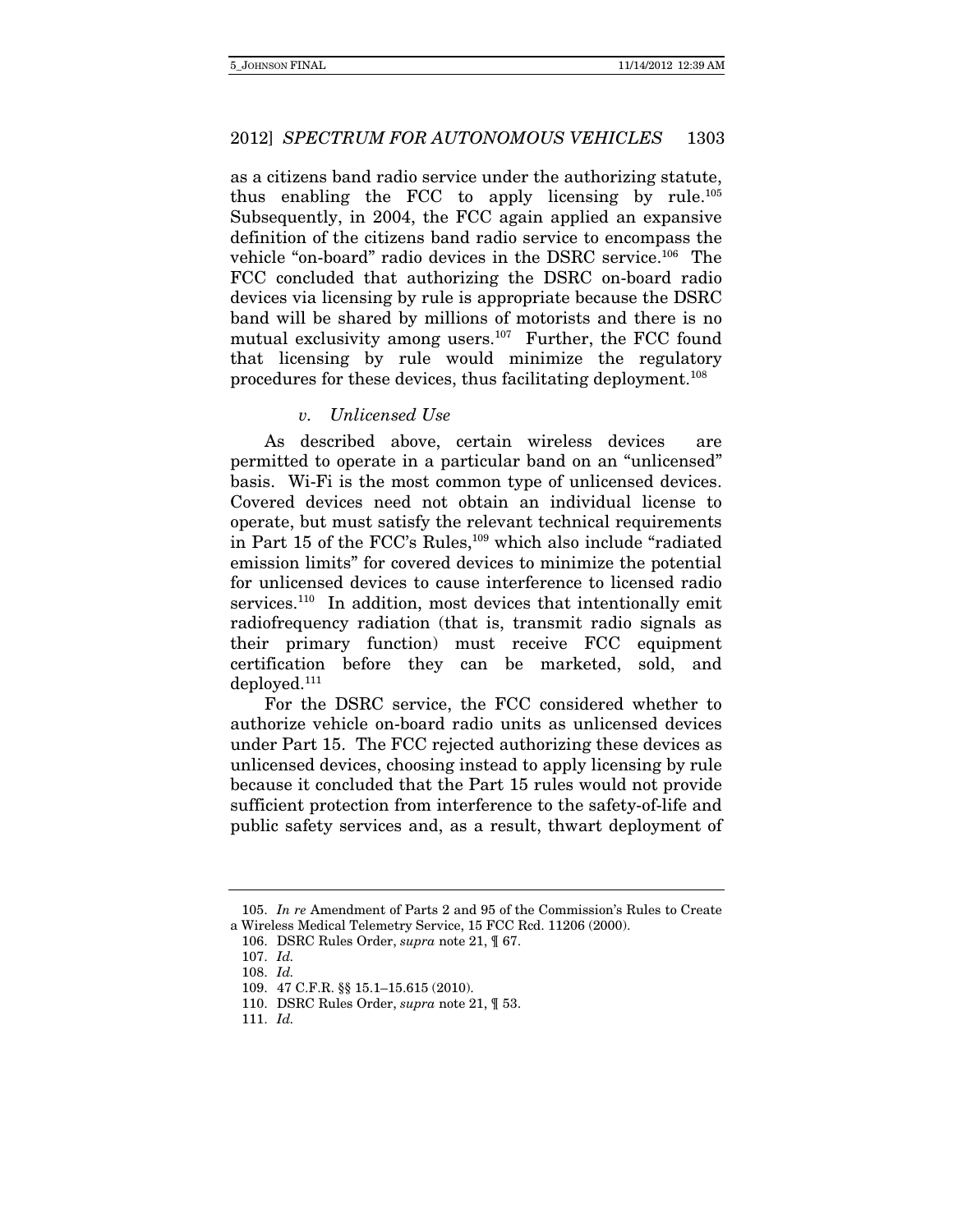DSRC services.<sup>112</sup> Elsewhere in the same order, the FCC included the requirement that all DSRC radio devices whether associated with fixed stations or as vehicle on-board equipment—be certified, because of their expected wide deployment (potentially in millions of vehicles) and noncompliance with technical and emission limits could cause "serious interference problems."113

### vi. Considerations for Autonomous Vehicles.

As the road tests conducted by Google demonstrate, autonomous vehicles are being developed to access all manner of highway, secondary, and local roads throughout the United States, without limitation and essentially their access is no different than that of today's "regular" vehicles; any spectrum licensing scheme adopted for autonomous vehicles must reflect this fact. A further question is whether there will be any form of supporting infrastructure for autonomous vehicles. If, however, deployment occurs in limited access environments, such as on a dedicated highway, reserved lanes, or on a closed campus, some form of a geographic license would seem applicable. Where such a licensee utilizes specific infrastructure sites to transmit messages to the autonomous vehicles, it would also seem advantageous to identify those sites through a form of registration or similar mechanism.

A second licensing issue concerns ensuring the minimum burden on the vehicle operators. Individual drivers that purchase and "operate" autonomous vehicles should not be expected to obtain an FCC license; indeed, there could eventually be millions of these vehicles, potentially rendering any licensing process burdensome and impractical. If it is assumed, however, that autonomous vehicles will be deployed with radio devices, there needs to be some form of licensing for this equipment, even if individual drivers are not required to obtain an FCC license.

There are two options for licensing the on-board vehicle radio devices: unlicensed or licensing by rule. Both options would seem to be able to support the widespread deployment of multiple, perhaps millions, of radio devices installed in

<sup>112.</sup> Id. ¶¶ 65, 67.

<sup>113.</sup> Id. ¶ 44.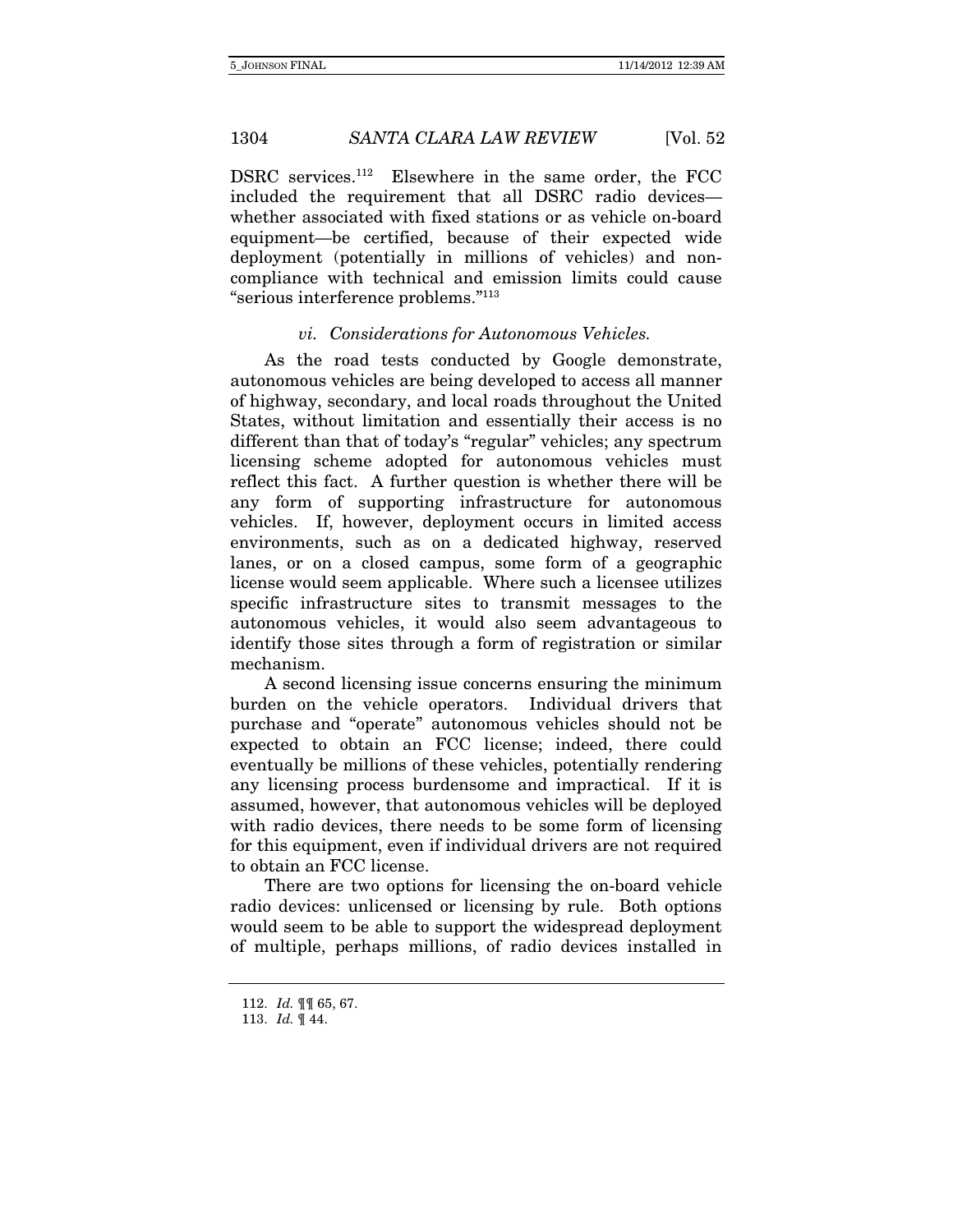vehicles. Again, the DSRC experience offers some guidance for autonomous vehicles. The FCC rejected unlicensed operation for DSRC because the applicable technical rules would not provide sufficient protection from interference to safety-of-life and public safety services. $114$  Autonomous vehicles will likely transmit similar safety-of-life messages that need protection from interference. Instead, the FCC adopted licensing by rule for on-board DSRC radio devices because: (1) the band would be shared by millions of motorists; (2) there is no mutual exclusivity among users, and (3) the licensing procedures minimize the regulatory burden, thus facilitating deployment.<sup>115</sup> The same considerations exist for autonomous vehicles.

Licensing by rule also provides an additional benefit. Given the complex technology behind autonomous vehicles, it is likely that the technology will be developed and deployed only by the vehicle OEM or its suppliers. Even where a thirdparty develops and deploys the technology, such as Google, the technology will need to be installed on the vehicle by technical experts. It seems unlikely that an individual driver would buy an aftermarket autonomous vehicle "aftermarket add-on" and equip a vehicle by him or herself, which is more similar to installing an unlicensed device. The vehicle OEM, supplier, or "sophisticated" third-party developer would be in the best position to obtain FCC approval of the on-board radio devices and ensure that they are installed and operating as intended and consistent with the FCC's rules.116 Authorization of these devices as unlicensed devices does not provide the same technical and regulatory controls that are necessary to support autonomous vehicles. As was the case for DSRC, licensing by rule appears to be the more appropriate option for autonomous vehicles.

<sup>114.</sup> Id. ¶¶ 65, 67.

<sup>115.</sup> Id. ¶ 67.

 <sup>116.</sup> Under this scenario, it would also appear possible for the vehicle OEM, or even a third-party developer, to maintain a database of deployed vehicles and their user/owners. If a problem with the technology is found after deployment, the user/owner could be notified to return the vehicle for updated or repair. Such a mechanism does not seem substantially different than existing recall programs managed by the vehicle OEMs and administered by the National Highway Traffic Safety Administration. See Recals & Defects, NHTSA, http://www.nhtsa.gov/Vehicle+Safety/Recalls+&+Defects (last visited May 24, 2012).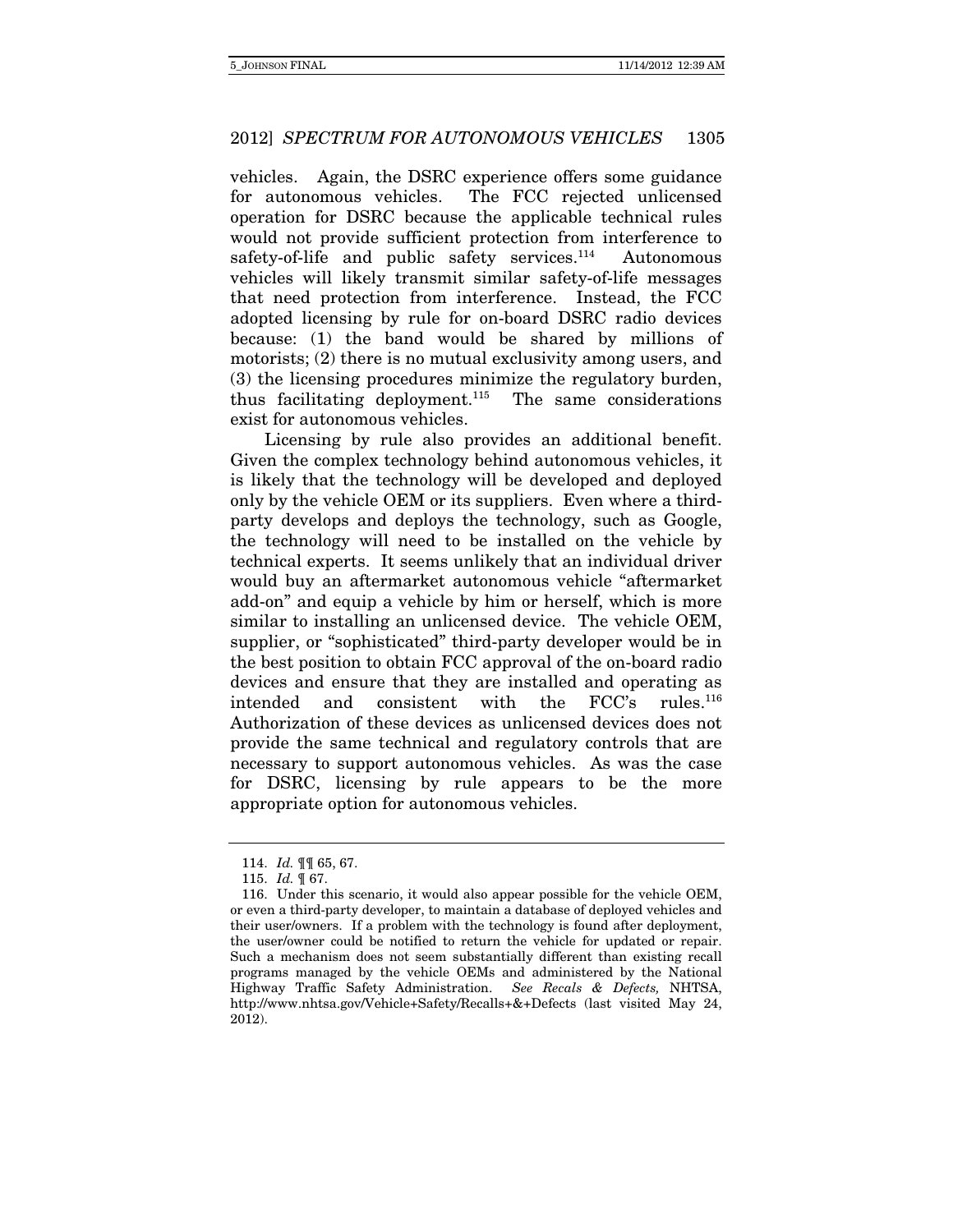### 3. Service Definition

The service definition establishes several key elements of the service: its intended purpose, the expected benefits, type of messages to be transmitted (i.e., voice or data, or both), as well the nature of the service itself, such as for public safety or commercial purposes. It is important that the service definition be accurate and complete. A definition that is too vague could open the door to inconsistent users or if, in the alternative, drafted too narrowly, leave legitimate users out in the cold. The service definition for DSRC adopted by the FCC is instructive.

The use of radio techniques to transfer data over short distances between roadside and mobile radio units, between mobile units, and between portable and mobile units to perform operations related to the improvement of traffic flow, traffic safety, and other intelligent transportation service applications in a variety of environments. DSRC systems may also transmit status and instructional messages related to the units involved.<sup>117</sup>

In order to promote flexible use of the 5.9 GHz band, the FCC decided not to limit the definition to "non-voice" transmissions (that is, only data transmissions) and to permit the service to operate in a "variety of environments" without limitation (i.e., only in "private" or "commercial" environments).118 Moreover, the FCC refused to exclude the possibility of using the band in the future for a commercial wireless service.<sup>119</sup>

### 4. Licensee Eligibility

Under the FCC's current rules, licensee eligibility to operate in a particular band is determined primarily by the characteristics of the entity at issue rather than the nature of the transmissions it uses. For example, the FCC has created a "Public Safety Pool" of frequency bands that are available to identified "classes" of public safety entities.120 Complicating

 <sup>117. 47</sup> C.F.R. § 90.371 (2010).

<sup>118.</sup> DSRC Rules Order, supra note 21, ¶¶ 46–49.

<sup>119.</sup> Id. ¶ 48.

 <sup>120. 47</sup> C.F.R. § 90.20(a) (stating that identified public safety classes include police, fire, highway maintenance, forestry-conservation, local governments, emergency and other medical services, rescue organizations, disabled persons, veterinarians, school buses and beach patrols).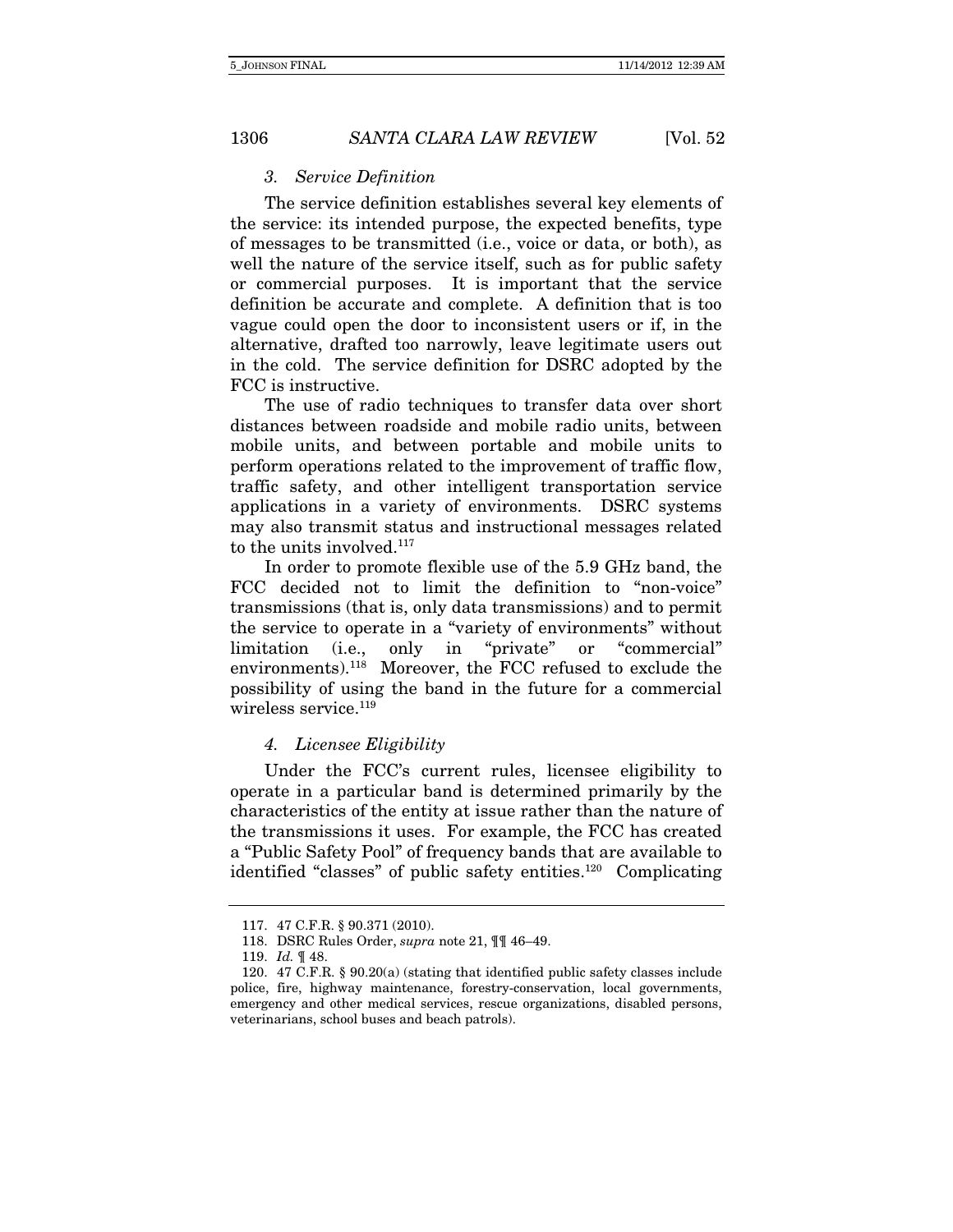matters is that there are several differing definitions of "public safety services" that are not consistent in identifying classes or types of eligible entities. The definition of "public safety services" in section 337(f)(1) of the 1934 Communications Act is read to limit eligibility to so-called "traditional" public safety entities: police, fire, and medical.121 Alternatively, section 309(j)(2) provides an exemption from auction for spectrum to be licensed to public safety entities. This exemption is seen as reaching traditional (police, fire, emergency medical) public safety entities, as well as "nontraditional" public safety entities, such as utilities, railroads, transit system, pipelines, private ambulances, and volunteer fire departments.122 This example illustrates the need for careful definition of eligibility requirements to ensure that the intended categories of users will be able to apply for, and be granted licenses.

### C. Spectrum Management, Interference Mitigation and Resolution

The FCC's Rules for all wireless services are designed primarily to ensure that the potential for interference between licensees and services is minimized. To this end, the FCC has established several concepts and mechanisms for managing access to spectrum and interference mitigation and resolution.

122. 47 U.S.C. § 309(j)(2) (2006);

The exemption from spectrum auction shall apply to licenses (A) for public safety services, including private internal radio services, used by State and local governments and non-government entities and including emergency road services provided by not-for-profit organizations, that (i) are used to protect the safety of life-, health or property; and (ii) are not made commercially available to the public.

Id. The accompanying House-Senate Conference Report specifically noted that the definition of public safety services found in Section  $309(j)(2)$  is "much broader" that the explicit definition of "public safety services" found in Section 337(f)(1). H.R. Conf. Rep. No. 105-217, 105th Cong. Sess., at 572 (1997).

 <sup>121. 47</sup> U.S.C. § 337(f)(1) (2006);

The term "public safety services" means services  $-$  (A) the sole or principal purpose of which is to protect the safety of life, health, or property; (B) that are provided – (i) by State or local government entities; or (ii) by nongovernmental organizations that are authorized by a governmental entity whose primary mission is the provision of such services; and (C) that are not made commercially available to the public by a provider.

Id.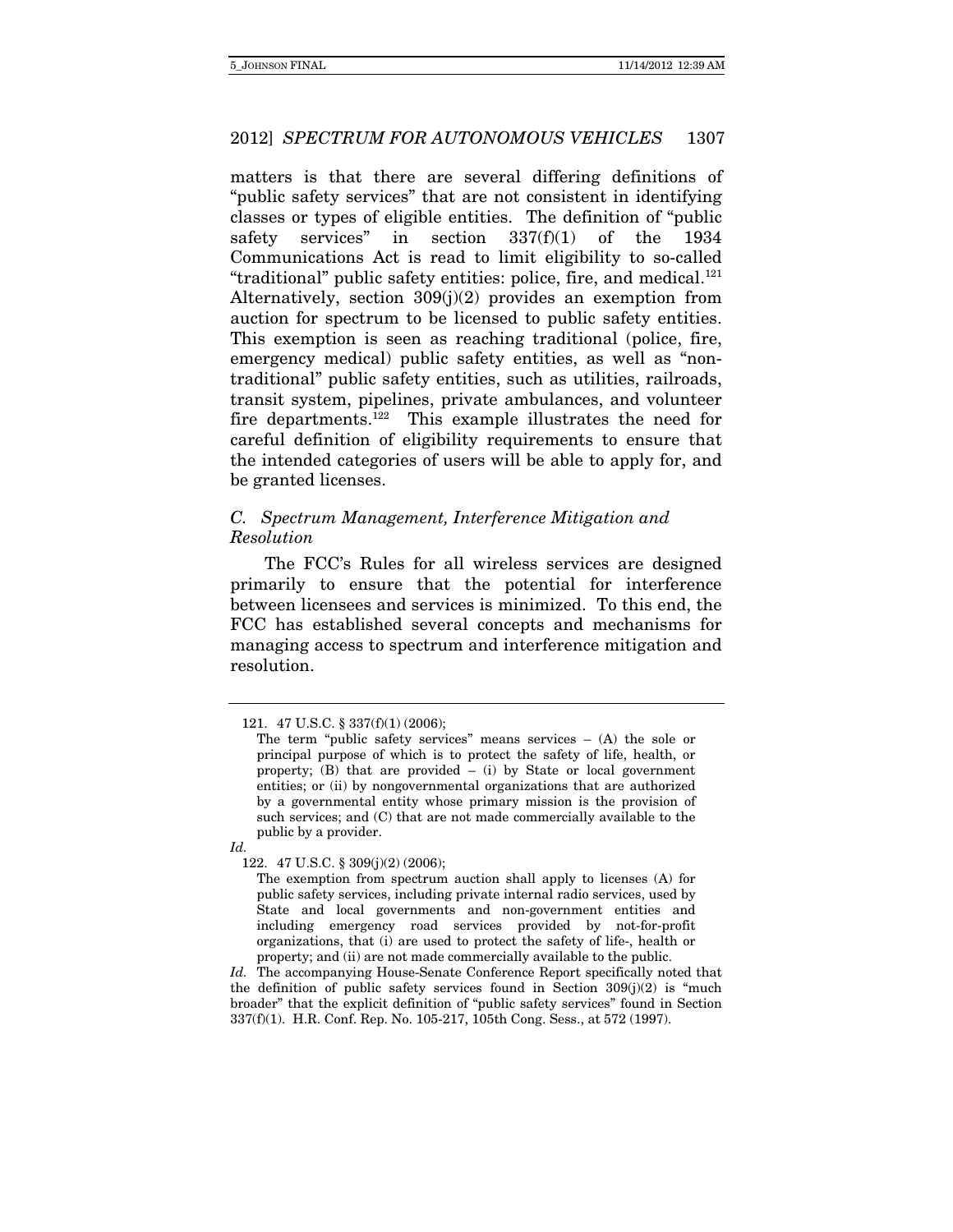### 1. Spectrum Management

There are several differing processes and types of entities for managing access spectrum by potential licensees, including certified and non-certified frequency coordinators, commercial coordination services, the FCC's rules, automated software, and the FCC's licensing database.

### i. Certified Frequency Coordinators

Starting in the 1980s, the FCC began certifying outside organizations to analyze and recommend the most appropriate frequencies for license applicants for public safety services and certain private wireless services authorized under part 90 of the FCC's Rules.123 FCC-certified frequency coordinators first act as an eligibility "filter" to determine whether the applicant qualifies as a licensee for a particular service. The coordinator can refuse to forward an application to the FCC if the applicant is deemed unqualified. If an applicant meets the eligibility requirements, the coordinator will identify and recommend to the FCC the appropriate frequency or frequencies for the applicant. An applicant must provide a coordinator with proposed site coordinates and any necessary technical parameters (i.e., antenna height, output power, emissions, etc.) to enable the coordinator to conduct its analysis. A coordinator's "showing" of coordination and recommended frequency or frequencies are then provided to the FCC for the purposes of granting the license.

### ii. Non-Certified Frequency Coordinators

Private, non-FCC-certified frequency coordinators provide similar services to fixed microwave service $124$ applicants and fixed satellite services  $(FSS)^{125}$  applicants. As a condition of their licenses, applicants in both services must present evidence to the FCC that a proposed station has been coordinated with incumbent licensees within their bands, including incumbents of the other service.<sup>126</sup> Unlike the FCCcertified frequency coordinators, the private coordinators do

 <sup>123. 47</sup> C.F.R. § 90.

 <sup>124.</sup> Id. § 101.

 <sup>125.</sup> Id. § 25.

 <sup>126.</sup> Id. § 25.203 (FSS), § 101.103 (fixed microwave).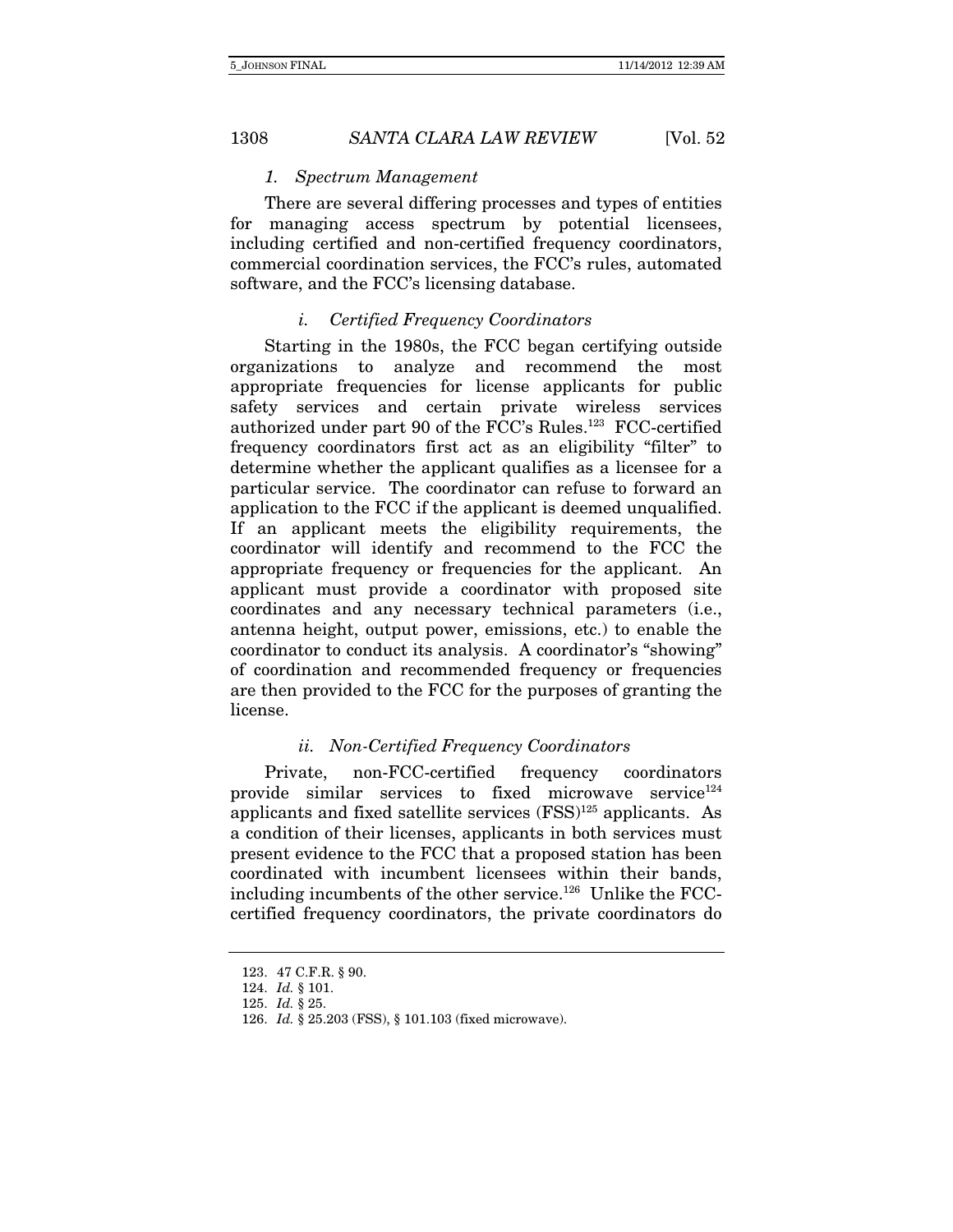not also serve as eligibility filters of an applicant's qualifications to hold a license in either service; they have no authority to review and judge an applicant's fitness to be a licensee. The FCC determines a licensee's qualifications when it reviews the license application.

### iii. Commercial Coordination Services

Existing apart from FCC-recognized coordinators, there are also private, commercial coordination services that have developed to meet specific needs of the wireless industry to assist with frequency planning, conducting field studies and analysis for siting wireless facilities, and maintaining comprehensive databases of current licensing information regarding various wireless and satellite services.<sup>127</sup> These entities exist outside of the formal FCC's frequency coordination process.

### iv. FCC Rules and Licensing Databases

The FCC's rules themselves may specify coordination procedures. For example, as noted above, fixed microwave service and FSS licensees must coordinate with incumbent licensees in the other services prior to deploying in their shared bands. The FCC's rules set forth the types of technical information that must be provided by a license applicant to incumbent licensees including analyses of potential interference, as well as any proposed physical steps (such as shielding) to protect the incumbent from potential interference.128 The FCC also maintains several publiclyavailable licensing databases that an applicant can review to identify potential frequencies or conflicts with incumbent licensees.<sup>129</sup>

<sup>127.</sup> See generally Welcome, COMSEARCH.COM, http://www.comsearch.com (last visited May 14, 2012).

<sup>128.</sup> See, e.g., Id. § 25.203(b)–(c).

 <sup>129.</sup> E.g., Universal Licensing System, supra note 24 (discussing that DSRC licensees are to be entered into the FCC's "Universal Licensing System");  $M_y$ IBFS, FCC.GOV, http://licensing.fcc.gov/myibfs/ (last visited May 14, 2012) (displaying a licensing database for satellite services); OET Experimental Licensing System, FCC.GOV, https://apps.fcc.gov/oetcf/els/index.cfm (last visited May 14, 2012) (displaying a licensing database for experimental licenses).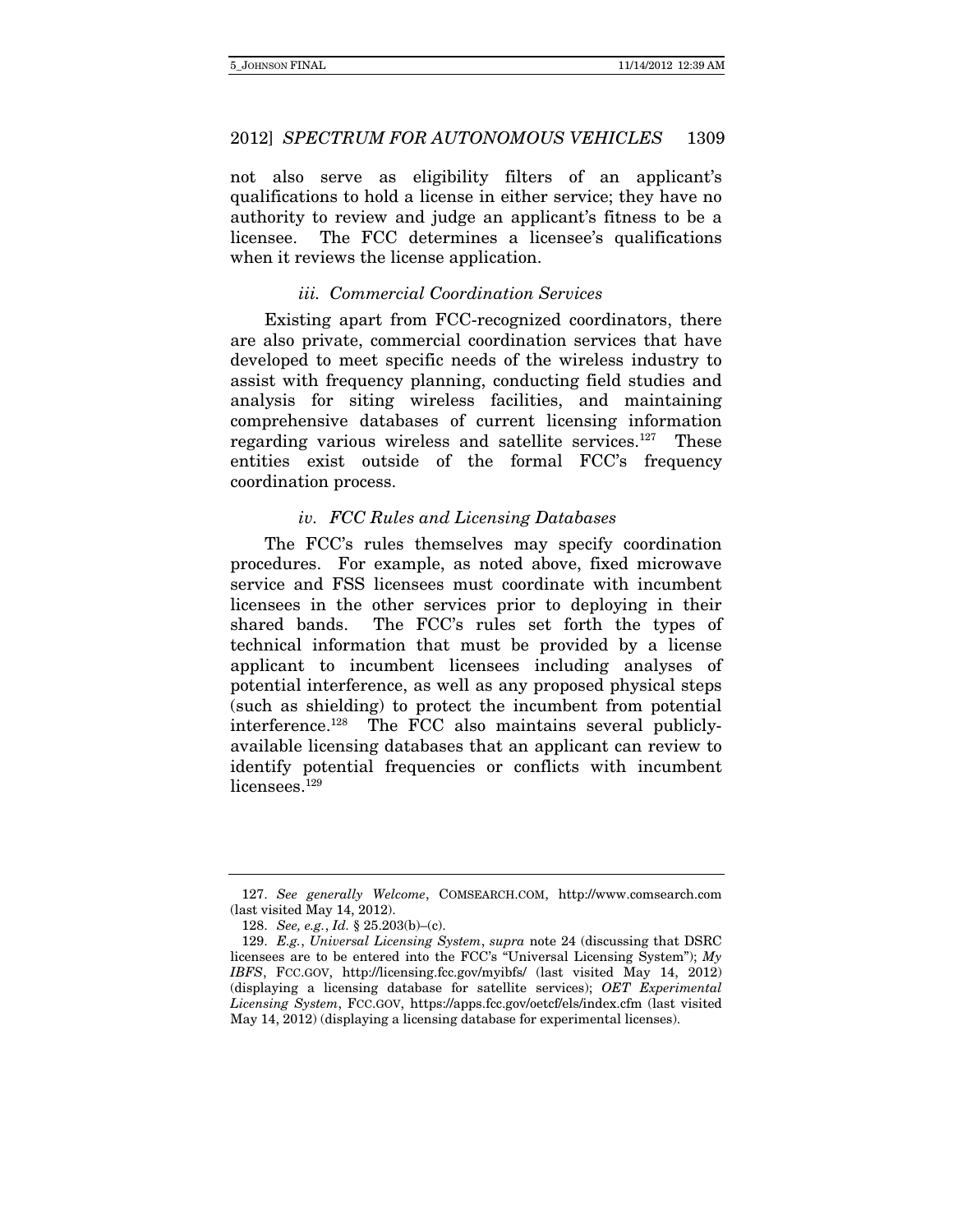### v. Message Prioritization

Yet another mechanism for spectrum management is to structure the band to provide prioritization to certain types of messages over others. In other words, where a message with a higher priority is transmitting, a message with a lower priority would have to wait until the higher-priority message is concluded before it is transmitted, or the lower priority message would be interrupted to permit the higher-priority message to go through. The FCC created such a message prioritization framework for the DSRC service. The FCC provided that "safety-of-life" messages, such as vehicle-tovehicle collision avoidance, have "access priority" over all other DSRC communications.130 Next, "public safety" communications have access priority over all DSRC communications except safety-of-life communications.<sup>131</sup> In support of this framework, the FCC noted that the DSRC service band plan and transmission standard established a "control channel" in the center of the band. All DSRC radio devices are to "listen" to the control center prior to transmitting. Consequently, the control channel is able to implement the FCC's priority messaging framework through its "priority interruption capability."132 Accordingly, in adopting the DSRC service rules, the FCC recognized a category of "safety" communications that required prioritization above even traditional public safety communications (i.e., those transmitted by public safety eligible). This is particularly important and precedential for the use of autonomous vehicles as the use of communications for safety (such as collision avoidance) would certainly be required and not limited by the class of user or vehicle (i.e., police or other public safety vehicles).

### 2. Interference Mitigation and Resolution

Even where there is not a formal frequency coordination process for a wireless service, there are several interference mitigation and resolution techniques, some of which are automated, that can serve to identify and resolve potential interference between licensees prior to deployment.

<sup>130.</sup> DSRC Rules Order, supra note 21, ¶ 32.

<sup>131.</sup> Id. ¶ 33.

<sup>132.</sup> Id. ¶¶ 30–31.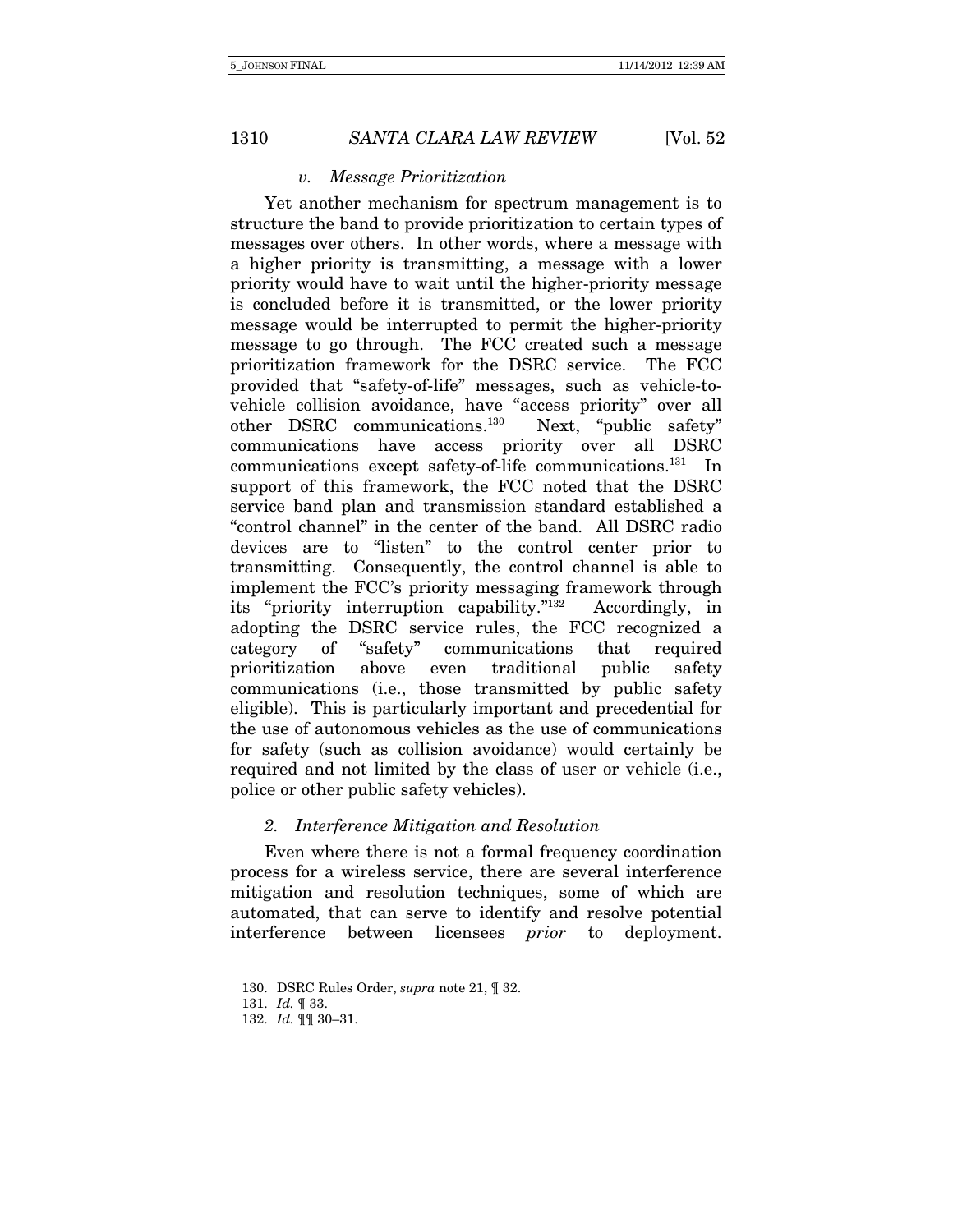Resolution of interference problems after systems are deployed and operating is costly and time consuming. There is an administrative process at the FCC for resolving interference disputes, but the process is lengthy, cumbersome and not the most efficient use of the FCC's—and licensee's limited resources. Identifying and resolving potential interference problems prior to system deployment is less costly and time consuming, and should not implicate FCC involvement. Below is a description of several interference mitigation and resolution techniques.

### i. Automated Software Review

Where a wireless service calls for site-specific licensing, an automated software analysis can be required of all applicants. Upon entering the propose site information, and related technical information, the software can be written to identify potential interference conflicts with incumbent licensees and, with sufficient input, guide applicants away from potential conflicts.133 Registration and clearing via the software is required as a condition of the receipt of the license.

### ii. Channel Registrations

In a shared band environment, (i.e., where all licensees have equal access to the spectrum band), another active spectrum management technique is for licensees to be directed to register for specific channels within the band for the service and locations they are deploying. For licensees deploying subsequently at the same or nearby sites, they would register for other channels in the band, thus minimizing the risk of potential interference while enabling the deployment of licensees in close physical proximity to one another.

 <sup>133.</sup> The DSRC service rules call for the registration of the locations of a licensee's fixed sites within its authorization geographic area in the FCC's Universal Licensing System; however, the FCC's database does not include any sort of automated analysis to identify potential interference that may be caused by a proposed site. See 47 C.F.R. § 90.375(b).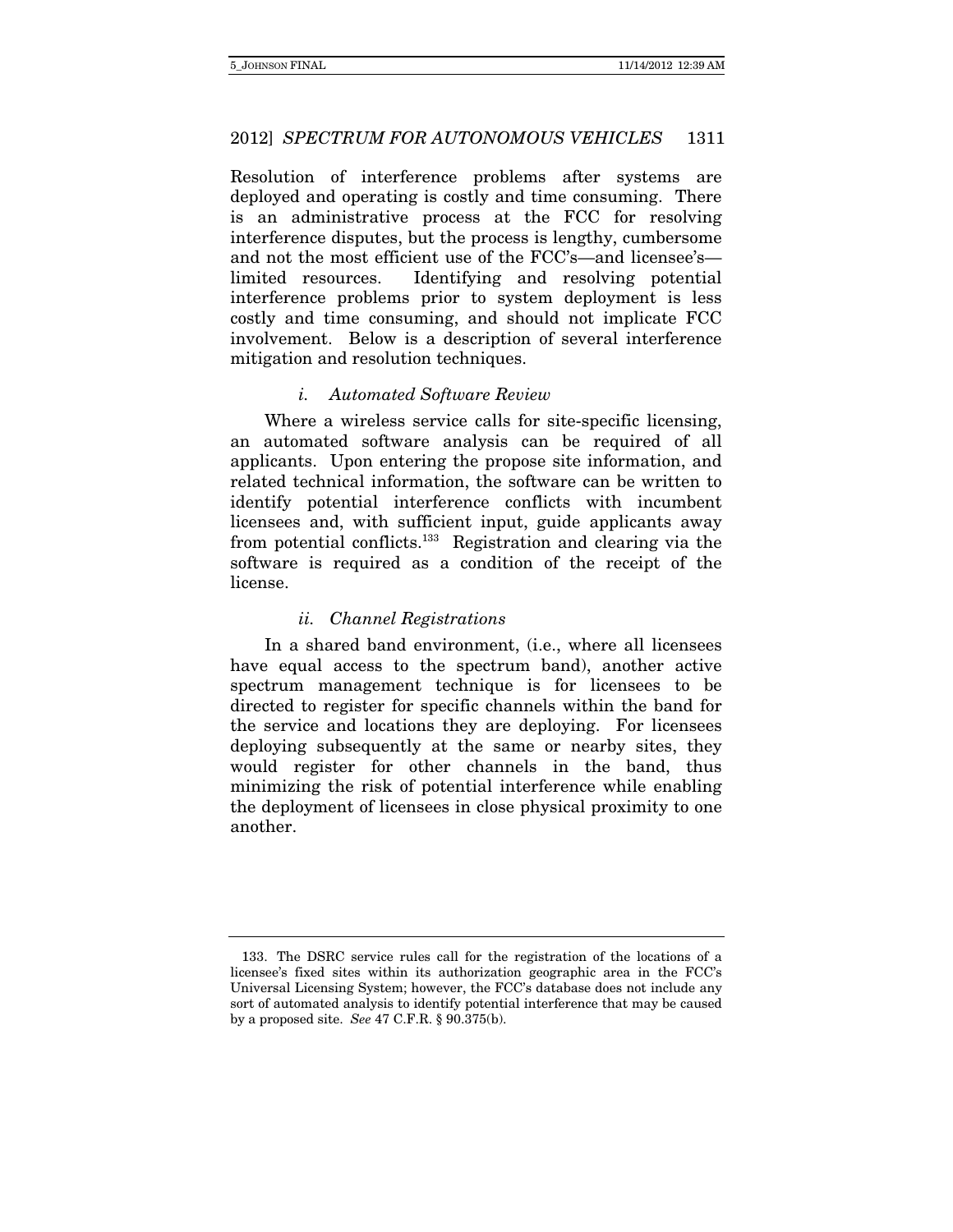#### iii. Third Party Database Manager

Similar to the coordinators described above for fixed microwave and fixed satellite services licensees, a private, third party entity or entities could be named by the FCC to maintain the database(s) for licensees to register their fixed sites.<sup>134</sup> Such a database could include the active software analysis or other techniques described above. In addition, such a third-party could perform a preliminary review of the applicant's proposed service to ensure that it is consistent with the service definition and other requirements. This minimal review by an independent third party is another mechanism to lessen the likelihood of interference prior to deployment and operation of a system.

### iv. Access Priority

As described above, the FCC adopted a message priority framework for the DSRC band: safety-of-life messages have the highest priority followed by public safety messages. Consistent with this framework, the FCC also specified that potential interference disputes involving safety of life and public safety communications are to be resolved based on the same priority hierarchy.<sup>135</sup>

### v. Technical and Physical Mitigation Measures

When locating a new wireless facility, there may be technical and physical mitigation techniques that can mitigate the potential for interference. For example, reducing transmission power or using directional antennas (pointing away from another licensee's facility) can reduce the risk of interference. Physical barriers, such as shielding by some sort of wall or enclosure, are also possible options for protecting one licensee's operations from another. These techniques are site-specific and can be identified from the various aforementioned analyses.

 <sup>134.</sup> In 2005, the FCC adopted a third party database model for "millimeter wave" point-to-point fixed microwave "links" in the 71–76 GHz and 81–86 GHz bands. Before registering specific sites, licensees are required to provide an interference analysis showing that the proposed link will neither receive from nor cause interference to previously registered links. Allocations and Service Rules for the 71–76 GHz, 81–86 GHz, and 92–95 GHz Bands, Memorandum Opinion and Order, WT Docket No. 02-146, 20 FCC Rcd. 4889, ¶ 12 (2005).

<sup>135.</sup> DSRC Rules Order, supra note 21, ¶ 61.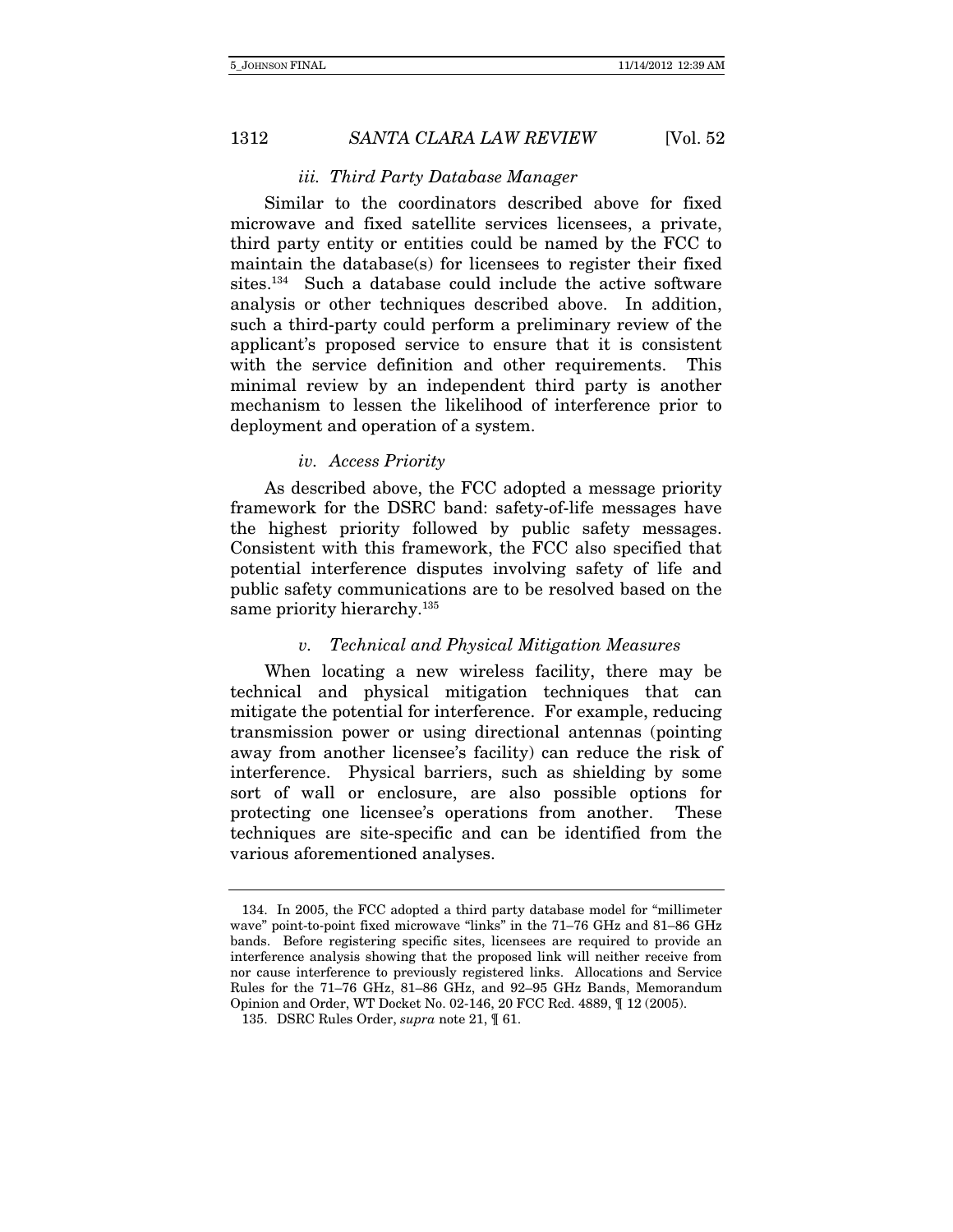### vi. Considerations for Autonomous Vehicles

In any shared spectrum environment, the key to resolving instances of harmful interference is to have information regarding the location and operations of each service's transmitters. Having this information beforehand, that is, before new systems and devices are deployed, greatly minimizes the risk of harmful interference by identifying and avoiding the potential interference in the first place. In whatever spectrum band that autonomous vehicles is expected to utilize, a comprehensive analysis should be conducted before actual deployment to ascertain the spectrum sharing environment and the risk of harmful interference. This analysis will identify what steps need to be taken, by both autonomous vehicles and/or the shared service(s), but whether the risk of interference to the critical safety-of-life messages that will support autonomous vehicles. If the risk is too high, the band may not be appropriate for autonomous vehicles.

### III. INTEROPERABILITY AND STANDARDS

The market for automobiles and other vehicles is international. Automobiles manufactured in the United States are comprised of parts manufactured in Mexico, Canada, and elsewhere. A car manufactured in the United States may be sold in just about any other country. Once sold, vehicles are driven or shipped all over the world. Developers of autonomous vehicle technologies and services, whether they be the vehicle manufacturers themselves, equipment suppliers, software designers, or others, will want to have access to the largest possible market (i.e., the global market). A global market for autonomous vehicles should reduce development, deployment, and marketing costs, resulting in lower costs for consumers purchasing these vehicles. Two key concepts—interoperability and technical standards—if implemented, should help realize the potential global market for autonomous vehicles.

### A. Interoperability

For communications networks, "interoperability" is the fundamental characteristic to ensure that information can be disseminated to the largest numbest of users, thus achieving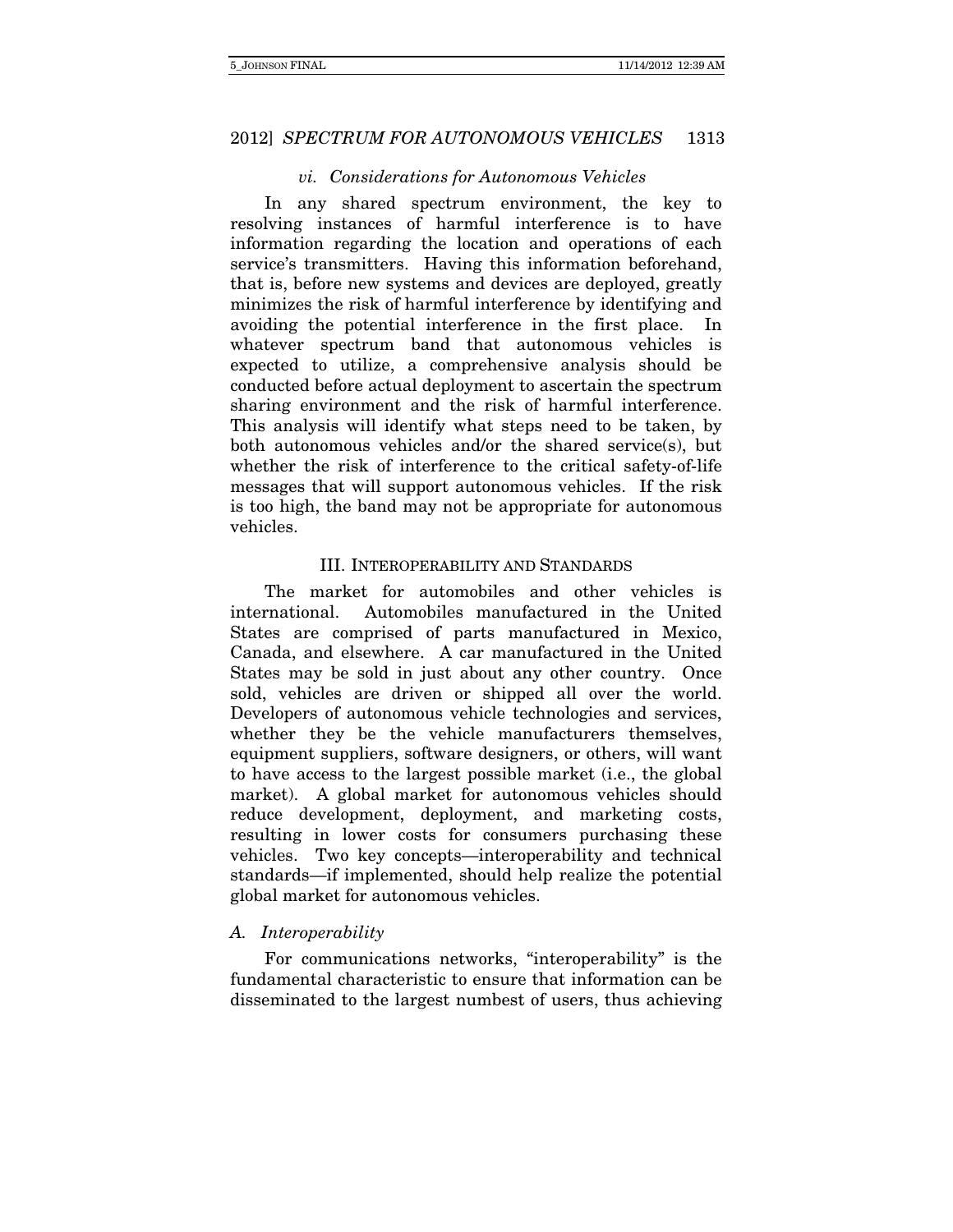the largest possible market for the service and the attendant benefits this brings. Interoperability within a wireless communications service, moreover, should enable communication among devices regardless of location, licensee or equipment maker.136 Interoperability is particularly critical where the wireless service in question supports safety-of-life/public safety communications. In other words, public safety entities—police, fire, emergency medical and others—must be technically able to communicate with each other, across agencies, devices, and across multiple frequencies.<sup>137</sup>

### B. Technical Standards

Interoperability is often best achieved by adhering to a common technical standard. In some instances, an industry group, such as a trade association, will reach a consensus that development and use of a common standard will benefit the industry as a whole and members individually. Use of a single standard can provide certainty to manufacturers and consumers that investments in a given technology will not be rendered obsolete by a subsequent, different technology, which is especially true where a new technology is being introduced. Standard compatibility reduces the need to buy duplicative equipment or special devices to convert from one manufacturer's proprietary standard to another's, the socalled "stove pipe" problem. The lack of a common standard may cause manufacturers and consumers to adopt a "waitand-see" approach before making or purchasing devices. Conversely, using a single standard can deter new technical innovations and improvements, thus "locking in" a less than optimal technology. Competition may also be reduced because product developers are not able to compete as effectively on the basis of different technologies; however, other forms of competition—price, service, and product features—may be enhanced where a single standard is used.

<sup>136.</sup> Id. ¶ 14.

 <sup>137.</sup> The FCC defines interoperability in its rules as: "An essential communication link within public safety and public service wireless communications which permits units from two or more different entities to interact with one another and to exchange information according to a prescribed method in order to achieve predictable results." 47 C.F.R. § 90.7.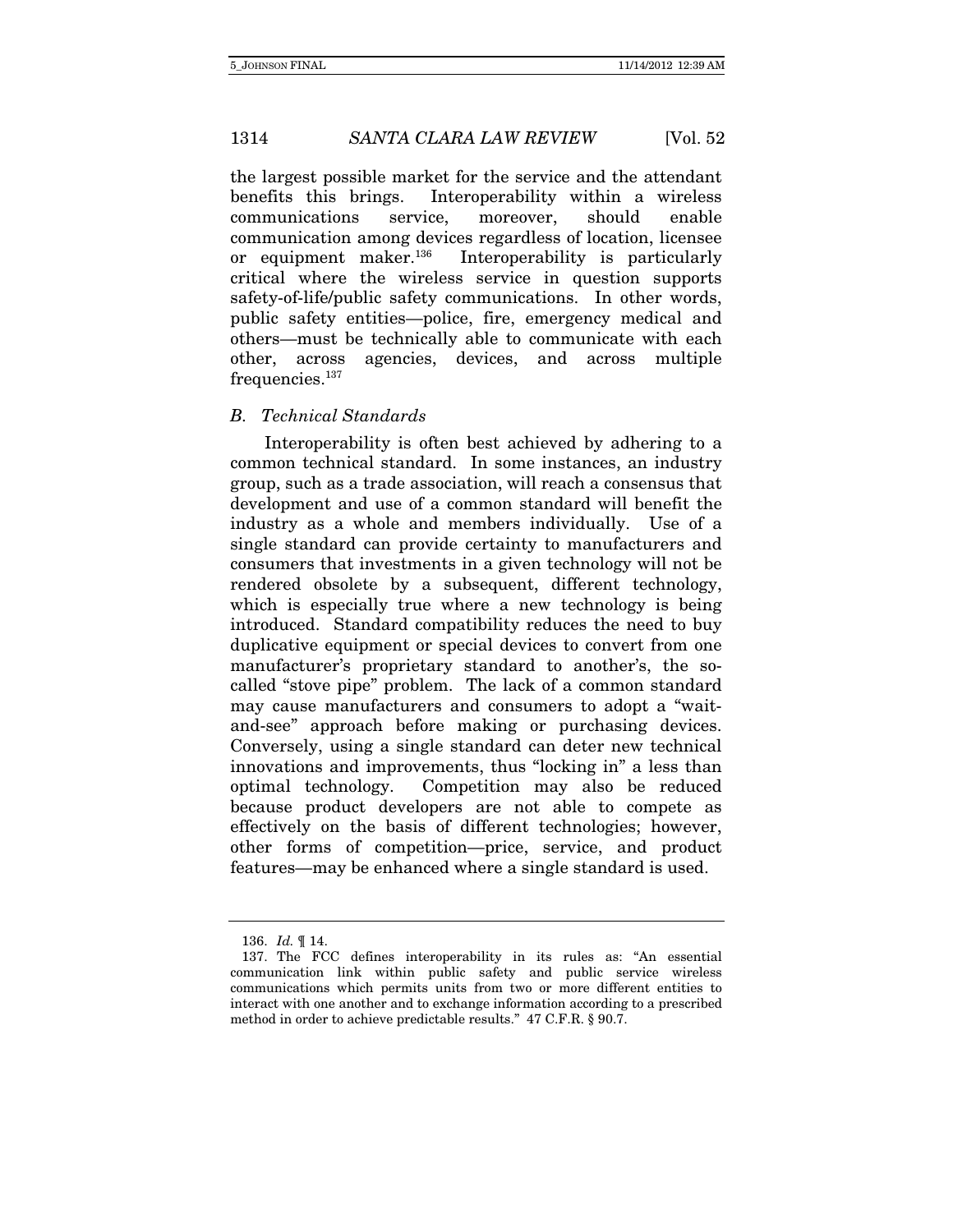For communications technologies and services, the FCC's general policy is not to require compliance with a single standard, except where a standard may prove necessary to limit interference between systems.138 The FCC generally relies on market forces (i.e., competition) to determine the appropriate balance between the technical attributes of a device or service and its cost.<sup>139</sup> However, the FCC may prescribe a standard when compelled to do so by the public interest. In previous instances, the FCC has noted that the "traditional rationale" for requiring a standard is: (1) if there would be a: substantial public interest" from a standard,  $140$ and (2) private industry must be unwilling or unable to reach an agreement on a single industry standard because there are too many competing standards or the costs for private industry to engage in the standards-setting process are too high.<sup>141</sup> These conditions are not exclusive. The FCC may find, for example, that the fact that industry has reached agreement on a single standard argues in favor of requiring a standard. In addition, the benefits to be gained by requiring a standard, especially in terms of lower costs and new and better services to consumers, compel this step. Regardless of the rationale, where the FCC does prescribe a standard, the agency prefers to prescribe "performance" standards that identify the capabilities that are to be achieved, rather than extensive technical standards that may have the effective of "locking in" a particular technical solution that may hinder further advances.<sup>142</sup> On this latter point, the FCC may require that future updates to an adopted standard be backwards compatible to support earlier implementations of the standard.<sup>143</sup>

<sup>138.</sup> See In re The Development of Operational, Technical and Spectrum Requirements for Meeting Federal, State and Local Public Safety Agency Communication Requirements through the year 2010, Establishment of Rules and Requirements for Priority Access Service, 14 FCC Rcd. 152, ¶ 132 (1998).

<sup>139.</sup> Id. ¶ 118.

<sup>140.</sup> See In re Advanced Television Systems and Their Impact Upon the Existing Broadcast Service, 11 FCC Rcd. 6235, ¶ 31 (1996).

<sup>141.</sup> Id.

<sup>142.</sup> See In re Revision of the Commission's Rules to Ensure Compatibility with Enhanced 911 Emergency Calling Systems, 11 FCC Rcd. 18676, ¶ 73 (1996).

 <sup>143.</sup> See, e.g., Dedicated Short-Range Communications Services, supra note 46, ¶ 20 (requiring backwards compatibility for the adopted DSR standard).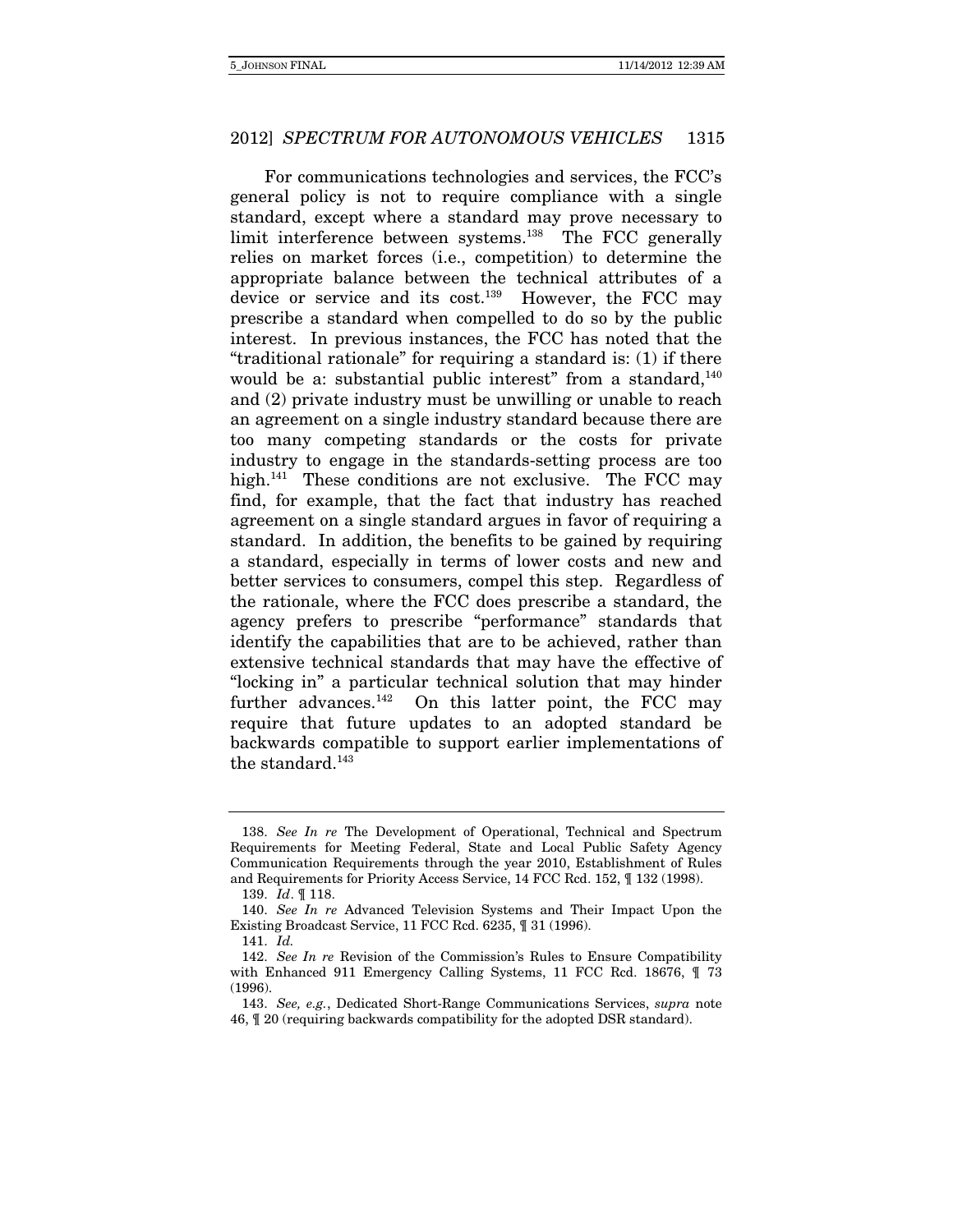By example, the FCC adopted a single transmission standard for DSRC operations, for both roadside radios and on-board vehicle radios, for four stated reasons: interoperability, robust safety/public safety communications, to promote deployment while reducing costs, and consistency with congressional intent.<sup>144</sup> These four reasons are further described below:

- *Interoperability*. The FCC noted that the goal of the DSRC service is to equip every vehicle on the road with a DSRC radio unit that would communicate with a roadside infrastructure. $145$  According to the FCC, "[w]ithout an interoperability standard that enables units to communicate with one another regardless of location, equipment used, or the licensee, the overall effectiveness of the national DSRC operations would be drastically reduced."146
- *Robust safety/public safety communications*. According to the FCC, a single transmission standard would support timely and reliable communications, especially for vehicle-to-vehicle and intersection collision avoidance applications, and to prevent interference to these communications.<sup>147</sup>
- *Promote deployment of nationwide DSRC-based ITS applications*. The FCC agreed with commenters who argued that a single transmission standard would reduce overall implementation costs and accelerate deployment, reducing the risk of creating a fragmented market for DSRC services and applications that are not interoperable.148
- *Consistent with Congressional intent*. Adoption of a single transmission standard, according to the FCC, was also consistent with congressional intent to have a single standard for DSRC operations.<sup>149</sup>

It is worth noting, in addition, that the adopted standard was based on an existing wireless family of standards, IEEE

<sup>144.</sup> DSRC Rules Order, supra note 21, ¶ 13. The standard was adopted into the FCC's Rules at 47 C.F.R. § 90.379 (2010).

<sup>145.</sup> DSRC Rules Order, supra note 21, ¶ 14.

<sup>146.</sup> Id.

<sup>147.</sup> *Id.*  $\mathop{1.7} 15$ .

<sup>148.</sup> Id. ¶ 16.

<sup>149.</sup> Id. ¶ 17.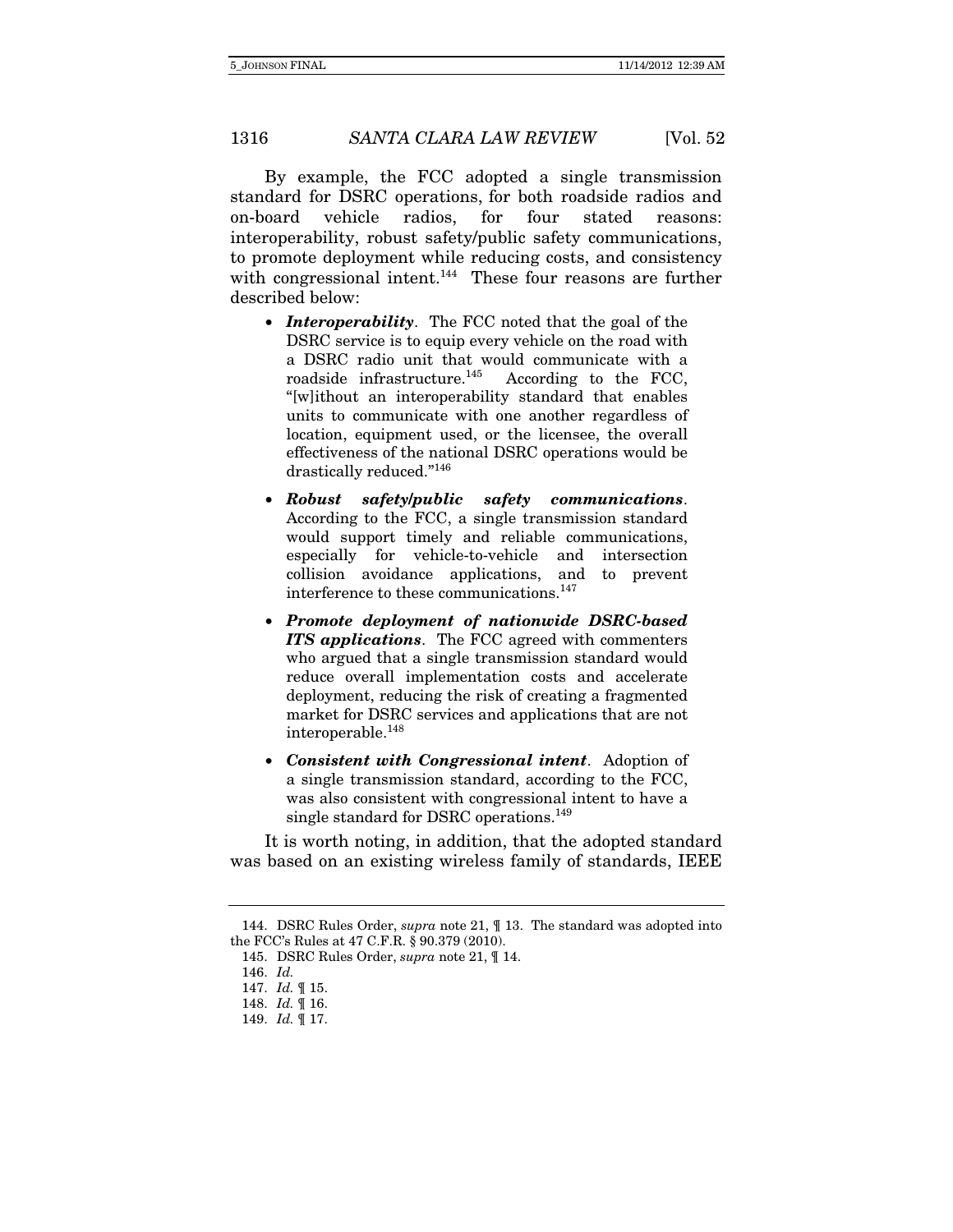802.11 and 802.11a, which is the transmission standard for wireless broadband, and resulted from a "rigorous and concerted effort" and consensus among a "broad cross section" of international, scientific, manufacturing, and users.150 Moreover, the adopted standard provides for "backward" compatibility, thus it will not "unduly restrict" future innovation.151

There are a multitude of standards-setting organizations that address nearly all aspects of modern life: telecommunications, manufacturing, electronics, construction, security systems, quality control, and management, among others. More generally, standards deal with products, processes, services, systems, or personnel. In the United States, the American National Standards Institute (ANSI) is the national umbrella organization for standards development. ANSI itself does not develop standards; with more than 200 members, ANSI-accredited standards-development organizations have agreed to abide by the key ANSI requirements for the standards-setting process:

- Transparent and consensus-based process;
- Balance of interests among participants;
- Good faith consideration of all views and objections;
- Open participation from materially affected and interested parties; and
- Appeals process.  $^{152}$

Most other countries have established counterparts to ANSI to serve the same accreditation and process-setting role. There are regional standards organizations, such as the European Committee for Standardization (CEN), which, different than ANSI, does establish specific standards.

There are also international standards-setting organizations. The International Standards Organization (ISO) is made up of the national standards bodies, such as ANSI. Another significant international standards-setting organization is the International Telecommunications Union

<sup>150.</sup> Id. ¶ 19.

<sup>151.</sup> Id. ¶ 20.

 <sup>152.</sup> About ANSI, ANSI.ORG, http://www.ansi.org/about\_ansi/introduction/ introduction.aspx?menuid=1 (last visited May 14, 2012).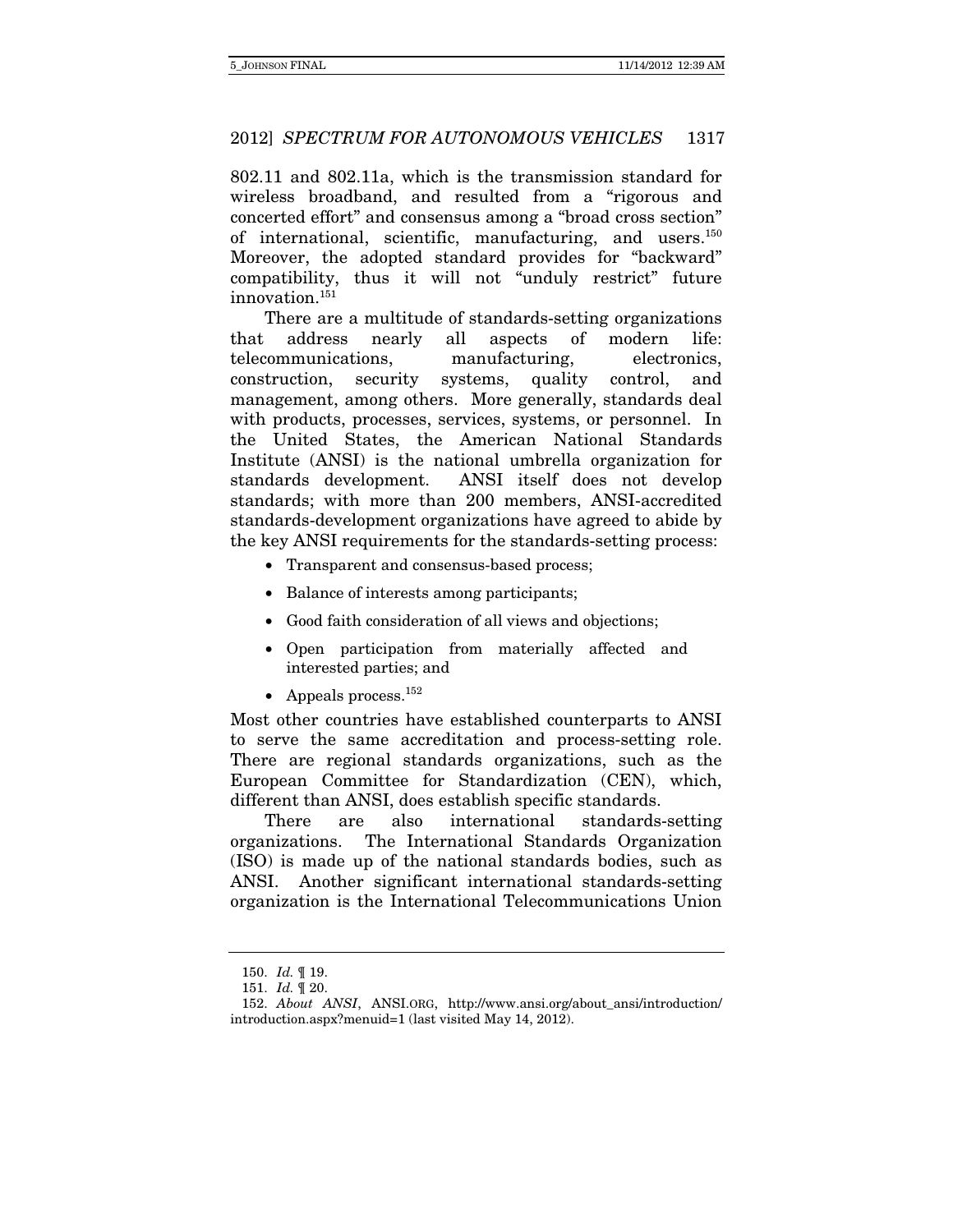(ITU), which is a permanent United States agency. National governments are members of ITU.153 A key activity of international standards-setting organizations, such as ISO, is to "harmonize" differing standards on the same subject by differing standards-setting organizations around the world.<sup>154</sup> A prominent goal of harmonization is to promote the interoperability of devices and services around the world, thus promoting trade and economic development.

In the telecommunications sector, another key standardssetting body is the IEEE (Institute of Electrical and Electronics Engineers). For example, the family of standards for wireless broadband (802.11) are IEEE standards. The standard adopted by the FCC for the DSRC service was initially developed by the American Society for Testing and Materials, although it is also based on the IEEE 802.11 family of standards.<sup>155</sup>

#### **CONCLUSION**

Access to sufficient and reliable spectrum will be a critical need for autonomous vehicles, especially as these vehicles will rely on wireless technologies to support critical safety applications, such as vehicle collision avoidance. Identifying the most appropriate spectrum environment for autonomous vehicles requires an understanding of the regulatory framework in which spectrum is allocated, assigned, and managed to ensure that spectrum is utilized in a manner that serves the public interest. Defining this regulatory framework must take into account complex legal, public policy, and technical considerations.

 <sup>153.</sup> As its name implies, the ITU is concerned with communications and information technologies. What Does ITU do?, ITU.INT, http://www.itu.int/en/ about/Pages/whatwedo.aspx (last visited May 14, 2012). The ITU manages and coordinates international use of radio spectrum and satellite orbits, as well as establishing telecommunications standards. Id.

<sup>154.</sup> See generally Salil Deshpande & John W. Nazemetz, Global Harmonization of Standards, OKSTATE.EDU, http://www.okstate.edu/indengr/step/WEBFILES/Papers/Global\_Harm\_index.html (last visited May 14, 2012).

 <sup>155.</sup> AM. SOC'Y FOR TESTING AND MATERIALS, E2213-03, STANDARD SPECIFICATION FOR TELECOMMUNICATIONS AND INFORMATION EXCHANGE BETWEEN ROADSIDE AND VEHICLE SYSTEMS - 5 GHZ BAND DEDICATED SHORT-RANGE COMMUNICATIONS (DSRC) MEDIUM ACCESS CONTROL (MAC) AND PHYSICAL LAYER (PHY) SPECIFICATIONS (2003).